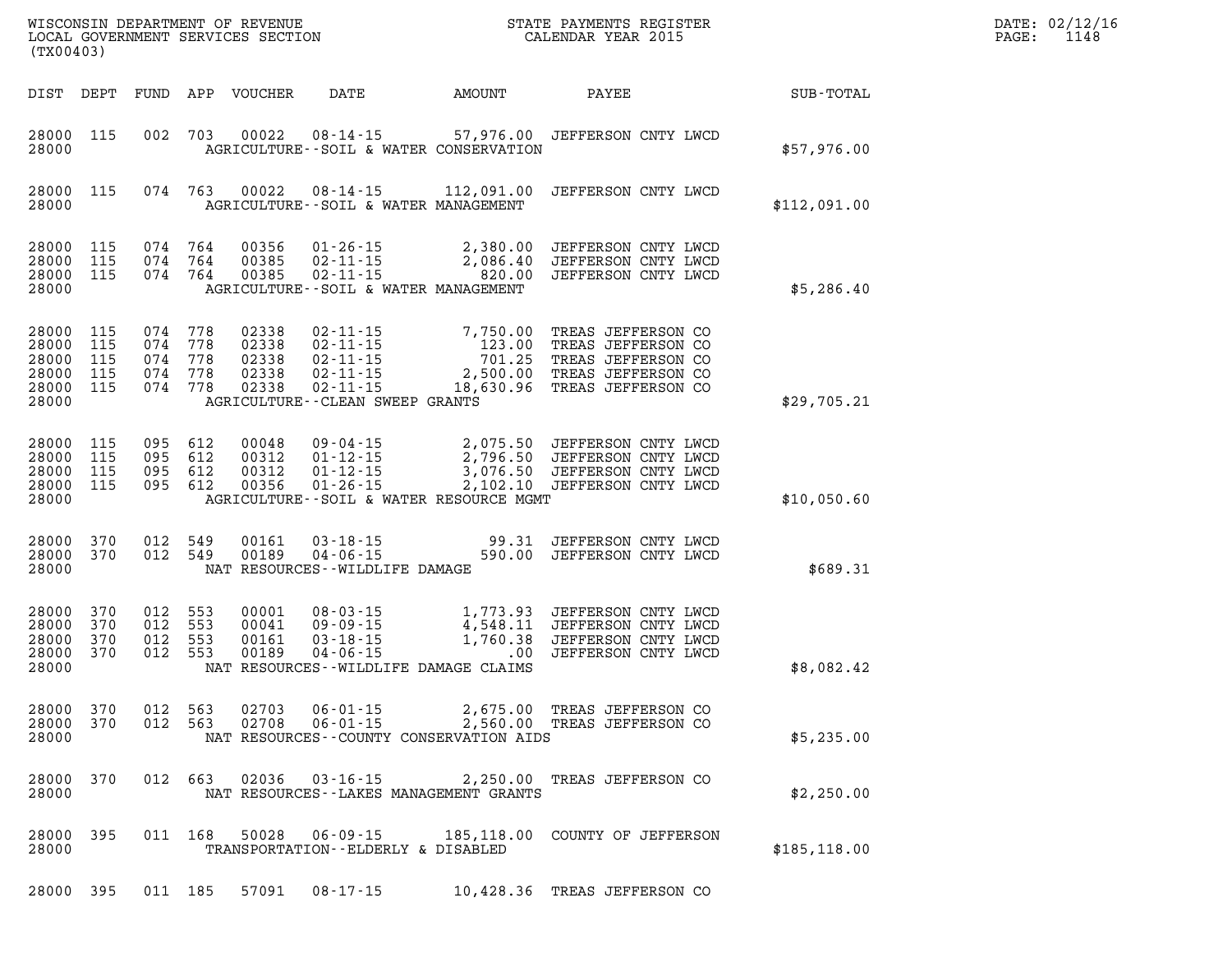| DIST                                                                                                                                | DEPT                                                                                                  | FUND                                                                                                  | APP                                                                                                   | <b>VOUCHER</b>                                                                                                                      | DATE                                                                                                                                                                                                                                                                         | AMOUNT                                                                                                                                                                                  | PAYEE                                                                                                                                                                                                                                                                                                                                | SUB-TOTAL                                                                                                                                   |
|-------------------------------------------------------------------------------------------------------------------------------------|-------------------------------------------------------------------------------------------------------|-------------------------------------------------------------------------------------------------------|-------------------------------------------------------------------------------------------------------|-------------------------------------------------------------------------------------------------------------------------------------|------------------------------------------------------------------------------------------------------------------------------------------------------------------------------------------------------------------------------------------------------------------------------|-----------------------------------------------------------------------------------------------------------------------------------------------------------------------------------------|--------------------------------------------------------------------------------------------------------------------------------------------------------------------------------------------------------------------------------------------------------------------------------------------------------------------------------------|---------------------------------------------------------------------------------------------------------------------------------------------|
| 28000<br>28000<br>28000<br>28000<br>28000<br>28000<br>28000<br>28000<br>28000                                                       | 395<br>395<br>395<br>395<br>395<br>395<br>395<br>395                                                  | 011<br>011<br>011<br>011<br>011<br>011<br>011<br>011                                                  | 185<br>185<br>185<br>185<br>185<br>185<br>185<br>185                                                  | 61497<br>61497<br>62270<br>62270<br>65620<br>65620<br>65620<br>65951                                                                | $10 - 01 - 15$<br>$10 - 01 - 15$<br>$10 - 09 - 15$<br>$10 - 09 - 15$<br>$11 - 12 - 15$<br>$11 - 12 - 15$<br>$11 - 12 - 15$<br>$11 - 13 - 15$                                                                                                                                 | 1,679.16<br>13,236.52<br>1,199.40<br>1,919.04<br>11,099.65<br>1,919.04<br>1,439.28<br>16,645.02<br>TRANSPORTATION - - HIGHWAY SAFETY - FEDERAL                                          | TREAS JEFFERSON CO<br>TREAS JEFFERSON CO<br>TREAS JEFFERSON CO<br>TREAS JEFFERSON CO<br>TREAS JEFFERSON CO<br>TREAS JEFFERSON CO<br>TREAS JEFFERSON CO<br>TREAS JEFFERSON CO                                                                                                                                                         | \$59,565.47                                                                                                                                 |
| 28000<br>28000<br>28000<br>28000                                                                                                    | 395<br>395<br>395                                                                                     | 011<br>011<br>011                                                                                     | 190<br>190<br>190                                                                                     | 36028<br>52028<br>64028                                                                                                             | $01 - 05 - 15$<br>$07 - 06 - 15$<br>$10 - 05 - 15$                                                                                                                                                                                                                           | 407,236.20<br>814,472.40<br>TRANSPORTATION--GENERAL TRANSP AIDS-GTA                                                                                                                     | COUNTY OF JEFFERSON<br>COUNTY OF JEFFERSON<br>407,236.20 COUNTY OF JEFFERSON                                                                                                                                                                                                                                                         | \$1,628,944.80                                                                                                                              |
| 28000<br>28000                                                                                                                      | 395                                                                                                   | 011                                                                                                   | 278                                                                                                   | 68889                                                                                                                               | $12 - 14 - 15$                                                                                                                                                                                                                                                               | 4,857.24<br>TRANSPORTATION--LRIP/TRIP/MSIP GRANTS                                                                                                                                       | TREAS JEFFERSON CO                                                                                                                                                                                                                                                                                                                   | \$4,857.24                                                                                                                                  |
| 28000<br>28000<br>28000<br>28000<br>28000<br>28000<br>28000<br>28000<br>28000<br>28000<br>28000<br>28000<br>28000<br>28000          | 435<br>435<br>435<br>435<br>435<br>435<br>435<br>435<br>435<br>435<br>435<br>435<br>435               | 005<br>005<br>005<br>005<br>005<br>005<br>005<br>005<br>005<br>005<br>005<br>005<br>005               | 000<br>000<br>000<br>000<br>000<br>000<br>000<br>000<br>000<br>000<br>000<br>000<br>000               | 90511<br>90514<br>90515<br>90517<br>90518<br>90519<br>90521<br>90600<br>90601<br>90604<br>90607<br>90609<br>90611                   | $01 - 01 - 15$<br>$02 - 01 - 15$<br>$03 - 01 - 15$<br>$04 - 01 - 15$<br>$05 - 01 - 15$<br>$06 - 01 - 15$<br>$06 - 29 - 15$<br>$07 - 01 - 15$<br>$08 - 01 - 15$<br>$09 - 01 - 15$<br>$10 - 01 - 15$<br>$11 - 02 - 15$<br>$12 - 01 - 15$<br>HEALTH SERVICES - - STATE/FED AIDS | 221,983.00<br>143,205.00<br>157,640.00<br>111,161.00<br>107,202.00<br>111,659.00<br>61,474.00<br>101,874.00<br>106,525.00<br>1,501,979.00<br>232,827.00<br>150,107.00<br>159,372.00     | <b>JEFFERSON CO</b><br><b>JEFFERSON CO</b><br>JEFFERSON CO<br><b>JEFFERSON CO</b><br><b>JEFFERSON CO</b><br><b>JEFFERSON CO</b><br><b>JEFFERSON CO</b><br><b>JEFFERSON CO</b><br><b>JEFFERSON CO</b><br><b>JEFFERSON CO</b><br><b>JEFFERSON CO</b><br><b>JEFFERSON CO</b><br><b>JEFFERSON CO</b>                                     | \$3,167,008.00                                                                                                                              |
| 28000<br>28000<br>28000<br>28000<br>28000<br>28000<br>28000<br>28000<br>28000<br>28000<br>28000<br>28000<br>28000<br>28000<br>28000 | 437<br>437<br>437<br>437<br>437<br>437<br>437<br>437<br>437<br>437<br>437<br>437<br>437<br>437<br>437 | 005<br>005<br>005<br>005<br>005<br>005<br>005<br>005<br>005<br>005<br>005<br>005<br>005<br>005<br>005 | 000<br>000<br>000<br>000<br>000<br>000<br>000<br>000<br>000<br>000<br>000<br>000<br>000<br>000<br>000 | 00000<br>00000<br>00000<br>00000<br>00000<br>00000<br>00000<br>00000<br>00000<br>00000<br>00000<br>00000<br>00000<br>00000<br>00000 | $01 - 05 - 15$<br>$01 - 30 - 15$<br>$02 - 05 - 15$<br>$02 - 12 - 15$<br>$02 - 25 - 15$<br>$03 - 05 - 15$<br>$04 - 06 - 15$<br>$04 - 23 - 15$<br>$04 - 30 - 15$<br>$05 - 05 - 15$<br>$06 - 05 - 15$<br>$06 - 19 - 15$<br>$07 - 06 - 15$<br>$07 - 30 - 15$<br>$08 - 05 - 15$   | 2,719.23<br>222,434.08<br>41,265.76<br>67, 213.18<br>434.28<br>278,601.43<br>42,351.62<br>.00<br>270,526.06<br>26,205.11<br>17,937.32<br>113.00<br>21,080.78<br>217,564.68<br>13,054.49 | JEFFERSON<br>JEFFERSON CHILD SUPPORT<br><b>JEFFERSON</b><br>JEFFERSON CHILD SUPPORT<br>JEFFERSON CHILD SUPPORT<br><b>JEFFERSON</b><br><b>JEFFERSON</b><br><b>JEFFERSON</b><br>JEFFERSON CHILD SUPPORT<br><b>JEFFERSON</b><br><b>JEFFERSON</b><br><b>JEFFERSON</b><br><b>JEFFERSON</b><br>JEFFERSON CHILD SUPPORT<br><b>JEFFERSON</b> | $\star$<br>$^\star$<br>$^\star$<br>$\star$<br>$\star$<br>*<br>*<br>$\star$<br>*<br>*<br>$\star$<br>$\star$<br>$\star$<br>$\star$<br>$\star$ |

**28000 437 005 000 00000 08-21-15 7,322.00 JEFFERSON CHILD SUPPORT \***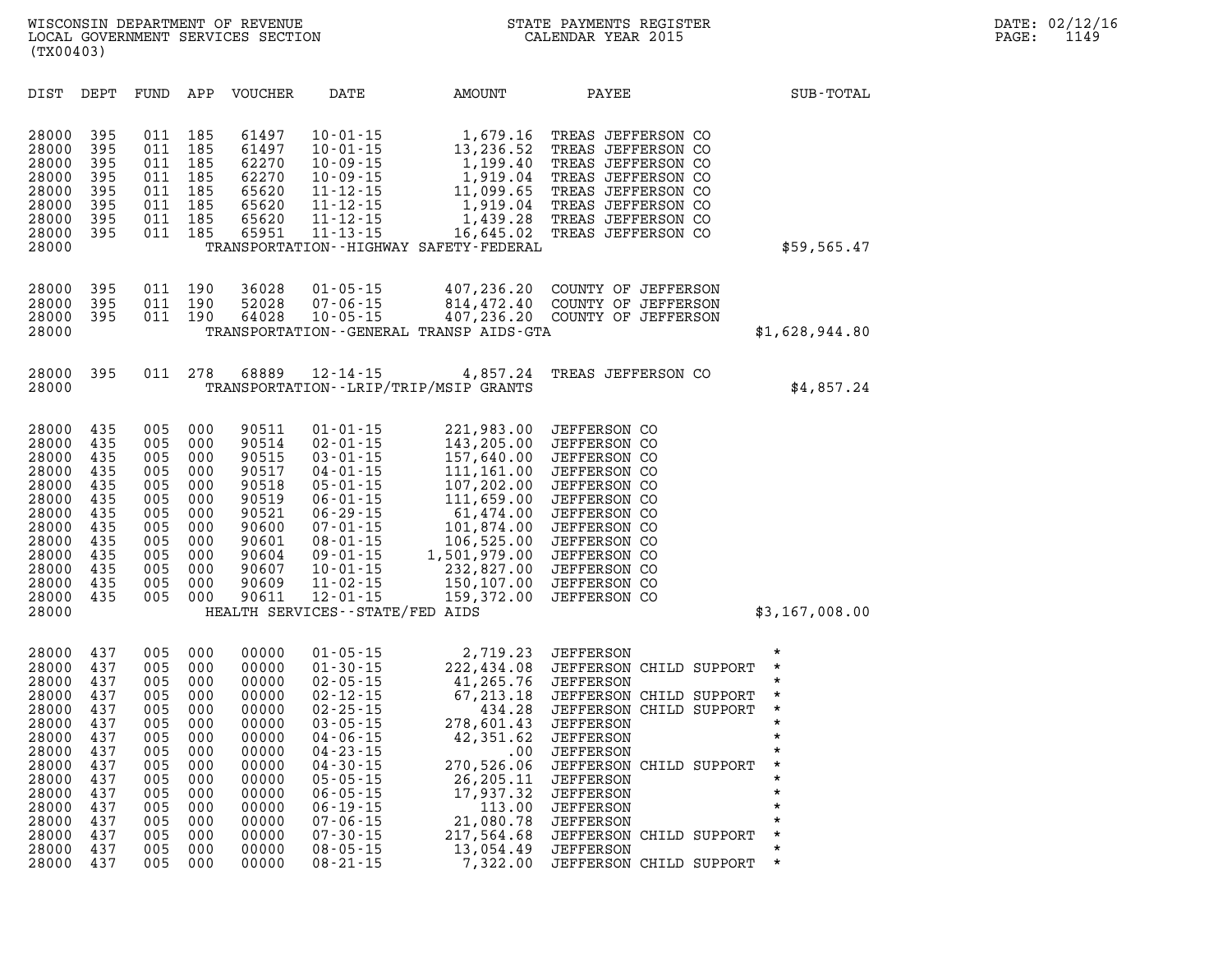| ' OF REVENUE                            | PAYMENTS REGISTER  |       | 02/12/16                              |
|-----------------------------------------|--------------------|-------|---------------------------------------|
| WISCONSIN DEPARTMENT                    | 3TATE              | DATE: |                                       |
| SERVICES SECTION<br>LOCAL<br>GOVERNMENT | CALENDAR YEAR 2015 | PAGE  | $\lambda$ $\lambda$ $\lambda$<br>⊥⊥5∪ |

|  |  |  |  |  | 28000 465 072 364 00992 01-20-15 | 20,263.00 TREAS JEFFERSON CO |  |  |  |
|--|--|--|--|--|----------------------------------|------------------------------|--|--|--|
|--|--|--|--|--|----------------------------------|------------------------------|--|--|--|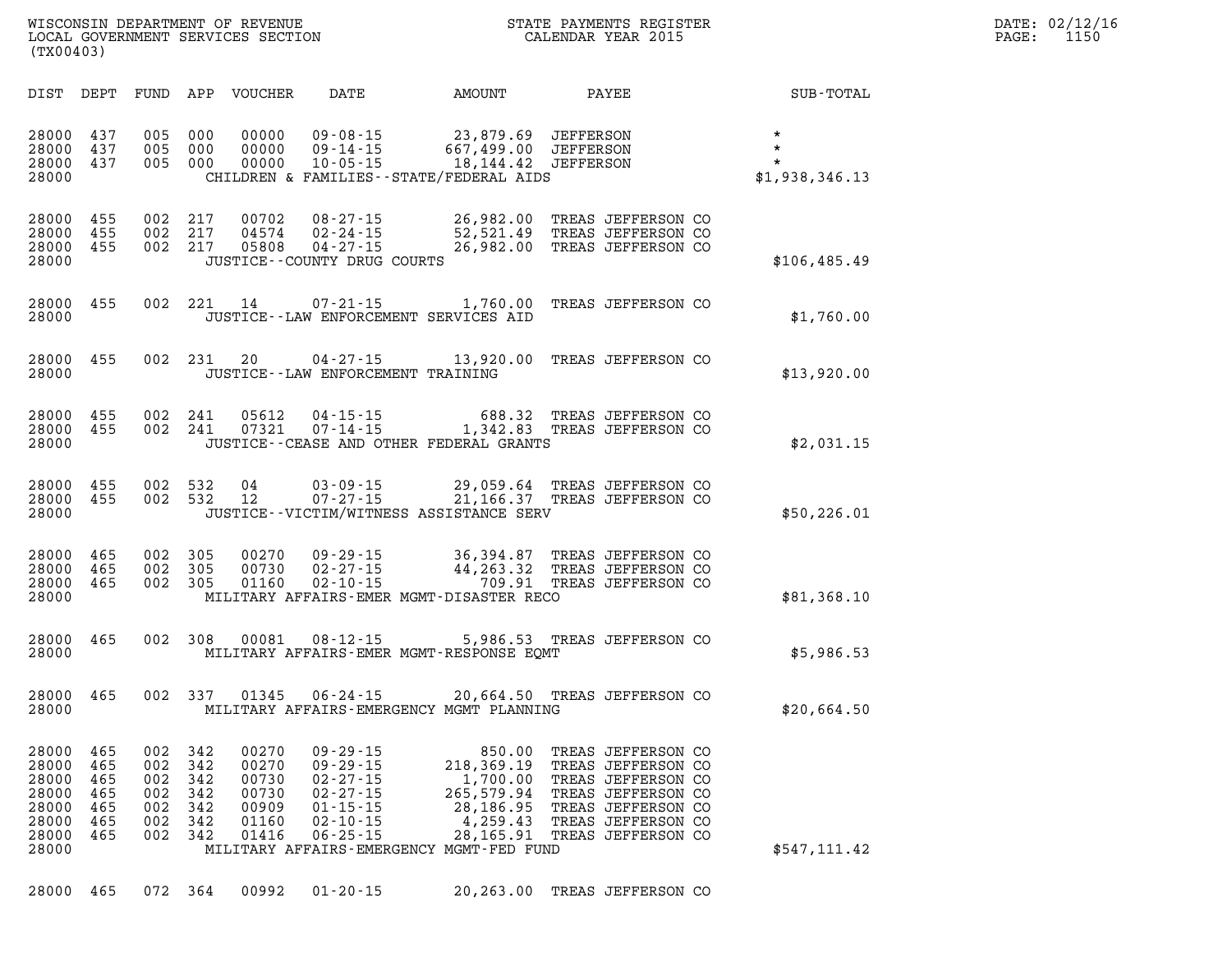| WISCONSIN DEPARTMENT OF REVENUE        | STATE PAYMENTS REGISTER |      | DATE: 02/12/16 |
|----------------------------------------|-------------------------|------|----------------|
| LOCAL GOVERNMENT SERVICES SECTION<br>. | CALENDAR YEAR 2015      | PAGE |                |

| DIST                                                                                                                                         | DEPT                                                                                                  | FUND                                                                                                  | APP                                                                                                   | VOUCHER                                                                                                                             | DATE                                                                                                                                                                                                                                                                                                               | AMOUNT                                                                                                                                                                           | PAYEE                                                                                                                                                                                                                                                                                                                                  | SUB-TOTAL    |
|----------------------------------------------------------------------------------------------------------------------------------------------|-------------------------------------------------------------------------------------------------------|-------------------------------------------------------------------------------------------------------|-------------------------------------------------------------------------------------------------------|-------------------------------------------------------------------------------------------------------------------------------------|--------------------------------------------------------------------------------------------------------------------------------------------------------------------------------------------------------------------------------------------------------------------------------------------------------------------|----------------------------------------------------------------------------------------------------------------------------------------------------------------------------------|----------------------------------------------------------------------------------------------------------------------------------------------------------------------------------------------------------------------------------------------------------------------------------------------------------------------------------------|--------------|
| 28000                                                                                                                                        |                                                                                                       |                                                                                                       |                                                                                                       |                                                                                                                                     |                                                                                                                                                                                                                                                                                                                    | MILITARY AFFAIRS-EMER MGMT-PLANNING AID                                                                                                                                          |                                                                                                                                                                                                                                                                                                                                        | \$20, 263.00 |
| 28000<br>28000                                                                                                                               | 485                                                                                                   | 002                                                                                                   | 127                                                                                                   | 06031                                                                                                                               | $06 - 12 - 15$<br>VETERANS AFFAIRS GRANTS                                                                                                                                                                                                                                                                          |                                                                                                                                                                                  | 1,300.00 TREAS JEFFERSON CO                                                                                                                                                                                                                                                                                                            | \$1,300.00   |
| 28000<br>28000                                                                                                                               | 485                                                                                                   | 082                                                                                                   | 267                                                                                                   | 06031                                                                                                                               | $06 - 12 - 15$<br>VETERANS AFFAIRS - - GRANTS TO COUNTIES                                                                                                                                                                                                                                                          | 5,850.00                                                                                                                                                                         | TREAS JEFFERSON CO                                                                                                                                                                                                                                                                                                                     | \$5,850.00   |
| 28000<br>28000                                                                                                                               | 485                                                                                                   | 082                                                                                                   | 280                                                                                                   | 02995                                                                                                                               | $01 - 02 - 15$<br>VETERANS AFFAIRS - - GRANTS                                                                                                                                                                                                                                                                      | 5,835.48                                                                                                                                                                         | TREAS JEFFERSON CO                                                                                                                                                                                                                                                                                                                     | \$5,835.48   |
| 28000<br>28000                                                                                                                               | 485                                                                                                   | 083                                                                                                   | 370                                                                                                   | 06031                                                                                                                               | $06 - 12 - 15$<br>VETERANS AFFAIRS - - GRANTS TO COUNTIES                                                                                                                                                                                                                                                          | 5,850.00                                                                                                                                                                         | TREAS JEFFERSON CO                                                                                                                                                                                                                                                                                                                     | \$5,850.00   |
| 28000<br>28000<br>28000<br>28000<br>28000<br>28000<br>28000<br>28000<br>28000<br>28000<br>28000<br>28000<br>28000<br>28000<br>28000<br>28000 | 505<br>505<br>505<br>505<br>505<br>505<br>505<br>505<br>505<br>505<br>505<br>505<br>505<br>505<br>505 | 002<br>002<br>002<br>002<br>002<br>002<br>002<br>002<br>002<br>002<br>002<br>002<br>002<br>002<br>002 | 155<br>155<br>155<br>155<br>155<br>155<br>155<br>155<br>155<br>155<br>155<br>155<br>155<br>155<br>155 | 60034<br>60034<br>60101<br>60101<br>60491<br>60491<br>60515<br>60661<br>60661<br>60708<br>60708<br>60785<br>60785<br>60866<br>60866 | $08 - 06 - 15$<br>$08 - 06 - 15$<br>$09 - 09 - 15$<br>$09 - 09 - 15$<br>$02 - 10 - 15$<br>$02 - 10 - 15$<br>$02 - 24 - 15$<br>$04 - 23 - 15$<br>$04 - 23 - 15$<br>$05 - 21 - 15$<br>$05 - 21 - 15$<br>$06 - 08 - 15$<br>$06 - 08 - 15$<br>$07 - 07 - 15$<br>$07 - 07 - 15$<br>DOA-HOUSING ASSISTANCE-FEDERAL FUNDS | 3,433.92<br>6,231.25<br>2,643.97<br>5,230.51<br>6,998.57<br>9,275.87<br>2,209.71<br>4,789.42<br>6,212.71<br>3,117.83<br>6,857.76<br>5,494.86<br>2,896.98<br>2,890.49<br>3,357.19 | TREAS JEFFERSON CO<br>TREAS JEFFERSON CO<br>TREAS JEFFERSON CO<br>TREAS JEFFERSON CO<br>TREAS JEFFERSON CO<br>TREAS JEFFERSON CO<br>TREAS JEFFERSON CO<br>TREAS JEFFERSON CO<br>TREAS JEFFERSON CO<br>TREAS JEFFERSON CO<br>TREAS JEFFERSON CO<br>TREAS JEFFERSON CO<br>TREAS JEFFERSON CO<br>TREAS JEFFERSON CO<br>TREAS JEFFERSON CO | \$71,641.04  |
| 28000<br>28000<br>28000<br>28000<br>28000<br>28000<br>28000                                                                                  | 505<br>505<br>505<br>505<br>505<br>505                                                                | 002<br>002<br>002<br>002<br>002<br>002                                                                | 745<br>745<br>745<br>745<br>745<br>745                                                                | 08385<br>08385<br>08385<br>08385<br>08385<br>08385                                                                                  | $05 - 28 - 15$<br>$05 - 28 - 15$<br>$05 - 28 - 15$<br>$05 - 28 - 15$<br>$05 - 28 - 15$<br>$05 - 28 - 15$<br>DOA--HOUSING ASSISTANCE GRANTS                                                                                                                                                                         | 4,436.00<br>33,230.18<br>34, 224. 19<br>4,311.00<br>4,470.00<br>3.66                                                                                                             | TREAS JEFFERSON CO<br>TREAS JEFFERSON CO<br>TREAS JEFFERSON CO<br>TREAS JEFFERSON CO<br>TREAS JEFFERSON CO<br>TREAS JEFFERSON CO                                                                                                                                                                                                       | \$80,675.03  |
| 28000<br>28000<br>28000<br>28000<br>28000<br>28000<br>28000                                                                                  | 505<br>505<br>505<br>505<br>505<br>505<br>505                                                         | 035<br>035<br>035<br>035<br>035<br>035<br>035                                                         | 371<br>371<br>371<br>371<br>371<br>371<br>371                                                         | 60034<br>60034<br>60034<br>60101<br>60101<br>60101<br>60491                                                                         | $08 - 06 - 15$<br>$08 - 06 - 15$<br>$08 - 06 - 15$<br>$09 - 09 - 15$<br>$09 - 09 - 15$<br>$09 - 09 - 15$<br>$02 - 10 - 15$                                                                                                                                                                                         | 1,094.29<br>1,862.11<br>1,485.16<br>1,044.89<br>911.50<br>1,541.70<br>6,388.28                                                                                                   | TREAS JEFFERSON CO<br>TREAS JEFFERSON CO<br>TREAS JEFFERSON CO<br>TREAS JEFFERSON CO<br>TREAS JEFFERSON CO<br>TREAS JEFFERSON CO<br>TREAS JEFFERSON CO                                                                                                                                                                                 |              |

**(TX00403)**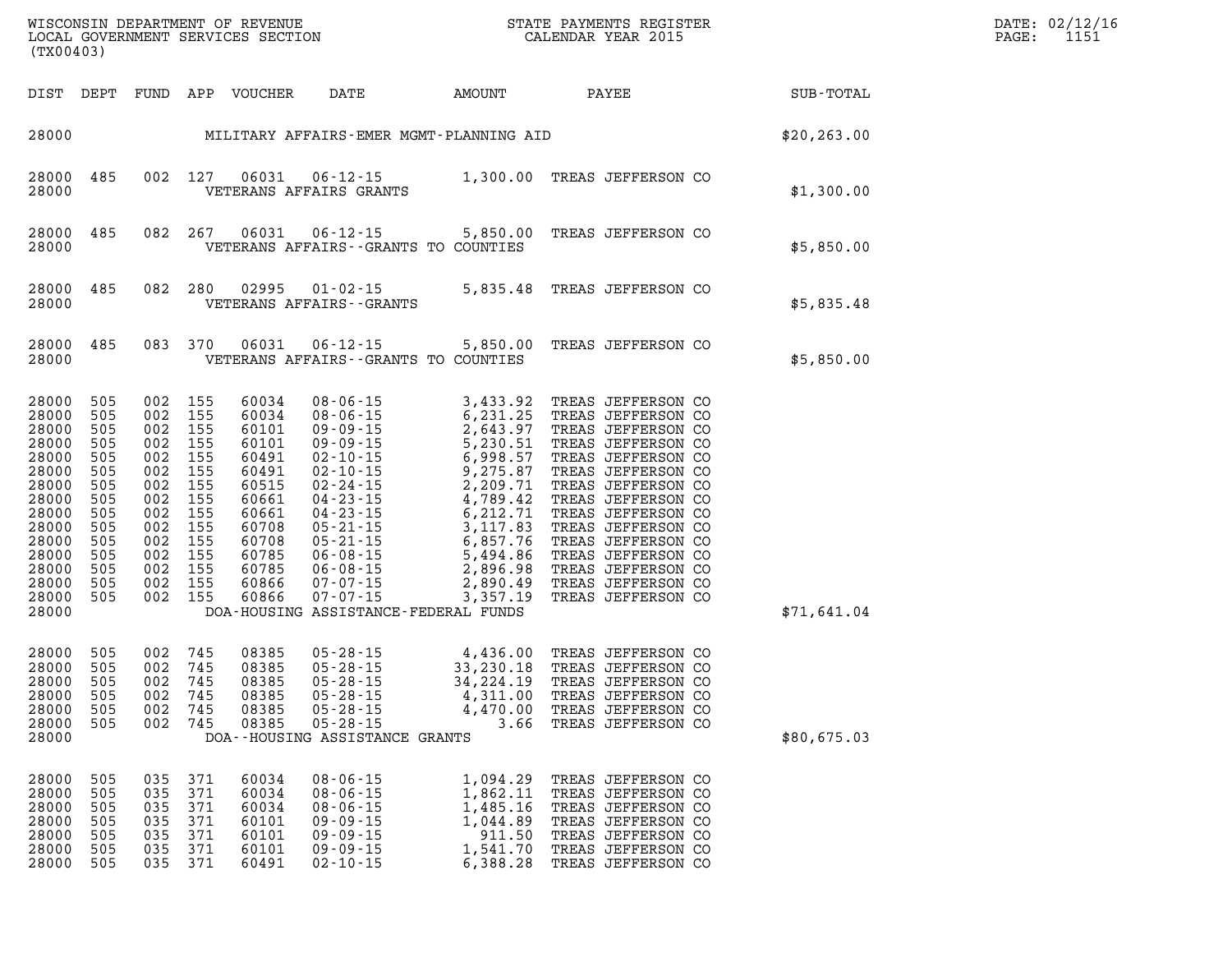| DIST                                                                                                                                                  | DEPT                                                                                                         | FUND                                                                                                         | APP                                                                                                          | <b>VOUCHER</b>                                                                                                                               | DATE                                                                                                                                                                                                                                                                                                                      | AMOUNT                                                                                                                                                                                     | PAYEE                                                                                                                                                                                                                                                                                                                                                        | SUB-TOTAL       |  |
|-------------------------------------------------------------------------------------------------------------------------------------------------------|--------------------------------------------------------------------------------------------------------------|--------------------------------------------------------------------------------------------------------------|--------------------------------------------------------------------------------------------------------------|----------------------------------------------------------------------------------------------------------------------------------------------|---------------------------------------------------------------------------------------------------------------------------------------------------------------------------------------------------------------------------------------------------------------------------------------------------------------------------|--------------------------------------------------------------------------------------------------------------------------------------------------------------------------------------------|--------------------------------------------------------------------------------------------------------------------------------------------------------------------------------------------------------------------------------------------------------------------------------------------------------------------------------------------------------------|-----------------|--|
| 28000<br>28000<br>28000<br>28000<br>28000<br>28000<br>28000<br>28000<br>28000<br>28000<br>28000<br>28000<br>28000<br>28000<br>28000<br>28000<br>28000 | 505<br>505<br>505<br>505<br>505<br>505<br>505<br>505<br>505<br>505<br>505<br>505<br>505<br>505<br>505<br>505 | 035<br>035<br>035<br>035<br>035<br>035<br>035<br>035<br>035<br>035<br>035<br>035<br>035<br>035<br>035<br>035 | 371<br>371<br>371<br>371<br>371<br>371<br>371<br>371<br>371<br>371<br>371<br>371<br>371<br>371<br>371<br>371 | 60491<br>60491<br>60515<br>60515<br>60661<br>60661<br>60661<br>60708<br>60708<br>60708<br>60785<br>60785<br>60785<br>60866<br>60866<br>60866 | $02 - 10 - 15$<br>$02 - 10 - 15$<br>$02 - 24 - 15$<br>$02 - 24 - 15$<br>$04 - 23 - 15$<br>$04 - 23 - 15$<br>$04 - 23 - 15$<br>$05 - 21 - 15$<br>$05 - 21 - 15$<br>$05 - 21 - 15$<br>$06 - 08 - 15$<br>$06 - 08 - 15$<br>$06 - 08 - 15$<br>$07 - 07 - 15$<br>$07 - 07 - 15$<br>$07 - 07 - 15$<br>DOA--PUBLIC BENEFITS FUND | 3,695.97<br>5,699.41<br>731.46<br>1,484.77<br>1,841.88<br>2,190.39<br>3,329.51<br>2,748.74<br>1,566.26<br>3,882.02<br>2,655.30<br>2,121.52<br>1,247.73<br>1,221.88<br>1,473.04<br>2,039.43 | TREAS JEFFERSON CO<br>TREAS JEFFERSON CO<br>TREAS JEFFERSON CO<br>TREAS JEFFERSON CO<br>TREAS JEFFERSON CO<br>TREAS JEFFERSON CO<br>TREAS JEFFERSON CO<br>TREAS JEFFERSON CO<br>TREAS JEFFERSON CO<br>TREAS JEFFERSON CO<br>TREAS JEFFERSON CO<br>TREAS JEFFERSON CO<br>TREAS JEFFERSON CO<br>TREAS JEFFERSON CO<br>TREAS JEFFERSON CO<br>TREAS JEFFERSON CO | \$52, 257.24    |  |
| 28000<br>28000<br>28000                                                                                                                               | 505<br>505                                                                                                   | 089<br>089                                                                                                   | 166<br>166                                                                                                   | 00241<br>04922                                                                                                                               | $07 - 30 - 15$<br>$01 - 21 - 15$<br>DOA--LAND INFORMATION FUND                                                                                                                                                                                                                                                            | 1,480.00<br>1,000.00                                                                                                                                                                       | TREAS JEFFERSON CO<br>TREAS JEFFERSON CO                                                                                                                                                                                                                                                                                                                     | \$2,480.00      |  |
| 28000<br>28000                                                                                                                                        | 835                                                                                                          | 002                                                                                                          | 105                                                                                                          | 43663                                                                                                                                        | $07 - 27 - 15$<br>REVENUE - - STATE SHARED REVENUES                                                                                                                                                                                                                                                                       | 311,825.51                                                                                                                                                                                 | TREAS JEFFERSON CO                                                                                                                                                                                                                                                                                                                                           | \$311,825.51    |  |
| 28000<br>28000                                                                                                                                        | 835                                                                                                          | 002                                                                                                          | 109                                                                                                          | 01028                                                                                                                                        | $07 - 27 - 15$<br>REVENUE--EXEMPT COMPUTER AID                                                                                                                                                                                                                                                                            | 67,515.00                                                                                                                                                                                  | TREAS JEFFERSON CO                                                                                                                                                                                                                                                                                                                                           | \$67,515.00     |  |
| 28000<br>28000<br>28000                                                                                                                               | 835<br>835                                                                                                   | 002<br>002                                                                                                   | 302<br>302                                                                                                   | 10040<br>11040                                                                                                                               | $07 - 27 - 15$<br>$07 - 27 - 15$                                                                                                                                                                                                                                                                                          | 9,152,776.39<br>1,800,962.91<br>REVENUE-FIRST DOLLAR/SCHOOL LEVY CREDITS                                                                                                                   | TREAS JEFFERSON CO<br>TREAS JEFFERSON CO                                                                                                                                                                                                                                                                                                                     | \$10,953,739.30 |  |
| 28000<br>28000                                                                                                                                        | 835                                                                                                          | 021                                                                                                          | 363                                                                                                          | 37179                                                                                                                                        | $03 - 23 - 15$<br>REVENUE--LOTTERY CREDIT -                                                                                                                                                                                                                                                                               | 2,086,489.04                                                                                                                                                                               | TREAS JEFFERSON CO                                                                                                                                                                                                                                                                                                                                           | \$2,086,489.04  |  |
| 28000                                                                                                                                                 |                                                                                                              |                                                                                                              |                                                                                                              |                                                                                                                                              | DISTRICT TOTAL APPROPRIATIONS                                                                                                                                                                                                                                                                                             |                                                                                                                                                                                            |                                                                                                                                                                                                                                                                                                                                                              | \$21,710,479.42 |  |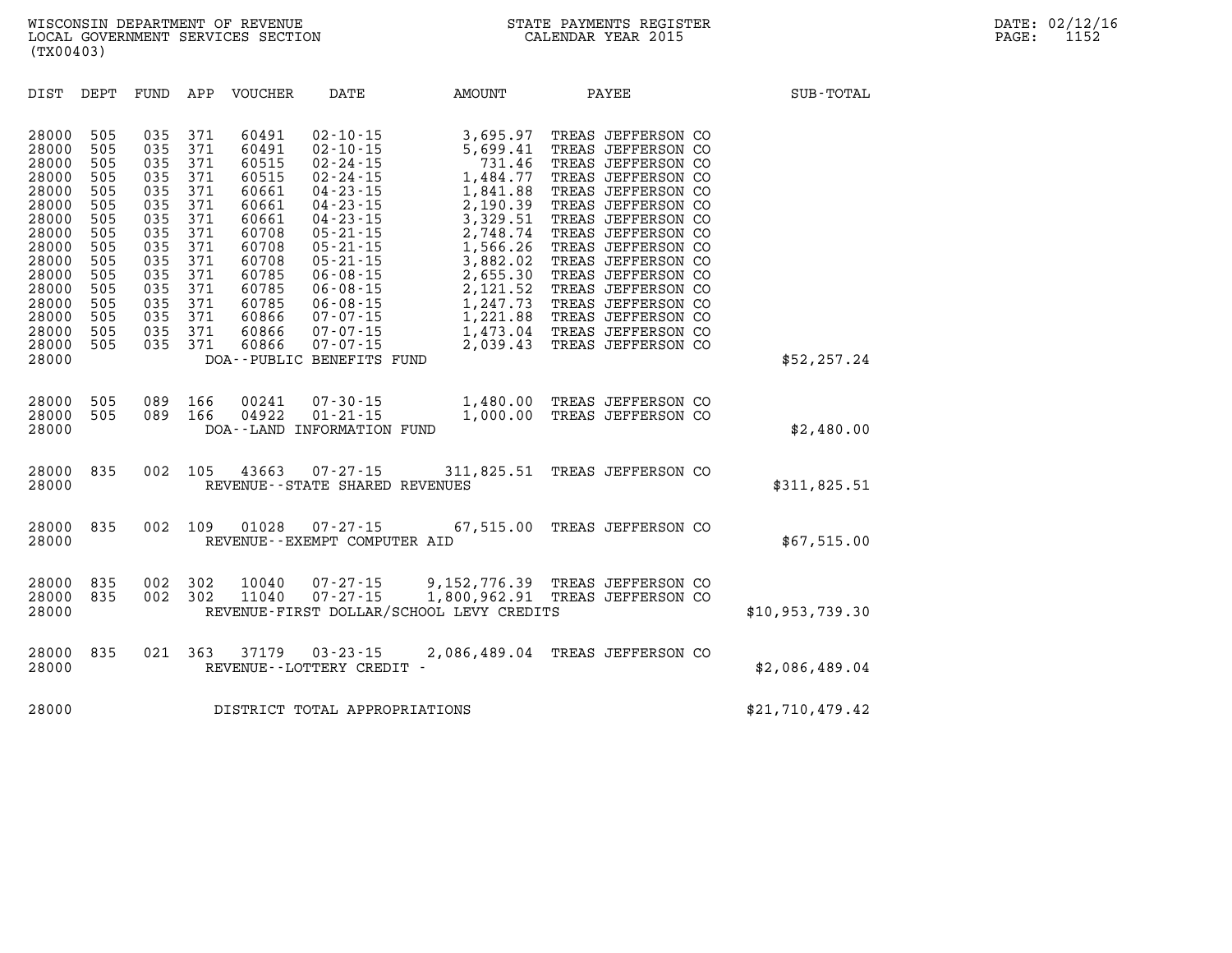| DATE: | 02/12/16 |
|-------|----------|
| PAGE: | 1153     |

| (TX00403)                                                      |            |                    |                                   |                                         |                                                                                                          | WISCONSIN DEPARTMENT OF REVENUE<br>LOCAL GOVERNMENT SERVICES SECTION<br>(EXAMPLES SECTION CALENDAR YEAR 2015)                                                                             | DATE: 02/12/1<br>$\mathtt{PAGE}$ :<br>1153 |
|----------------------------------------------------------------|------------|--------------------|-----------------------------------|-----------------------------------------|----------------------------------------------------------------------------------------------------------|-------------------------------------------------------------------------------------------------------------------------------------------------------------------------------------------|--------------------------------------------|
|                                                                |            |                    |                                   |                                         |                                                                                                          | DIST DEPT FUND APP VOUCHER DATE AMOUNT PAYEE PAYER SUB-TOTAL                                                                                                                              |                                            |
| 28002 165<br>28002                                             |            |                    |                                   | SAFETY/PROF SERV--FIRE INSURANCE DUES   | 002 225 00713 06-25-15 4,528.28 TREAS TN AZTALAN                                                         | \$4,528.28                                                                                                                                                                                |                                            |
| 28002 370<br>28002 370<br>28002                                |            |                    |                                   | NAT RESOURCES--AIDS IN LIEU OF TAXES    | 002 503 17538 01-12-15 13,733.30 TREAS TNAZTALAN<br>002 503 18101 01-30-15 6,243.34 TREAS TNAZTALAN      | \$19,976.64                                                                                                                                                                               |                                            |
|                                                                |            |                    |                                   |                                         |                                                                                                          | 28002 370 012 571 39012 06-02-15 37.80 TREAS TN AZTALAN<br>\$37.80 \$37.80 \$37.80 \$37.80 \$37.80 \$37.80 \$37.80 \$37.80 \$37.80 \$37.80 \$37.80 \$37.80 \$37.80 \$37.80 \$37.80 \$37.8 |                                            |
| 28002 370<br>28002 370<br>28002                                |            | 012 579<br>012 579 |                                   | NAT RESOURCES--AIDS IN LIEU OF TAXES    | 20317  04-03-15  109.97  TREAS TN AZTALAN<br>20317  04-03-15  177.83  TREAS TN AZTALAN                   | \$287.80                                                                                                                                                                                  |                                            |
| 28002 370<br>28002                                             |            |                    | NAT RESOURCES--RU RECYCLING GRANT |                                         | 074 670 42647 05-29-15 5,076.06 TREAS TN AZTALAN                                                         | \$5.076.06                                                                                                                                                                                |                                            |
| 28002 395<br>28002<br>28002<br>28002 395<br>28002 395<br>28002 | 395<br>395 |                    |                                   | TRANSPORTATION--GENERAL TRANSP AIDS-GTA |                                                                                                          | \$95,153.92                                                                                                                                                                               |                                            |
| 28002 835<br>28002                                             |            |                    |                                   | REVENUE--STATE SHARED REVENUES          | 002 105 43639 07-27-15 4,521.96 TREAS TN AZTALAN                                                         | \$4,521.96                                                                                                                                                                                |                                            |
| 28002 835<br>28002                                             |            |                    | REVENUE--EXEMPT COMPUTER AID      |                                         | 002 109 02669 07-27-15 137.00 TREAS TN AZTALAN                                                           | \$137.00                                                                                                                                                                                  |                                            |
|                                                                |            |                    |                                   |                                         | 28002 835 002 501 00002 02-02-15 134.94 TREAS TN AZTALAN<br>28002 DOA-PAYMENT FOR MUNICIPAL SERVICES AID | \$134.94                                                                                                                                                                                  |                                            |
| 28002                                                          |            |                    | DISTRICT TOTAL APPROPRIATIONS     |                                         |                                                                                                          | \$129,854.40                                                                                                                                                                              |                                            |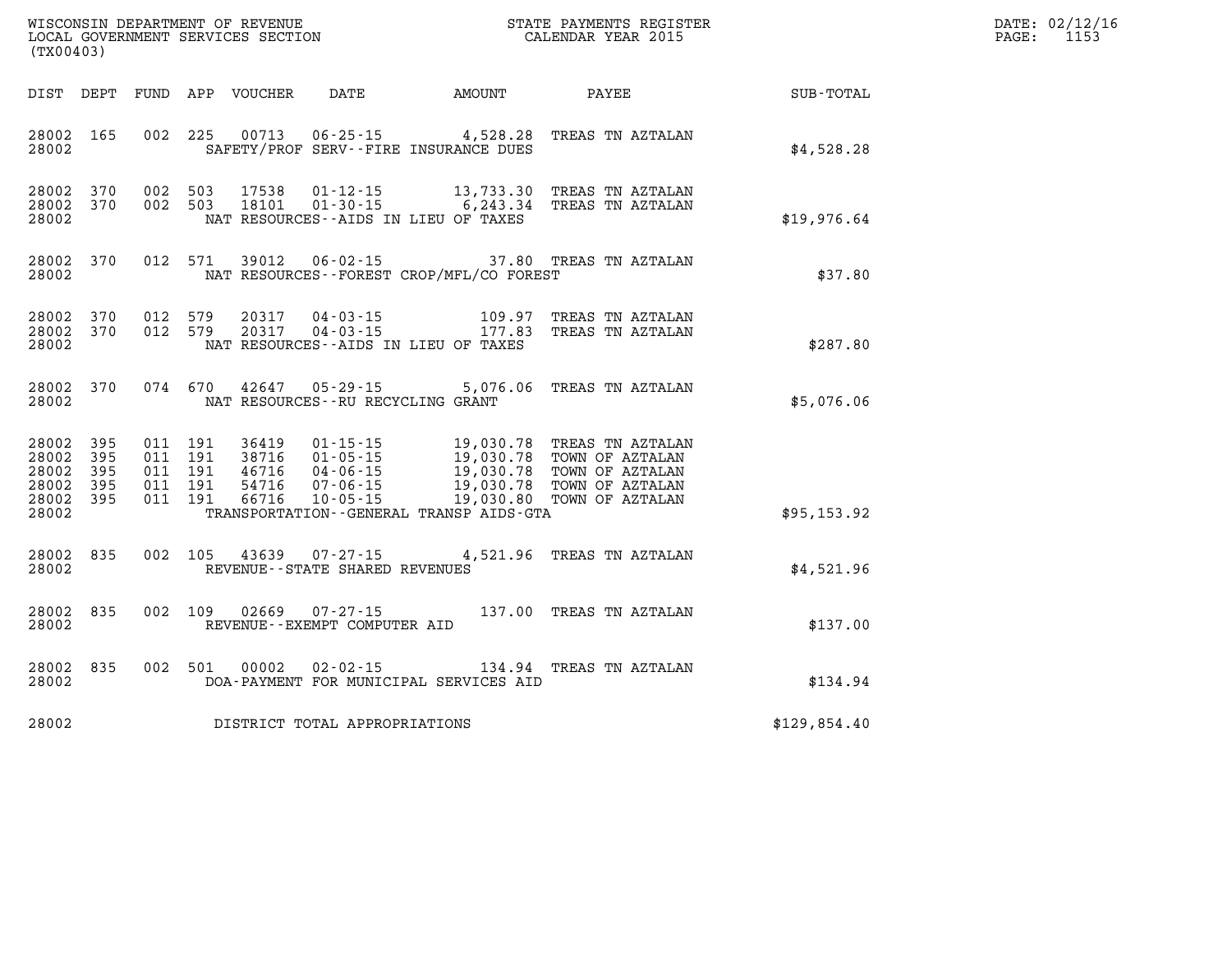| (TX00403) |                                                  |                   |  |  |                                         |                                             |                                                                                                                                                                                                                              |             | DATE: 02/12/16<br>1154<br>$\mathtt{PAGE}$ : |
|-----------|--------------------------------------------------|-------------------|--|--|-----------------------------------------|---------------------------------------------|------------------------------------------------------------------------------------------------------------------------------------------------------------------------------------------------------------------------------|-------------|---------------------------------------------|
|           |                                                  |                   |  |  | DIST DEPT FUND APP VOUCHER DATE AMOUNT  |                                             | PAYEE SUB-TOTAL                                                                                                                                                                                                              |             |                                             |
| 28004     | 28004 165                                        |                   |  |  |                                         | SAFETY/PROF SERV--FIRE INSURANCE DUES       | 002 225 00714 06-25-15 2,363.34 TREAS TN COLD SPRING                                                                                                                                                                         | \$2,363.34  |                                             |
| 28004     |                                                  |                   |  |  |                                         | NAT RESOURCES--AIDS IN LIEU OF TAXES        | 28004 370 002 503 17539 01-12-15 2,015.16 TREAS TN COLD SPRING                                                                                                                                                               | \$2,015.16  |                                             |
| 28004     |                                                  | 28004 370 012 571 |  |  |                                         | NAT RESOURCES - - FOREST CROP/MFL/CO FOREST | 39013  06-02-15  6.40 TREAS TN COLD SPRING                                                                                                                                                                                   | \$6.40      |                                             |
| 28004     |                                                  |                   |  |  |                                         | NAT RESOURCES--AIDS IN LIEU OF TAXES        | 28004 370 012 579 20318 04-03-15 296.62 TREAS TN COLD SPRING<br>28004 370 012 579 20318 04-03-15 16.00 TREAS TN COLD SPRING                                                                                                  | \$312.62    |                                             |
|           |                                                  |                   |  |  | 28004 NAT RESOURCES--RU RECYCLING GRANT |                                             | 28004 370 074 670 42648 05-29-15 2,641.87 TREAS TN COLD SPRING                                                                                                                                                               | \$2.641.87  |                                             |
| 28004     | 28004 395<br>28004 395<br>28004 395<br>28004 395 |                   |  |  |                                         | TRANSPORTATION--GENERAL TRANSP AIDS-GTA     | 011 191 38717 01-05-15 13,470.73 TOWN OF COLD SPRING<br>011 191 46717 04-06-15 13,470.73 TOWN OF COLD SPRING<br>011 191 54717 07-06-15 13,470.73 TOWN OF COLD SPRING<br>011 191 66717 10-05-15 13,470.75 TOWN OF COLD SPRING | \$53,882.94 |                                             |
|           | 28004 835                                        |                   |  |  | REVENUE - - STATE SHARED REVENUES       |                                             | 002 105 43640 07-27-15 1,567.54 TREAS TN COLD SPRING                                                                                                                                                                         | \$1,567.54  |                                             |
| 28004     |                                                  |                   |  |  | REVENUE--EXEMPT COMPUTER AID            |                                             | 28004 835 002 109 02670 07-27-15 37.00 TREAS TN COLD SPRING                                                                                                                                                                  | \$37.00     |                                             |
| 28004     |                                                  |                   |  |  | DISTRICT TOTAL APPROPRIATIONS           |                                             |                                                                                                                                                                                                                              | \$62,826.87 |                                             |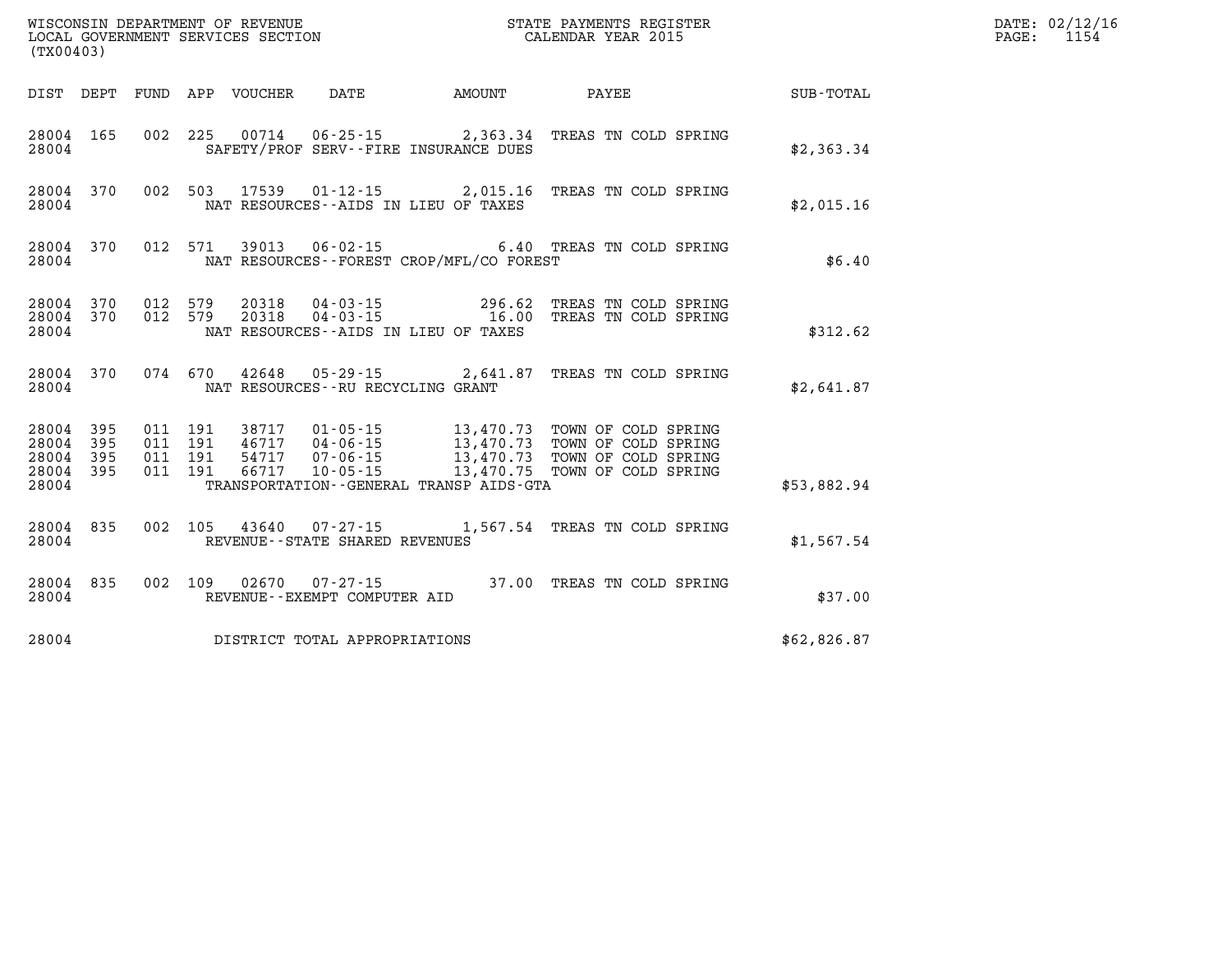| (TX00403)                                 |                          |                          |                          | WISCONSIN DEPARTMENT OF REVENUE<br>LOCAL GOVERNMENT SERVICES SECTION |                                                                      |                                                                                             | STATE PAYMENTS REGISTER<br>CALENDAR YEAR 2015                                |                  |
|-------------------------------------------|--------------------------|--------------------------|--------------------------|----------------------------------------------------------------------|----------------------------------------------------------------------|---------------------------------------------------------------------------------------------|------------------------------------------------------------------------------|------------------|
| DIST                                      | DEPT                     | FUND                     | APP                      | VOUCHER                                                              | DATE                                                                 | AMOUNT                                                                                      | PAYEE                                                                        | <b>SUB-TOTAL</b> |
| 28006<br>28006                            | 165                      | 002                      | 225                      | 00715                                                                | $06 - 25 - 15$                                                       | 6,040.04<br>SAFETY/PROF SERV--FIRE INSURANCE DUES                                           | TREAS TN CONCORD                                                             | \$6,040.04       |
| 28006<br>28006                            | 370                      | 012                      | 571                      | 39014                                                                | $06 - 02 - 15$                                                       | 27.80<br>NAT RESOURCES - - FOREST CROP/MFL/CO FOREST                                        | TREAS TN CONCORD                                                             | \$27.80          |
| 28006<br>28006<br>28006<br>28006<br>28006 | 370<br>370<br>370<br>370 | 012<br>012<br>012<br>012 | 579<br>579<br>579<br>579 | 20319<br>20319<br>20319<br>20319                                     | $04 - 03 - 15$<br>$04 - 03 - 15$<br>$04 - 03 - 15$<br>$04 - 03 - 15$ | 2.68<br>119.14<br>347.60<br>26.80<br>NAT RESOURCES -- AIDS IN LIEU OF TAXES                 | TREAS TN CONCORD<br>TREAS TN CONCORD<br>TREAS TN CONCORD<br>TREAS TN CONCORD | \$496.22         |
| 28006<br>28006<br>28006<br>28006<br>28006 | 395<br>395<br>395<br>395 | 011<br>011<br>011<br>011 | 191<br>191<br>191<br>191 | 38718<br>46718<br>54718<br>66718                                     | $01 - 05 - 15$<br>04-06-15<br>$07 - 06 - 15$<br>$10 - 05 - 15$       | 27,899.34<br>27,899.34<br>27,899.34<br>27,899.34<br>TRANSPORTATION--GENERAL TRANSP AIDS-GTA | TOWN OF CONCORD<br>TOWN OF CONCORD<br>TOWN OF CONCORD<br>TOWN OF CONCORD     | \$111,597.36     |
| 28006<br>28006                            | 835                      | 002                      | 105                      | 43641                                                                | 07-27-15<br>REVENUE - - STATE SHARED REVENUES                        | 5,088.88                                                                                    | TREAS TN CONCORD                                                             | \$5,088.88       |
| 28006<br>28006                            | 835                      | 002                      | 109                      | 02671                                                                | $07 - 27 - 15$<br>REVENUE--EXEMPT COMPUTER AID                       | 43.00                                                                                       | TREAS TN CONCORD                                                             | \$43.00          |
| 28006<br>28006                            | 835                      | 021                      | 363                      | 35675                                                                | $03 - 23 - 15$<br>REVENUE--LOTTERY CREDIT -                          | 15,347.99                                                                                   | TREAS TN CONCORD                                                             | \$15,347.99      |
| 28006                                     |                          |                          |                          |                                                                      | DISTRICT TOTAL APPROPRIATIONS                                        |                                                                                             |                                                                              | \$138,641.29     |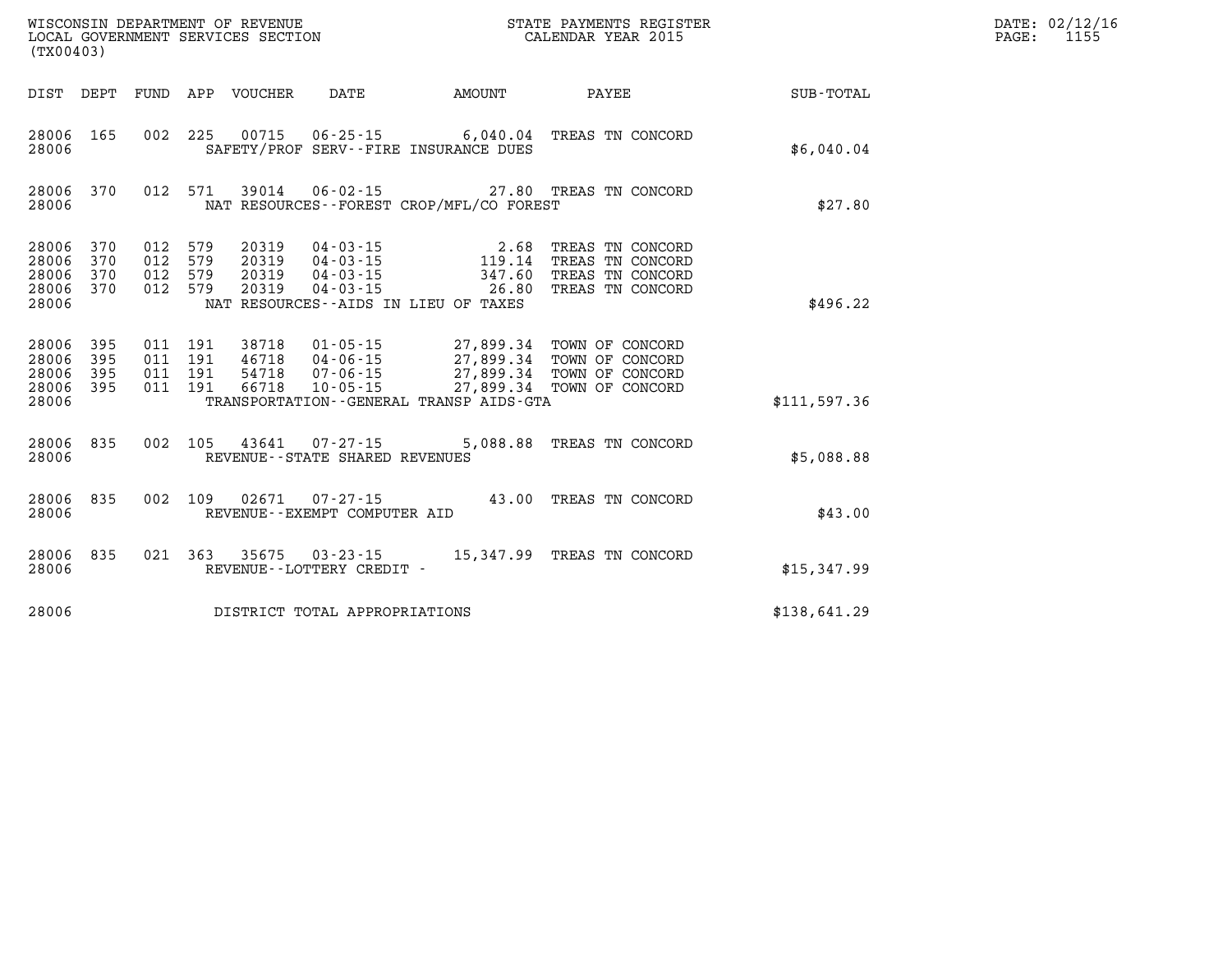| DATE: | 02/12/16 |
|-------|----------|
| PAGE: | 1156     |

| (TX00403)                                 |                          |                          |                          |                                  |                                                                      |                                                                                             |                                                                                      |                  |
|-------------------------------------------|--------------------------|--------------------------|--------------------------|----------------------------------|----------------------------------------------------------------------|---------------------------------------------------------------------------------------------|--------------------------------------------------------------------------------------|------------------|
| DIST                                      | DEPT                     | FUND                     | APP                      | <b>VOUCHER</b>                   | <b>DATE</b>                                                          | AMOUNT                                                                                      | PAYEE                                                                                | <b>SUB-TOTAL</b> |
| 28008<br>28008                            | 165                      | 002                      | 225                      | 00716                            | $06 - 25 - 15$                                                       | 4,405.51<br>SAFETY/PROF SERV--FIRE INSURANCE DUES                                           | TREAS TN FARMINGTON                                                                  | \$4,405.51       |
| 28008<br>28008<br>28008                   | 370<br>370               | 002<br>002               | 503<br>503               | 17540<br>18102                   | $01 - 12 - 15$<br>$01 - 30 - 15$                                     | 510.69<br>362.19<br>NAT RESOURCES -- AIDS IN LIEU OF TAXES                                  | TREAS<br>TN FARMINGTON<br>TREAS<br>TN FARMINGTON                                     | \$872.88         |
| 28008<br>28008                            | 370                      | 012                      | 571                      | 39015                            | $06 - 02 - 15$                                                       | NAT RESOURCES - - FOREST CROP/MFL/CO FOREST                                                 | 71.79 TREAS TN FARMINGTON                                                            | \$71.79          |
| 28008<br>28008<br>28008<br>28008          | 370<br>370<br>370        | 012<br>012<br>012        | 579<br>579<br>579        | 20320<br>20320<br>20320          | $04 - 03 - 15$<br>$04 - 03 - 15$<br>$04 - 03 - 15$                   | 152.15<br>16.51<br>459.46<br>NAT RESOURCES -- AIDS IN LIEU OF TAXES                         | TREAS<br>TN FARMINGTON<br>TREAS<br>TN FARMINGTON<br>TREAS TN FARMINGTON              | \$628.12         |
| 28008<br>28008<br>28008<br>28008<br>28008 | 395<br>395<br>395<br>395 | 011<br>011<br>011<br>011 | 191<br>191<br>191<br>191 | 38719<br>46719<br>54719<br>66719 | $01 - 05 - 15$<br>$04 - 06 - 15$<br>$07 - 06 - 15$<br>$10 - 05 - 15$ | 30,073.81<br>30,073.81<br>30,073.81<br>30,073.83<br>TRANSPORTATION--GENERAL TRANSP AIDS-GTA | TOWN OF FARMINGTON<br>TOWN OF FARMINGTON<br>TOWN OF FARMINGTON<br>TOWN OF FARMINGTON | \$120, 295.26    |
| 28008<br>28008                            | 835                      | 002                      | 105                      | 43642                            | $07 - 27 - 15$<br>REVENUE - - STATE SHARED REVENUES                  | 3,362.66                                                                                    | TREAS<br>TN FARMINGTON                                                               | \$3,362.66       |
| 28008                                     |                          |                          |                          |                                  | DISTRICT TOTAL APPROPRIATIONS                                        |                                                                                             |                                                                                      | \$129,636.22     |

WISCONSIN DEPARTMENT OF REVENUE **STATE PAYMENTS REGISTER**<br>LOCAL GOVERNMENT SERVICES SECTION

LOCAL GOVERNMENT SERVICES SECTION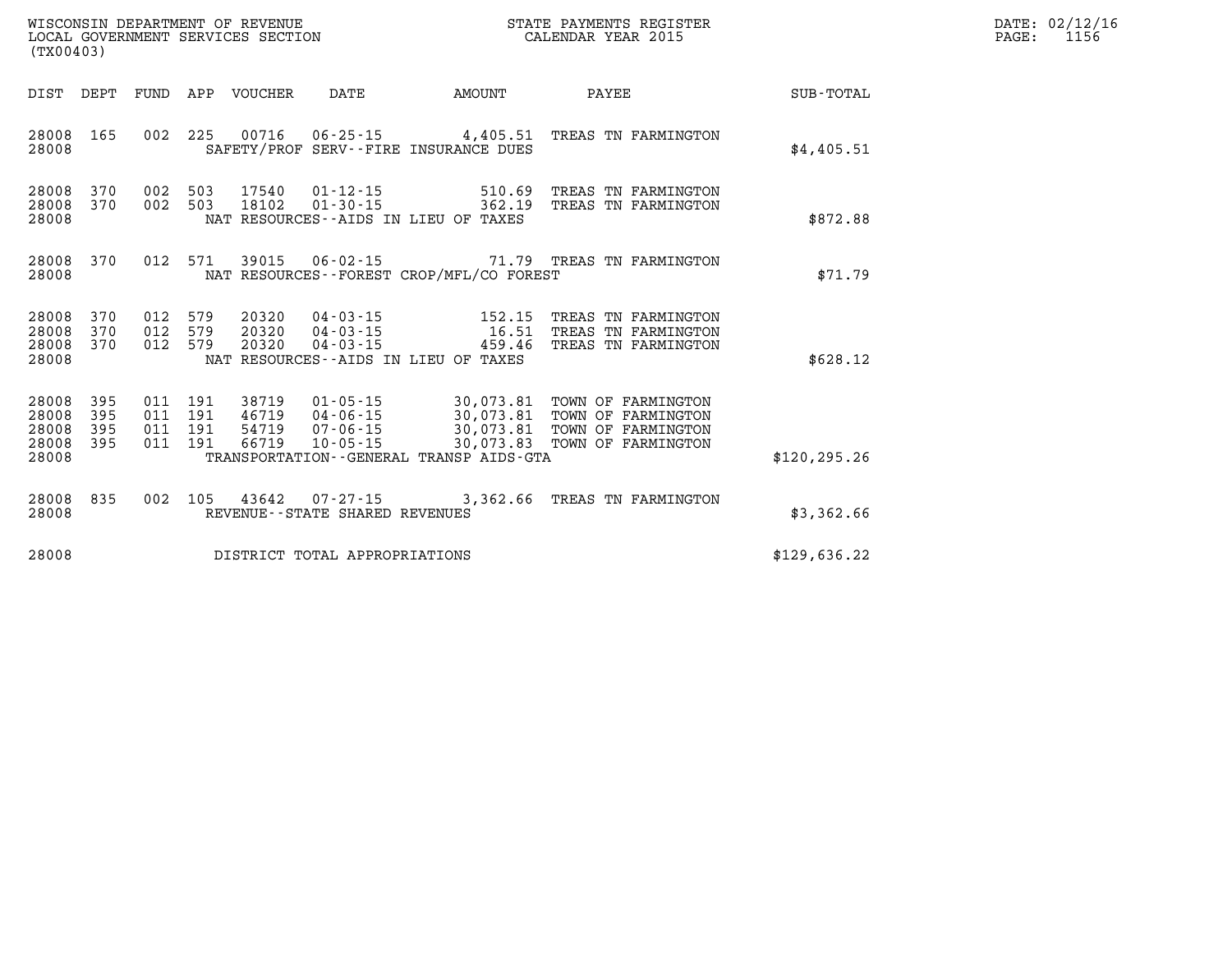| (TX00403)                                     |                   |                                          |                                  |                                                |                                                                                      | WISCONSIN DEPARTMENT OF REVENUE<br>LOCAL GOVERNMENT SERVICES SECTION FOR THE STATE PAYMENTS REGIST<br>(TYOO402)<br>STATE PAYMENTS REGISTER       |              | DATE: 02/12/16<br>PAGE:<br>1157 |
|-----------------------------------------------|-------------------|------------------------------------------|----------------------------------|------------------------------------------------|--------------------------------------------------------------------------------------|--------------------------------------------------------------------------------------------------------------------------------------------------|--------------|---------------------------------|
| DIST DEPT                                     |                   |                                          | FUND APP VOUCHER                 |                                                |                                                                                      | DATE AMOUNT PAYEE                                                                                                                                | SUB-TOTAL    |                                 |
| 28010 165<br>28010                            |                   |                                          |                                  |                                                | 002 225 00717 06-25-15 2,951.83<br>SAFETY/PROF SERV--FIRE INSURANCE DUES             | TREAS TN HEBRON                                                                                                                                  | \$2,951.83   |                                 |
| 28010<br>28010                                | 370               |                                          |                                  |                                                | NAT RESOURCES--AIDS IN LIEU OF TAXES                                                 | 002 503 17541 01-12-15 37,945.90 TREAS TN HEBRON                                                                                                 | \$37,945.90  |                                 |
| 28010<br>28010                                | 370               | 012 571                                  | 39016                            |                                                | NAT RESOURCES - - FOREST CROP/MFL/CO FOREST                                          | 06-02-15 129.10 TREAS TN HEBRON                                                                                                                  | \$129.10     |                                 |
| 28010<br>28010<br>28010                       | 370<br>370        | 012 579<br>012 579                       | 20321<br>20321                   |                                                | 04 - 03 - 15 428.39<br>04 - 03 - 15 509.97<br>NAT RESOURCES -- AIDS IN LIEU OF TAXES | TREAS TN HEBRON<br>TREAS TN HEBREN                                                                                                               | \$938.36     |                                 |
| 28010<br>28010                                | 370               | 074 670                                  | 42649                            | NAT RESOURCES - - RU RECYCLING GRANT           |                                                                                      | 05-29-15 3,663.58 TREAS TN HEBRON                                                                                                                | \$3,663.58   |                                 |
| 28010<br>28010<br>28010<br>28010 395<br>28010 | 395<br>395<br>395 | 011 191<br>011 191<br>011 191<br>011 191 | 38720<br>46720<br>54720<br>66720 |                                                | TRANSPORTATION - - GENERAL TRANSP AIDS - GTA                                         | 01-05-15 20,385.01 TOWN OF HEBRON<br>04-06-15 20,385.01 TOWN OF HEBRON<br>07-06-15 20,385.01 TOWN OF HEBRON<br>10-05-15 20,385.03 TOWN OF HEBRON | \$81,540.06  |                                 |
| 28010<br>28010                                | 835               | 002 105                                  | 43643                            | REVENUE - - STATE SHARED REVENUES              |                                                                                      | 07-27-15 2,304.64 TREAS TN HEBRON                                                                                                                | \$2,304.64   |                                 |
| 28010<br>28010                                | 835               | 002 109                                  | 02672                            | $07 - 27 - 15$<br>REVENUE--EXEMPT COMPUTER AID |                                                                                      | 7.00 TREAS TN HEBRON                                                                                                                             | \$7.00       |                                 |
| 28010<br>28010                                | 835               | 002 501                                  | 00002                            | 02-02-15                                       | DOA-PAYMENT FOR MUNICIPAL SERVICES AID                                               | 248.89 TREAS TN HEBRON                                                                                                                           | \$248.89     |                                 |
| 28010                                         |                   |                                          |                                  | DISTRICT TOTAL APPROPRIATIONS                  |                                                                                      |                                                                                                                                                  | \$129,729.36 |                                 |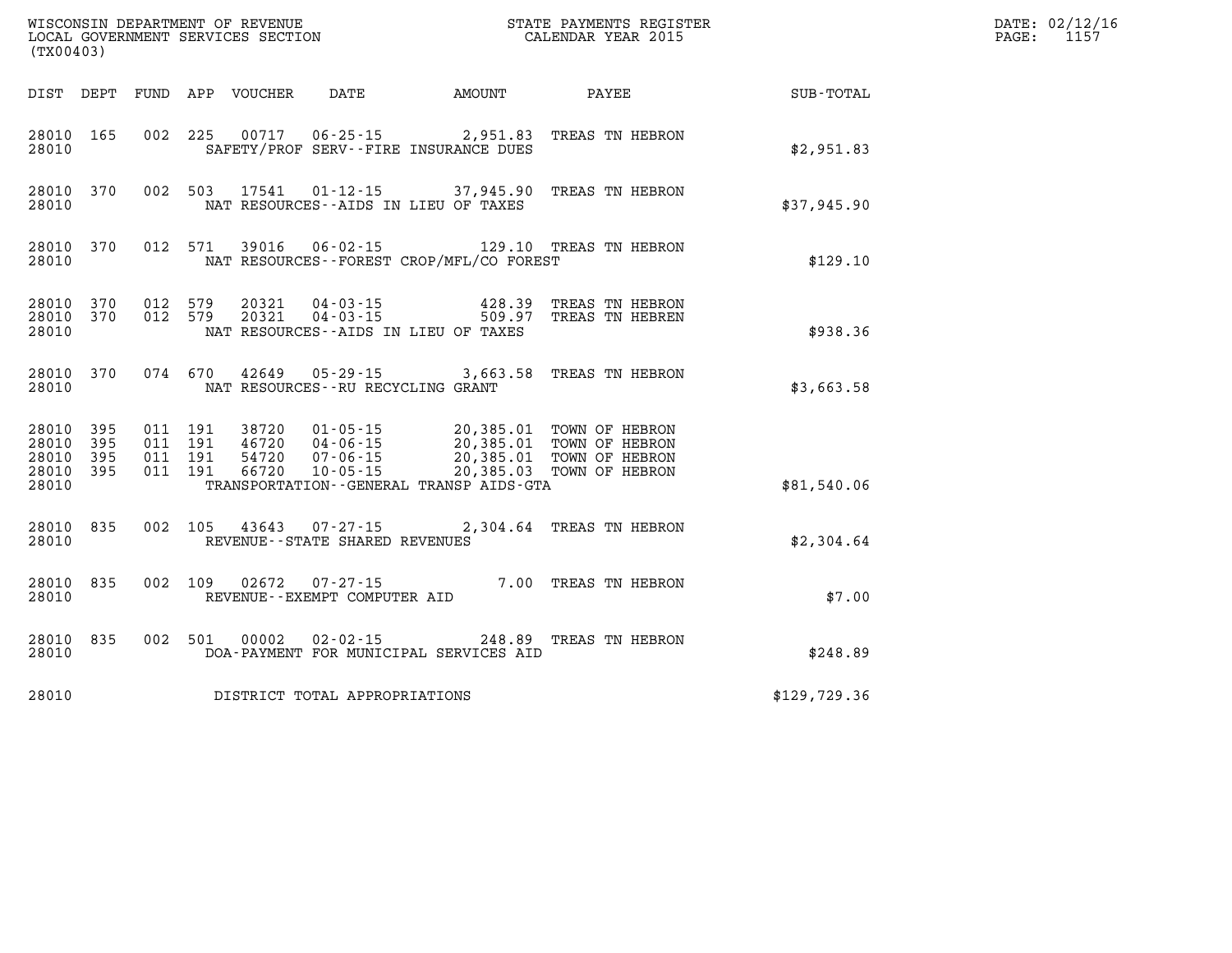| (TX00403)                   |                               |  |                                          | WISCONSIN DEPARTMENT OF REVENUE<br>LOCAL GOVERNMENT SERVICES SECTION<br>CALENDAR YEAR 2015                                                                                                                                                                                                                                                |              | DATE: 02/12/16<br>PAGE: 1158 |
|-----------------------------|-------------------------------|--|------------------------------------------|-------------------------------------------------------------------------------------------------------------------------------------------------------------------------------------------------------------------------------------------------------------------------------------------------------------------------------------------|--------------|------------------------------|
|                             |                               |  |                                          | DIST DEPT FUND APP VOUCHER DATE AMOUNT PAYEE PATE SUB-TOTAL                                                                                                                                                                                                                                                                               |              |                              |
| 28012                       | 28012 165                     |  | SAFETY/PROF SERV--FIRE INSURANCE DUES    | 002 225 00718 06-25-15 14,924.29 TREAS TN IXONIA                                                                                                                                                                                                                                                                                          | \$14,924.29  |                              |
| 28012                       |                               |  | NAT RESOURCES--FOREST CROP/MFL/CO FOREST | 28012 370 012 571 39017 06-02-15 82.82 TREAS TN IXONIA                                                                                                                                                                                                                                                                                    | \$82.82      |                              |
| 28012                       |                               |  | NAT RESOURCES--RU RECYCLING GRANT        | 28012 370 074 670 42650 05-29-15 7,740.68 TREAS TN IXONIA                                                                                                                                                                                                                                                                                 | \$7,740.68   |                              |
| 28012                       |                               |  | NAT RESOURCES--RU CONSOLIDATED GRANT     | 28012 370 074 673 42650 05-29-15 1,748.73 TREAS TN IXONIA                                                                                                                                                                                                                                                                                 | \$1,748.73   |                              |
| 28012 395<br>28012<br>28012 | 28012 395<br>395<br>28012 395 |  | TRANSPORTATION--GENERAL TRANSP AIDS-GTA  | $\begin{array}{cccc} 011 & 191 & 38721 & 01\cdot 05\cdot 15 & 39, 201.10 & \text{TOWN OF IXONIA} \\ 011 & 191 & 46721 & 04\cdot 06\cdot 15 & 39, 201.10 & \text{TOWN OF IXONIA} \\ 011 & 191 & 54721 & 07\cdot 06\cdot 15 & 39, 201.10 & \text{TOWN OF IXONIA} \\ 011 & 191 & 66721 & 10\cdot 05\cdot 15 & 39, 201.12 & \text{TOWN OF IX$ | \$156,804.42 |                              |
| 28012                       |                               |  | HS--AMBULANCE FUNDING ASSISTANCE GRANTS  | 28012 435 005 162 01DHS 09-11-15 5,047.84 TOWN OF IXONIA EMS                                                                                                                                                                                                                                                                              | \$5,047.84   |                              |
| 28012                       | 28012 435                     |  | HS--PREPAID MEDICAL TRANSPORT REIMBURSE  | 005 163 01LGS 11-16-15 2,000.00 DHS PREPAID MEDICAL TRANSPORT                                                                                                                                                                                                                                                                             | \$2,000.00   |                              |
| 28012                       | 28012 835                     |  | REVENUE--STATE SHARED REVENUES           | 002 105 43644 07-27-15 10,365.94 TREAS TN IXONIA                                                                                                                                                                                                                                                                                          | \$10,365.94  |                              |
| 28012                       |                               |  | REVENUE--EXEMPT COMPUTER AID             | 28012 835 002 109 02673 07-27-15 1,961.00 TREAS TN IXONIA                                                                                                                                                                                                                                                                                 | \$1,961.00   |                              |
| 28012                       |                               |  | DISTRICT TOTAL APPROPRIATIONS            |                                                                                                                                                                                                                                                                                                                                           | \$200,675.72 |                              |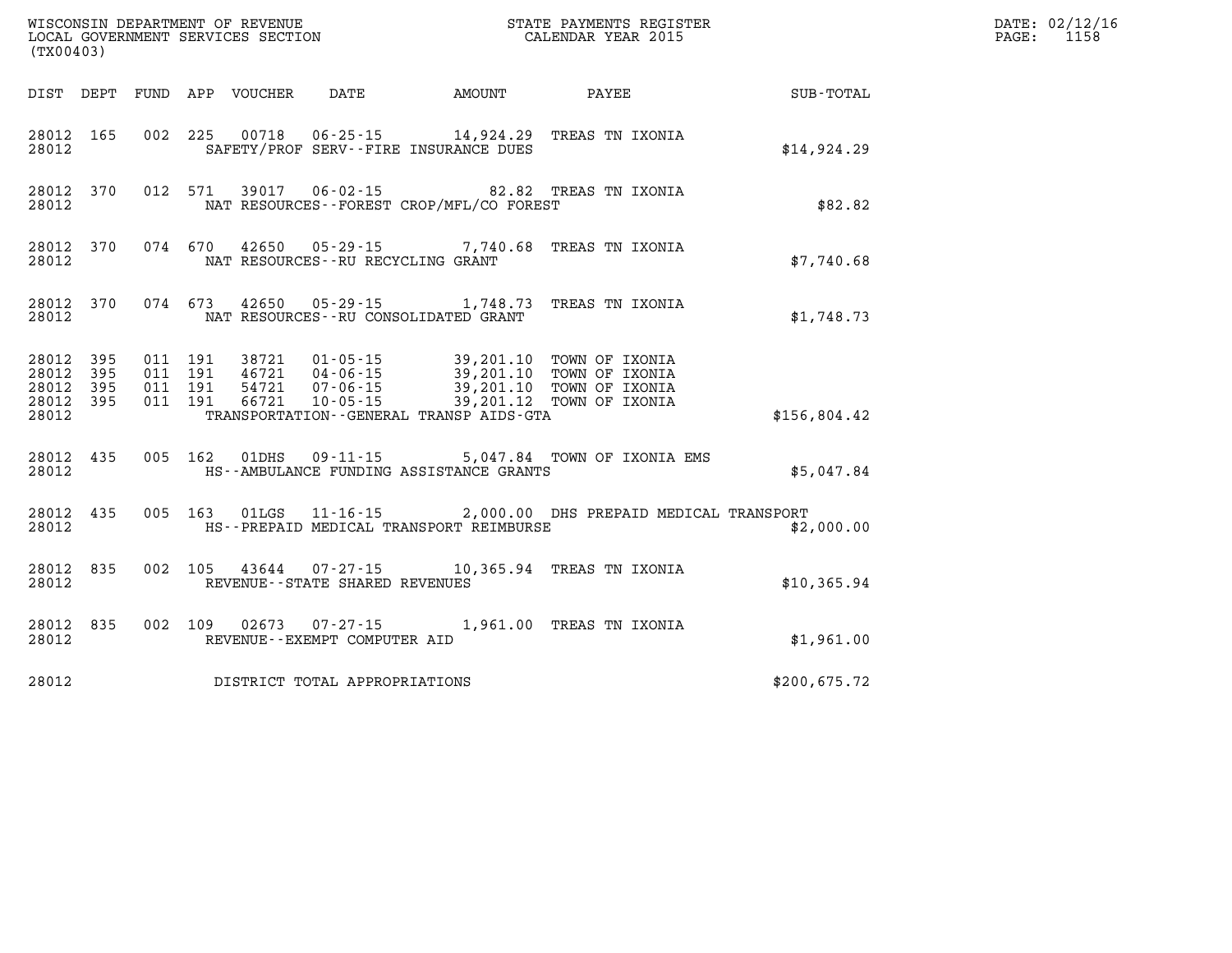| (TX00403)                                             |     |                    |                               |                         |                                                                                                                  |        |                                                                                                                                                                                                  |              | DATE: 02/12/16<br>1159<br>$\mathtt{PAGE}$ : |
|-------------------------------------------------------|-----|--------------------|-------------------------------|-------------------------|------------------------------------------------------------------------------------------------------------------|--------|--------------------------------------------------------------------------------------------------------------------------------------------------------------------------------------------------|--------------|---------------------------------------------|
|                                                       |     |                    |                               |                         | DIST DEPT FUND APP VOUCHER DATE AMOUNT PAYEE                                                                     |        |                                                                                                                                                                                                  | SUB-TOTAL    |                                             |
| 28014 165<br>28014                                    |     |                    |                               | 002 225 00719           | SAFETY/PROF SERV--FIRE INSURANCE DUES                                                                            |        | 06-25-15 6,379.82 TREAS TN JEFFERSON                                                                                                                                                             | \$6,379.82   |                                             |
| 28014<br>28014                                        | 370 |                    | 000 001                       |                         | 04DNR 06-03-15<br>NAT RESOURCES-SEVERANCE/YIELD/WITHDRAWAL                                                       |        | 21.33 TREAS TOWN JEFFERSON                                                                                                                                                                       | \$21.33      |                                             |
| 28014 370<br>28014                                    |     |                    |                               |                         | NAT RESOURCES -- AIDS IN LIEU OF TAXES                                                                           |        | 002 503 17542 01-12-15 50,515.22 TREAS TN JEFFERSON                                                                                                                                              | \$50,515.22  |                                             |
| 28014 370<br>28014                                    |     |                    | 012 571                       | 39018                   | $06 - 02 - 15$<br>NAT RESOURCES - - FOREST CROP/MFL/CO FOREST                                                    |        | 54.20 TREAS TN JEFFERSON                                                                                                                                                                         | \$54.20      |                                             |
| 28014 370<br>28014 370<br>28014 370<br>28014          |     | 012 579<br>012 579 | 012 579                       | 20322<br>20322<br>20322 | 04 - 03 - 15<br>04 - 03 - 15<br>04 - 03 - 15<br>04 - 03 - 15<br>425 - 68<br>NAT RESOURCES--AIDS IN LIEU OF TAXES | 425.68 | 44.80 TREAS TN JEFFERSON<br>TREAS TN JEFFERSON<br>TREAS TN JEFFERSON                                                                                                                             | \$508.69     |                                             |
| 28014 370<br>28014                                    |     |                    |                               | 074 670 42651           | NAT RESOURCES--RU RECYCLING GRANT                                                                                |        | 05-29-15 5,377.26 TREAS TN JEFFERSON                                                                                                                                                             | \$5,377.26   |                                             |
| 28014<br>28014 395<br>28014 395<br>28014 395<br>28014 | 395 | 011 191            | 011 191<br>011 191<br>011 191 |                         | TRANSPORTATION--GENERAL TRANSP AIDS-GTA                                                                          |        | 38722  01-05-15  26,187.28  TOWN OF JEFFERSON<br>46722  04-06-15  26,187.28  TOWN OF JEFFERSON<br>54722  07-06-15  26,187.28  TOWN OF JEFFERSON<br>66722  10-05-15  26,187.30  TOWN OF JEFFERSON | \$104,749.14 |                                             |
| 28014 835<br>28014                                    |     |                    |                               |                         | REVENUE - - STATE SHARED REVENUES                                                                                |        | 002  105  43645  07-27-15  10,095.65  TREAS TN JEFFERSON                                                                                                                                         | \$10,095.65  |                                             |
| 28014<br>28014                                        | 835 |                    | 002 109                       | 02674                   | $07 - 27 - 15$<br>REVENUE--EXEMPT COMPUTER AID                                                                   |        | 89.00 TREAS TN JEFFERSON                                                                                                                                                                         | \$89.00      |                                             |
| 28014 835<br>28014                                    |     |                    |                               | 002 501 00002           | DOA-PAYMENT FOR MUNICIPAL SERVICES AID                                                                           |        | 02-02-15 57.38 TREAS TN JEFFERSON                                                                                                                                                                | \$57.38      |                                             |
| 28014                                                 |     |                    |                               |                         | DISTRICT TOTAL APPROPRIATIONS                                                                                    |        |                                                                                                                                                                                                  | \$177,847.69 |                                             |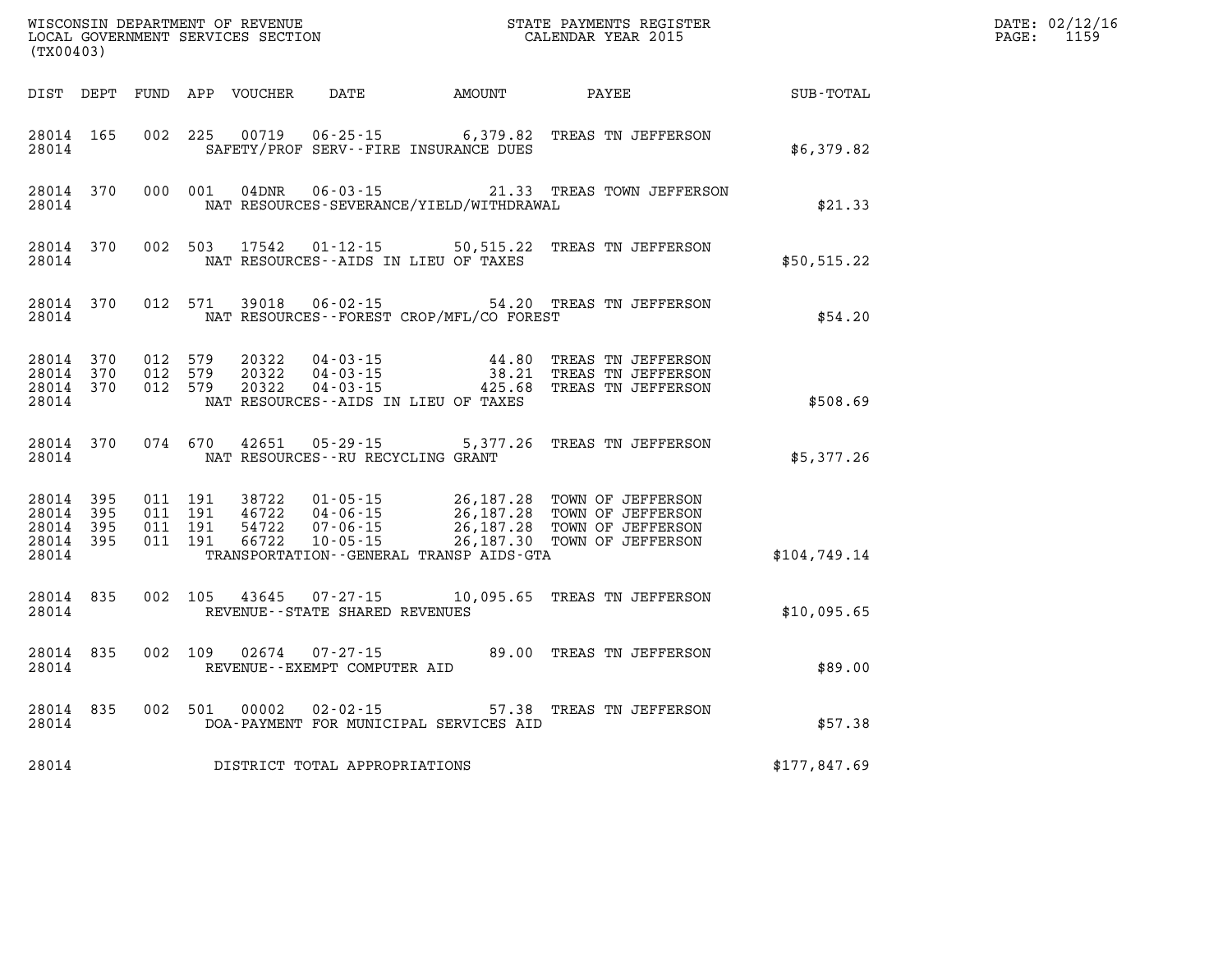| (TX00403)                                         |                          |                                          |                               | WISCONSIN DEPARTMENT OF REVENUE<br>LOCAL GOVERNMENT SERVICES SECTION |                                                     |                                                                                                                                                                                                                           | STATE PAYMENTS REGISTER<br>CALENDAR YEAR 2015                                                  |               | DATE: 02/12/16<br>PAGE:<br>1160 |
|---------------------------------------------------|--------------------------|------------------------------------------|-------------------------------|----------------------------------------------------------------------|-----------------------------------------------------|---------------------------------------------------------------------------------------------------------------------------------------------------------------------------------------------------------------------------|------------------------------------------------------------------------------------------------|---------------|---------------------------------|
|                                                   |                          |                                          |                               | DIST DEPT FUND APP VOUCHER                                           | DATE                                                | AMOUNT                                                                                                                                                                                                                    | PAYEE                                                                                          | SUB-TOTAL     |                                 |
| 28016 165<br>28016                                |                          |                                          | 002 225                       | 00720                                                                |                                                     | $06 - 25 - 15$ 12, 335.41<br>SAFETY/PROF SERV--FIRE INSURANCE DUES                                                                                                                                                        | TREAS TN KOSHKONONG                                                                            | \$12,335.41   |                                 |
| 28016 370<br>28016                                |                          |                                          | 000 001                       | 05DNR                                                                |                                                     | NAT RESOURCES-SEVERANCE/YIELD/WITHDRAWAL                                                                                                                                                                                  | 09-28-15 486.08 TREAS TOWN KOSHKONONG                                                          | \$486.08      |                                 |
| 28016 370<br>28016 370<br>28016                   |                          | 002 503<br>002 503                       |                               | 17543<br>18103                                                       | $01 - 12 - 15$                                      | NAT RESOURCES--AIDS IN LIEU OF TAXES                                                                                                                                                                                      | 3,749.83 TREAS TN KOSHKONONG<br>01-30-15 2,323.44 TREAS TN KOSHKONONG                          | \$6,073.27    |                                 |
| 28016 370<br>28016                                |                          |                                          | 012 571                       |                                                                      |                                                     | NAT RESOURCES - - FOREST CROP/MFL/CO FOREST                                                                                                                                                                               | 39019  06-02-15  66.86  TREAS TN KOSHKONONG                                                    | \$66.86       |                                 |
| 28016 370<br>28016<br>28016<br>28016 370<br>28016 | 370<br>370               | 012 579<br>012 579<br>012 579<br>012 579 |                               | 20323<br>20323<br>20323<br>20323                                     |                                                     | $\begin{array}{cccc} 04\cdot 03\cdot 15 & .33 \\ 04\cdot 03\cdot 15 & .33 \\ 04\cdot 03\cdot 15 & .33 \\ 04\cdot 03\cdot 15 & .11.72 \\ 04\cdot 03\cdot 15 & .804.53 \end{array}$<br>NAT RESOURCES--AIDS IN LIEU OF TAXES | TREAS TN KOSHKONONG<br>TREAS TN KOSHKONONG<br>TREAS TN KOSHKONONG<br>TREAS TN KOSHKONONG       | \$899.87      |                                 |
| 28016 370<br>28016                                |                          |                                          | 074 670                       | 42652                                                                | NAT RESOURCES - - RU RECYCLING GRANT                |                                                                                                                                                                                                                           | 05-29-15 8,095.22 TREAS TN KOSHKONONG                                                          | \$8,095.22    |                                 |
| 28016 370<br>28016                                |                          |                                          | 074 673                       | 42652                                                                |                                                     | $05 - 29 - 15$ 962.42<br>NAT RESOURCES - - RU CONSOLIDATED GRANT                                                                                                                                                          | TREAS TN KOSHKONONG                                                                            | \$962.42      |                                 |
| 28016<br>28016<br>28016<br>28016<br>28016         | 395<br>395<br>395<br>395 | 011 191                                  | 011 191<br>011 191<br>011 191 | 38723<br>46723<br>54723<br>66723                                     | $04 - 06 - 15$<br>$07 - 06 - 15$<br>$10 - 05 - 15$  | $01 - 05 - 15$ 38,309.29<br>38,309.29<br>38,309.29<br>TRANSPORTATION--GENERAL TRANSP AIDS-GTA                                                                                                                             | TOWN OF KOSHKONONG<br>TOWN OF KOSHKONONG<br>TOWN OF KOSHKONONG<br>38,309.31 TOWN OF KOSHKONONG | \$153, 237.18 |                                 |
| 28016 835<br>28016                                |                          |                                          | 002 105                       | 43646                                                                | 07-27-15<br>REVENUE--STATE SHARED REVENUES          |                                                                                                                                                                                                                           | 6,848.88 TREAS TN KOSHKONONG                                                                   | \$6,848.88    |                                 |
| 28016 835<br>28016                                |                          |                                          | 002 109                       |                                                                      | 02675 07-27-15<br>REVENUE--EXEMPT COMPUTER AID      |                                                                                                                                                                                                                           | 177.00 TREAS TN KOSHKONONG                                                                     | \$177.00      |                                 |
| 28016 835<br>28016                                |                          |                                          |                               |                                                                      | 021 363 35676 03-23-15<br>REVENUE--LOTTERY CREDIT - |                                                                                                                                                                                                                           | 312.89 TREAS TN KOSHKONONG                                                                     | \$312.89      |                                 |
| 28016                                             |                          |                                          |                               |                                                                      | DISTRICT TOTAL APPROPRIATIONS                       |                                                                                                                                                                                                                           |                                                                                                | \$189,495.08  |                                 |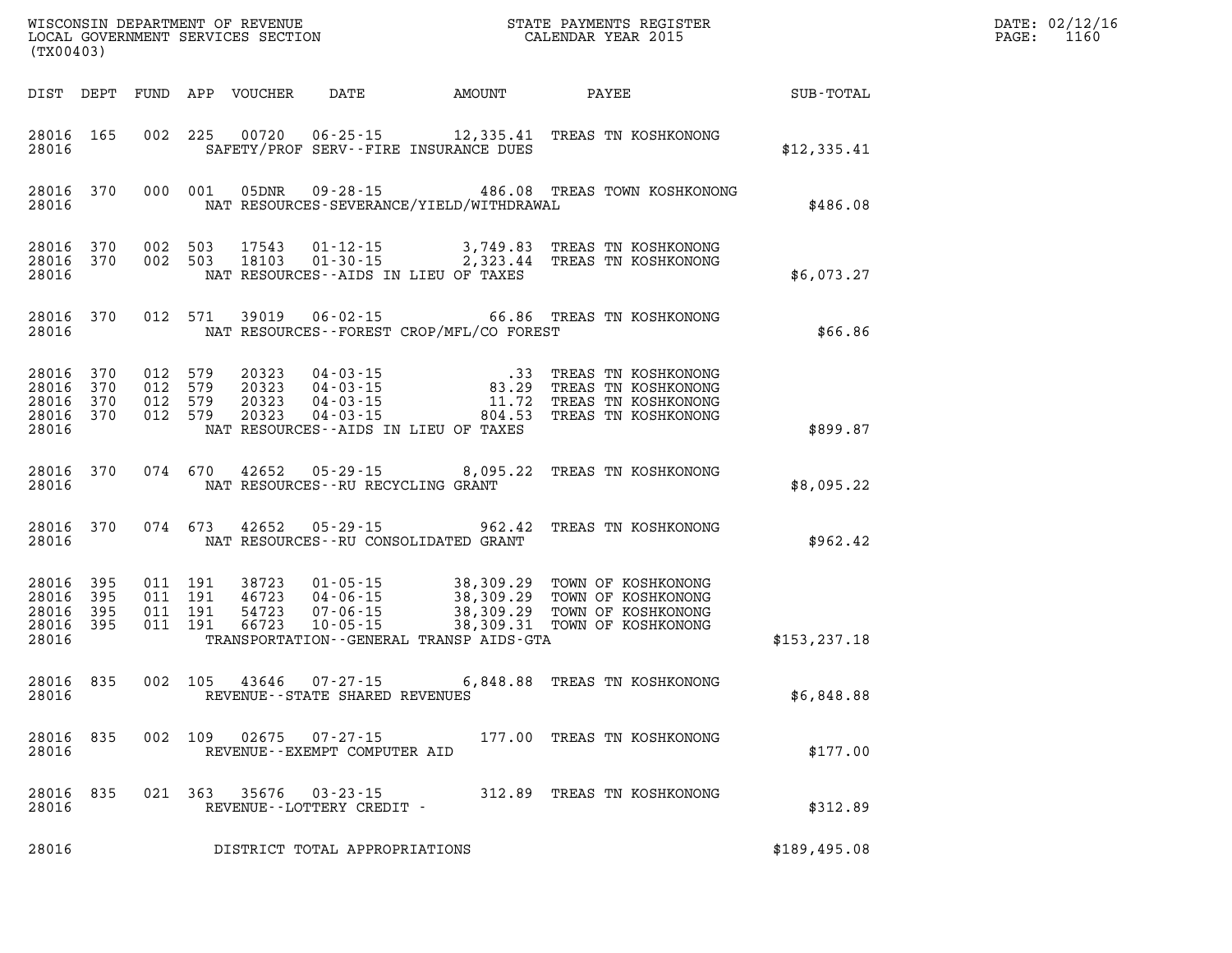| WISCONSIN DEPARTMENT OF REVENUE      | PAYMENTS REGISTER<br>3TATE | DATE: | 02/12/16       |
|--------------------------------------|----------------------------|-------|----------------|
| LOCAL<br>GOVERNMENT SERVICES SECTION | CALENDAR YEAR 2015         | PAGE  | 110<br>T T O T |

| (TX00403)                                                 |  |                                          |                                  |                                                        |                                                |                                                                                                                                                                  | LOCAL GOVERNMENT SERVICES SECTION CALENDAR YEAR 2015 | PAGE: | 1161 |
|-----------------------------------------------------------|--|------------------------------------------|----------------------------------|--------------------------------------------------------|------------------------------------------------|------------------------------------------------------------------------------------------------------------------------------------------------------------------|------------------------------------------------------|-------|------|
|                                                           |  |                                          |                                  |                                                        |                                                |                                                                                                                                                                  | DIST DEPT FUND APP VOUCHER DATE AMOUNT PAYEE TOTAL   |       |      |
| 28018 165<br>28018                                        |  |                                          |                                  |                                                        | SAFETY/PROF SERV--FIRE INSURANCE DUES          | 002 225 00721 06-25-15 8,074.85 TREAS TN LAKE MILLS                                                                                                              | \$8,074.85                                           |       |      |
| 28018 370<br>28018 370                                    |  |                                          |                                  |                                                        |                                                | 002 503 17544 01-12-15 1,961.31 TREAS TN LAKE MILLS<br>002 503 17544 01-12-15 67,718.43 TREAS TN LAKE MILLS<br>4623.76 TOWN SHARE                                |                                                      |       |      |
|                                                           |  |                                          |                                  |                                                        | 28018 MAT RESOURCES--AIDS IN LIEU OF TAXES     |                                                                                                                                                                  | \$69,679.74                                          |       |      |
| 28018 370<br>28018                                        |  |                                          |                                  | NAT RESOURCES - - BOAT PATROL                          |                                                | 012 381 00610 04-03-15 2,508.65 TREAS TN LAKE MILLS                                                                                                              | \$2,508.65                                           |       |      |
| 28018 370                                                 |  |                                          |                                  |                                                        | 28018 MAT RESOURCES--BOATING ENFORCEMENT AIDS  | 012 550 00610 04-03-15 8,692.46 TREAS TN LAKE MILLS                                                                                                              | \$8,692.46                                           |       |      |
| 28018 370                                                 |  |                                          |                                  |                                                        | 28018 MAT RESOURCES--FOREST CROP/MFL/CO FOREST | 012 571 39020 06-02-15 37.30 TREAS TN LAKE MILLS                                                                                                                 | \$37.30                                              |       |      |
| 28018 370<br>28018 370<br>28018 370<br>28018              |  | 012 579<br>012 579<br>012 579            |                                  |                                                        | NAT RESOURCES--AIDS IN LIEU OF TAXES           | 20324  04-03-15  390.32  TREAS TN LAKE MILLS<br>20324  04-03-15  205.80  TREAS TN LAKE MILLS<br>20324  04-03-15  958.14  TREAS TN LAKE MILLS                     | \$1,554.26                                           |       |      |
| 28018 370<br>28018                                        |  |                                          |                                  |                                                        | NAT RESOURCES -- INVASIVE AQUATICE SPECIES     | 012 678 01549 01-21-15 1,000.00 TREAS TN LAKE MILLS                                                                                                              | \$1,000.00                                           |       |      |
| 28018 370<br>28018                                        |  |                                          |                                  |                                                        | NAT RESOURCES--RU RECYCLING GRANT              | 074 670 42653 05-29-15 2,297.86 TREAS TN LAKE MILLS                                                                                                              | \$2,297.86                                           |       |      |
| 28018 395<br>28018 395<br>28018 395<br>28018 395<br>28018 |  | 011 191<br>011 191<br>011 191<br>011 191 | 38724<br>46724<br>54724<br>66724 |                                                        | TRANSPORTATION - - GENERAL TRANSP AIDS - GTA   | 01-05-15 20,852.94 TOWN OF LAKE MILLS<br>04-06-15 20,852.94 TOWN OF LAKE MILLS<br>07-06-15 20,852.94 TOWN OF LAKE MILLS<br>10-05-15 20,852.94 TOWN OF LAKE MILLS | \$83,411.76                                          |       |      |
| 28018 455<br>28018                                        |  |                                          |                                  |                                                        | JUSTICE -- LAW ENFORCEMENT TRAINING            | 002 231 14 04-08-15 480.00 TREAS TN LAKE MILLS                                                                                                                   | \$480.00                                             |       |      |
| 28018 835<br>28018                                        |  |                                          |                                  | REVENUE--STATE SHARED REVENUES                         |                                                | 002 105 43647 07-27-15 3,382.09 TREAS TN LAKE MILLS                                                                                                              | \$3,382.09                                           |       |      |
| 28018 835<br>28018                                        |  |                                          |                                  | 002 109 02676 07-27-15<br>REVENUE--EXEMPT COMPUTER AID |                                                | 155.00 TREAS TN LAKE MILLS                                                                                                                                       | \$155.00                                             |       |      |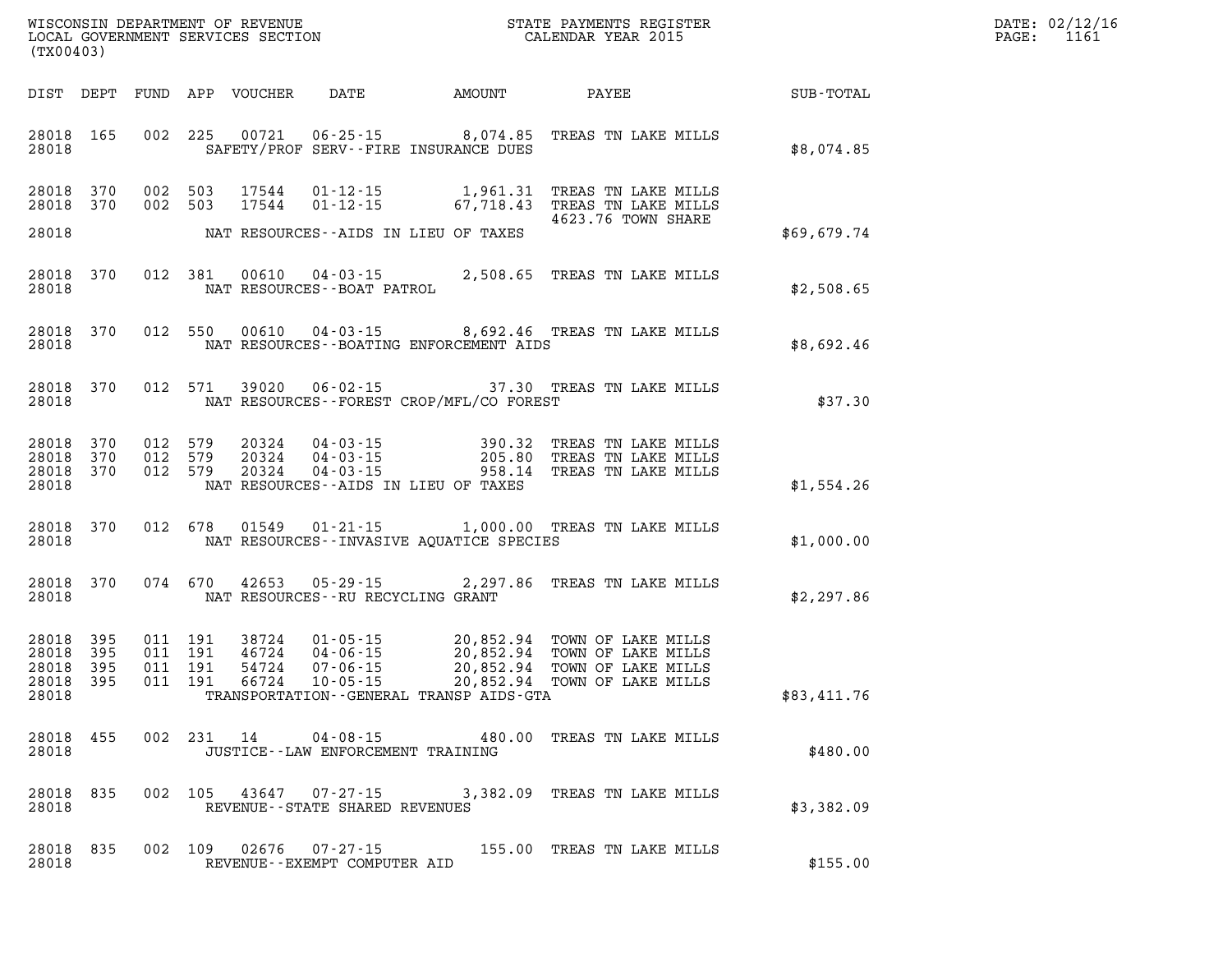| (TX00403)      |      |      |     | WISCONSIN DEPARTMENT OF REVENUE<br>LOCAL GOVERNMENT SERVICES SECTION |                                             |          | STATE PAYMENTS REGISTER<br>CALENDAR YEAR 2015 |              | DATE: 02/12/16<br>1162<br>PAGE: |
|----------------|------|------|-----|----------------------------------------------------------------------|---------------------------------------------|----------|-----------------------------------------------|--------------|---------------------------------|
| DIST           | DEPT | FUND | APP | <b>VOUCHER</b>                                                       | DATE                                        | AMOUNT   | PAYEE                                         | SUB-TOTAL    |                                 |
| 28018<br>28018 | 835  | 021  | 363 | 35677                                                                | $03 - 23 - 15$<br>REVENUE--LOTTERY CREDIT - | 5,283.18 | TREAS TN LAKE MILLS                           | \$5,283.18   |                                 |
| 28018          |      |      |     |                                                                      | DISTRICT TOTAL APPROPRIATIONS               |          |                                               | \$186,557.15 |                                 |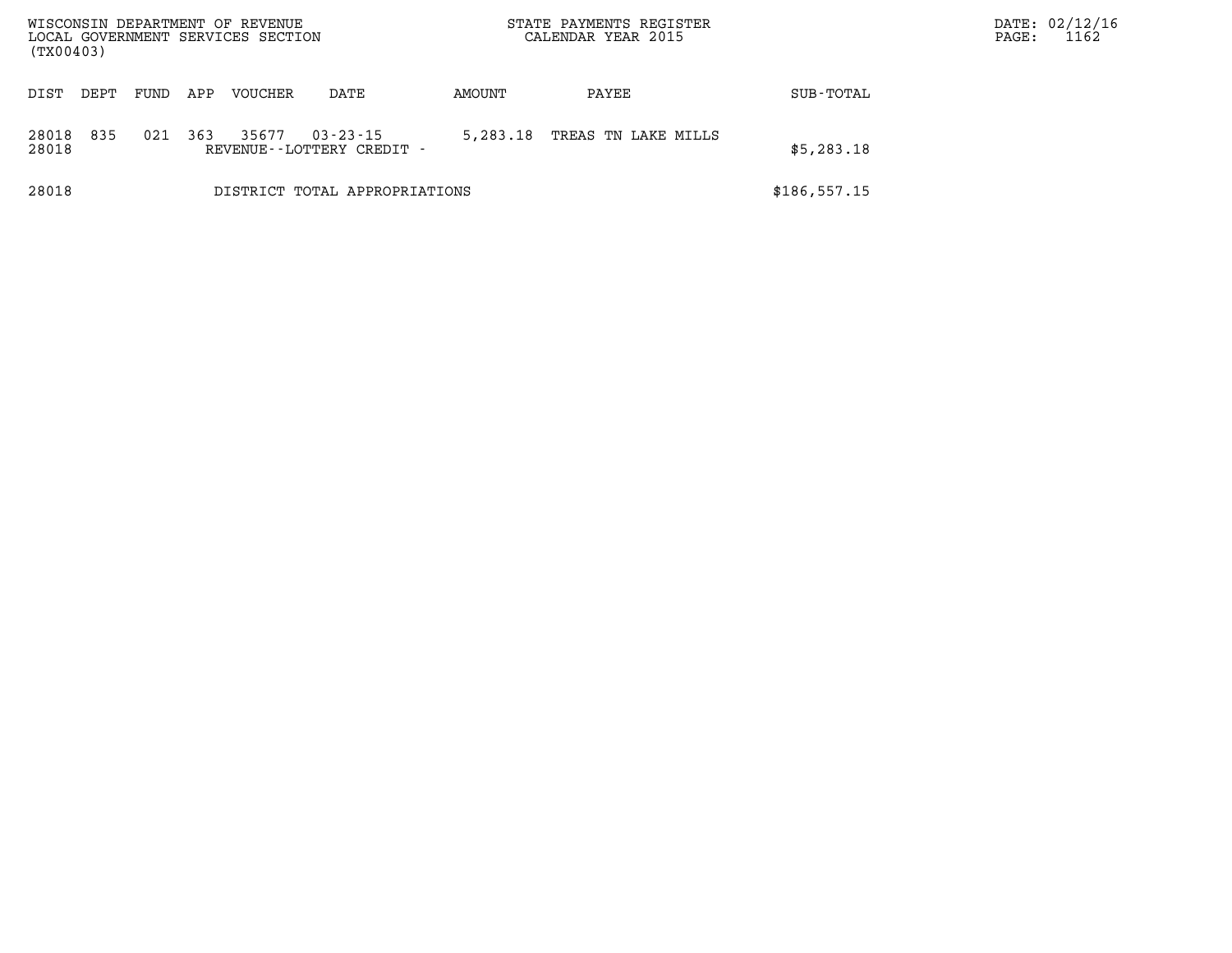| (TX00403)                                |            |                                          |         |                            |                                      |                                          | STATE PAYMENTS REGISTER                                                                                                                                                                  |              | DATE: 02/12/16<br>PAGE:<br>1163 |
|------------------------------------------|------------|------------------------------------------|---------|----------------------------|--------------------------------------|------------------------------------------|------------------------------------------------------------------------------------------------------------------------------------------------------------------------------------------|--------------|---------------------------------|
|                                          |            |                                          |         | DIST DEPT FUND APP VOUCHER | DATE                                 | <b>AMOUNT</b>                            | <b>PAYEE</b>                                                                                                                                                                             | SUB-TOTAL    |                                 |
| 28020 165<br>28020                       |            |                                          |         |                            |                                      | SAFETY/PROF SERV--FIRE INSURANCE DUES    | 002 225 00722 06-25-15 3,598.10 TREAS TN MILFORD                                                                                                                                         | \$3,598.10   |                                 |
| 28020                                    | 28020 370  |                                          | 000 001 | 01DNR                      |                                      | NAT RESOURCES-SEVERANCE/YIELD/WITHDRAWAL | 04-09-15    209.96    TREAS TOWN MILFORD                                                                                                                                                 | \$209.96     |                                 |
| 28020                                    | 28020 370  |                                          |         |                            |                                      | NAT RESOURCES--FOREST CROP/MFL/CO FOREST | 012 571 39021 06-02-15 29.54 TREAS TN MILFORD                                                                                                                                            | \$29.54      |                                 |
| 28020                                    | 28020 370  |                                          |         |                            | NAT RESOURCES - - RU RECYCLING GRANT |                                          | 074 670 42654 05-29-15 2,855.88 TREAS TN MILFORD                                                                                                                                         | \$2,855.88   |                                 |
| 28020 395<br>28020<br>28020<br>28020 395 | 395<br>395 | 011 191<br>011 191<br>011 191<br>011 191 |         |                            |                                      |                                          | 38725  01-05-15  23,429.28  TOWN OF MILFORD<br>46725  04-06-15  23,429.28  TOWN OF MILFORD<br>54725  07-06-15  23,429.28  TOWN OF MILFORD<br>66725  10-05-15  23,429.28  TOWN OF MILFORD |              |                                 |
| 28020                                    |            |                                          |         |                            |                                      | TRANSPORTATION--GENERAL TRANSP AIDS-GTA  |                                                                                                                                                                                          | \$93,717.12  |                                 |
| 28020 835<br>28020                       |            |                                          |         |                            | REVENUE--STATE SHARED REVENUES       |                                          | 002 105 43648 07-27-15 2,061.52 TREAS TN MILFORD                                                                                                                                         | \$2,061.52   |                                 |
| 28020 835<br>28020                       |            | 002 109                                  |         |                            | REVENUE--EXEMPT COMPUTER AID         |                                          | 02677  07-27-15  43.00 TREAS TN MILFORD                                                                                                                                                  | \$43.00      |                                 |
| 28020                                    |            |                                          |         |                            | DISTRICT TOTAL APPROPRIATIONS        |                                          |                                                                                                                                                                                          | \$102,515.12 |                                 |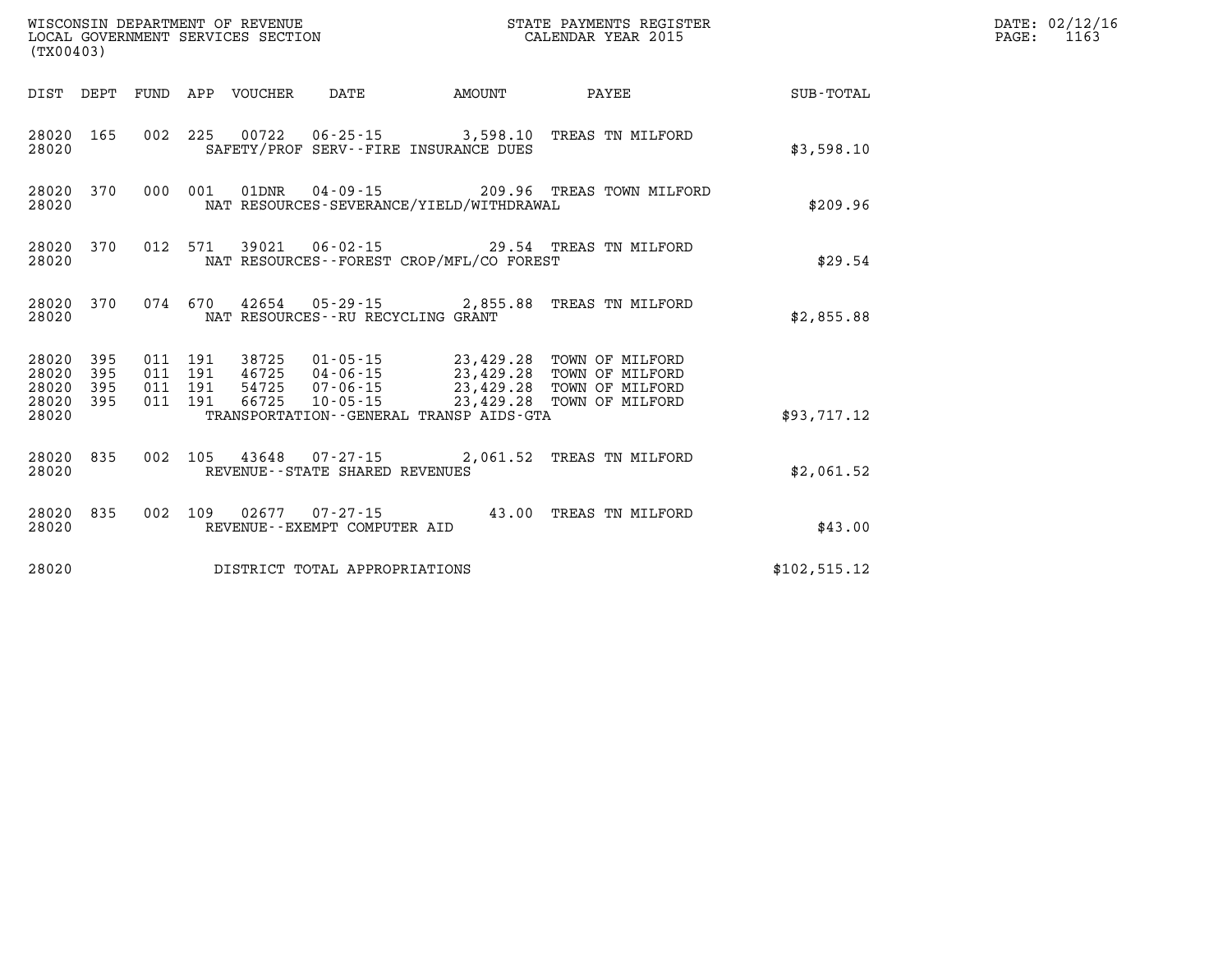| (TX00403)          |       |  |                                                                          | WISCONSIN DEPARTMENT OF REVENUE<br>LOCAL GOVERNMENT SERVICES SECTION<br>CALENDAR YEAR 2015 |                                                                                                                                                                                                                                         |                                                        | DATE: 02/12/16<br>PAGE: 1164 |
|--------------------|-------|--|--------------------------------------------------------------------------|--------------------------------------------------------------------------------------------|-----------------------------------------------------------------------------------------------------------------------------------------------------------------------------------------------------------------------------------------|--------------------------------------------------------|------------------------------|
|                    |       |  |                                                                          |                                                                                            |                                                                                                                                                                                                                                         | DIST DEPT FUND APP VOUCHER DATE AMOUNT PAYEE SUB-TOTAL |                              |
|                    |       |  |                                                                          | 28022 SAFETY/PROF SERV--FIRE INSURANCE DUES                                                | 28022 165 002 225 00723 06-25-15 12,126.48 TREAS TN OAKLAND                                                                                                                                                                             | \$12, 126.48                                           |                              |
| 28022              |       |  | NAT RESOURCES--BOAT PATROL                                               |                                                                                            | 28022 370 012 381 00628 04-03-15 2,555.00 TREAS TN OAKLAND                                                                                                                                                                              | \$2,555.00                                             |                              |
| 28022              |       |  |                                                                          | NAT RESOURCES--BOATING ENFORCEMENT AIDS                                                    | 28022 370 012 550 00628 04-03-15 8,853.09 TREAS TN OAKLAND                                                                                                                                                                              | \$8,853.09                                             |                              |
| 28022              |       |  |                                                                          | NAT RESOURCES - - FOREST CROP/MFL/CO FOREST                                                | 28022 370 012 571 39022 06-02-15 80.27 TREAS TN OAKLAND                                                                                                                                                                                 | \$80.27                                                |                              |
| 28022              |       |  |                                                                          | NAT RESOURCES--AIDS IN LIEU OF TAXES                                                       | 28022 370 012 579 20325 04-03-15 3.50 TREAS TN OAKLAND<br>28022 370 012 579 20325 04-03-15 95.63 TREAS TN OAKLAND<br>28022 370 012 579 20325 04-03-15 79.93 TREAS TN OAKLAND                                                            | \$179.06                                               |                              |
|                    |       |  | 28022 NAT RESOURCES--RU RECYCLING GRANT                                  |                                                                                            | 28022 370 074 670 42655 05-29-15 7,618.05 TREAS TN OAKLAND                                                                                                                                                                              | \$7,618.05                                             |                              |
|                    | 28022 |  |                                                                          | TRANSPORTATION--GENERAL TRANSP AIDS-GTA                                                    | 28022 395 011 191 38726 01-05-15 27,662.62 TOWN OF OAKLAND<br>28022 395 011 191 46726 04-06-15 27,662.62 TOWN OF OAKLAND<br>28022 395 011 191 54726 07-06-15 27,662.62 TOWN OF OAKLAND<br>28022 395 011 191 66726 10-05-15 27,662.64 TO | \$110,650.50                                           |                              |
|                    |       |  | 28022 JUSTICE - - LAW ENFORCEMENT TRAINING                               |                                                                                            | 28022 455 002 231 12 03-23-15 640.00 TREAS TN OAKLAND                                                                                                                                                                                   | \$640.00                                               |                              |
|                    |       |  | 28022 835 002 105 43649 07-27-15<br>28022 REVENUE--STATE SHARED REVENUES |                                                                                            | 5,789.76 TREAS TN OAKLAND                                                                                                                                                                                                               | \$5,789.76                                             |                              |
| 28022              |       |  | REVENUE--EXEMPT COMPUTER AID                                             |                                                                                            | 28022 835 002 109 02678 07-27-15 114.00 TREAS TN OAKLAND                                                                                                                                                                                | \$114.00                                               |                              |
| 28022 835<br>28022 |       |  | 021 363 35678 03-23-15<br>REVENUE--LOTTERY CREDIT -                      |                                                                                            | 23,078.33 TREAS TN OAKLAND                                                                                                                                                                                                              | \$23,078.33                                            |                              |
| 28022              |       |  | DISTRICT TOTAL APPROPRIATIONS                                            |                                                                                            |                                                                                                                                                                                                                                         | \$171,684.54                                           |                              |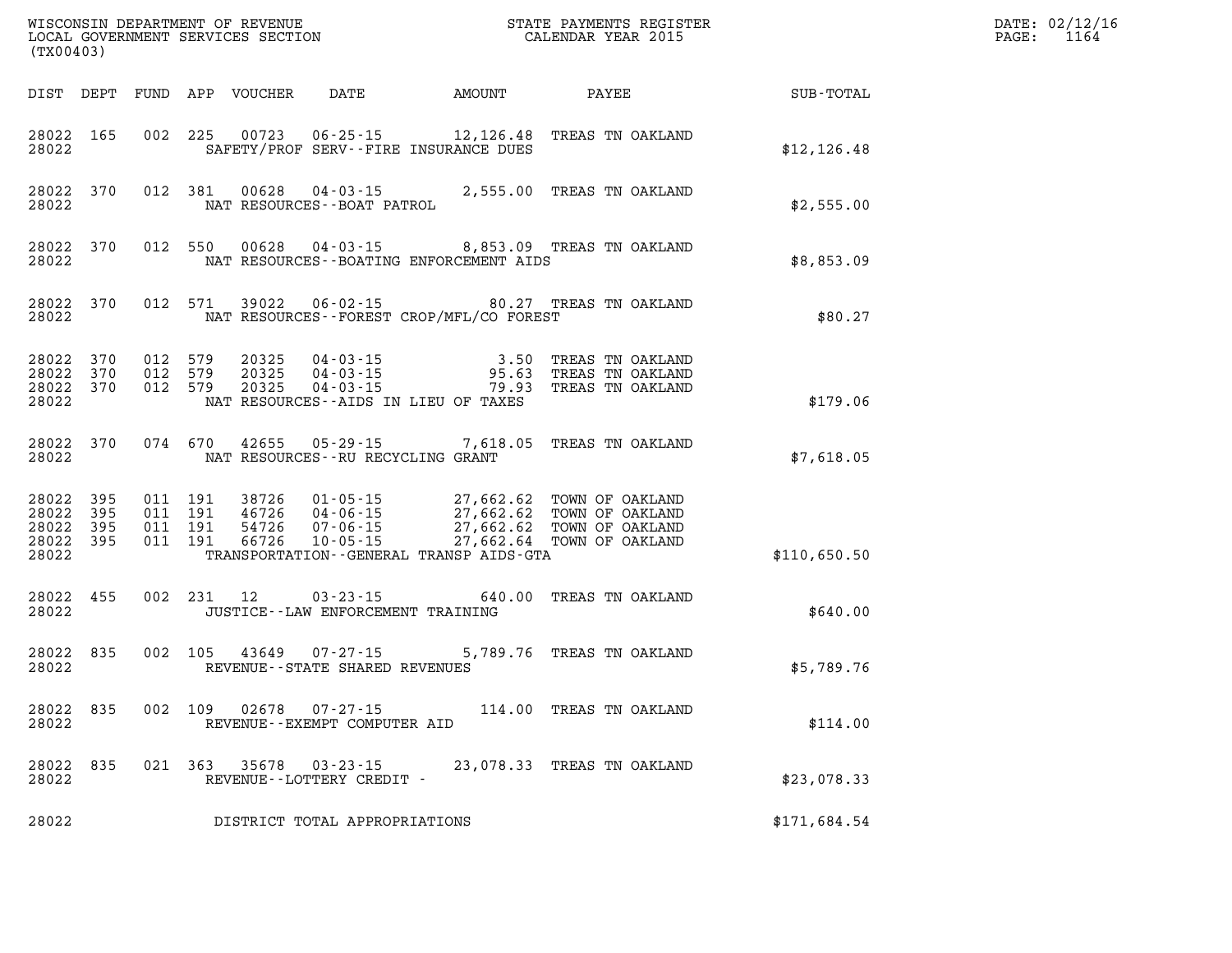| (TX00403)                       |                                                             |  |               |                                     |                                              | WISCONSIN DEPARTMENT OF REVENUE<br>LOCAL GOVERNMENT SERVICES SECTION FOR THE STATE PAYMENTS REGISTER<br>CALENDAR YEAR 2015         |                  | DATE: 02/12/16<br>PAGE: 1165 |
|---------------------------------|-------------------------------------------------------------|--|---------------|-------------------------------------|----------------------------------------------|------------------------------------------------------------------------------------------------------------------------------------|------------------|------------------------------|
|                                 |                                                             |  |               |                                     | DIST DEPT FUND APP VOUCHER DATE AMOUNT PAYEE |                                                                                                                                    | <b>SUB-TOTAL</b> |                              |
| 28024 165<br>28024              |                                                             |  | 002 225 00724 |                                     | SAFETY/PROF SERV--FIRE INSURANCE DUES        | 06-25-15 5,655.93 TREAS TN PALMYRA                                                                                                 | \$5,655.93       |                              |
| 28024                           |                                                             |  |               |                                     | NAT RESOURCES-SEVERANCE/YIELD/WITHDRAWAL     | 28024 370 000 001 01DNR 04-09-15 25.00 TREAS TOWN PALMYRA                                                                          | \$25.00          |                              |
|                                 | 28024                                                       |  |               |                                     | NAT RESOURCES--AIDS IN LIEU OF TAXES         | 28024 370 002 503 18176 02-20-15 19,512.07 TREAS TN PALMYRA                                                                        | \$19,512.07      |                              |
| 28024                           |                                                             |  |               |                                     | NAT RESOURCES--FOREST CROP/MFL/CO FOREST     | 28024 370 012 571 39023 06-02-15 50.40 TREAS TN PALMYRA                                                                            | \$50.40          |                              |
| 28024                           | 28024 370 012 579<br>28024 370 012 579<br>28024 370 012 579 |  |               |                                     | NAT RESOURCES -- AIDS IN LIEU OF TAXES       | 20326  04-03-15  4,402.08  TREAS TN PALMYRA<br>20326  04-03-15  3.01  TREAS TN PALMYRA<br>20326  04-03-15  30.06  TREAS TN PALYMRA | \$4,435.15       |                              |
|                                 | 28024 370<br>28024                                          |  |               | NAT RESOURCES--RU RECYCLING GRANT   |                                              | 074 670 42656 05-29-15 4,041.27 TREAS TN PALMYRA                                                                                   | \$4,041.27       |                              |
| 28024 395<br>28024 395<br>28024 | 28024 395<br>28024 395                                      |  |               |                                     | TRANSPORTATION--GENERAL TRANSP AIDS-GTA      |                                                                                                                                    | \$83,786.10      |                              |
| 28024                           | 28024 835                                                   |  |               | REVENUE - - STATE SHARED REVENUES   |                                              | 002 105 43650 07-27-15 2,781.75 TREAS TN PALMYRA                                                                                   | \$2,781.75       |                              |
| 28024                           | 28024 835                                                   |  |               | REVENUE--EXEMPT COMPUTER AID        |                                              | 002 109 02679 07-27-15 23.00 TREAS TN PALMYRA                                                                                      | \$23.00          |                              |
| 28024                           |                                                             |  |               |                                     | DOA-PAYMENT FOR MUNICIPAL SERVICES AID       | 28024 835 002 501 00002 02-02-15 103.28 TREAS TN PALMYRA                                                                           | \$103.28         |                              |
|                                 |                                                             |  |               | 28024 DISTRICT TOTAL APPROPRIATIONS |                                              |                                                                                                                                    | \$120,413.95     |                              |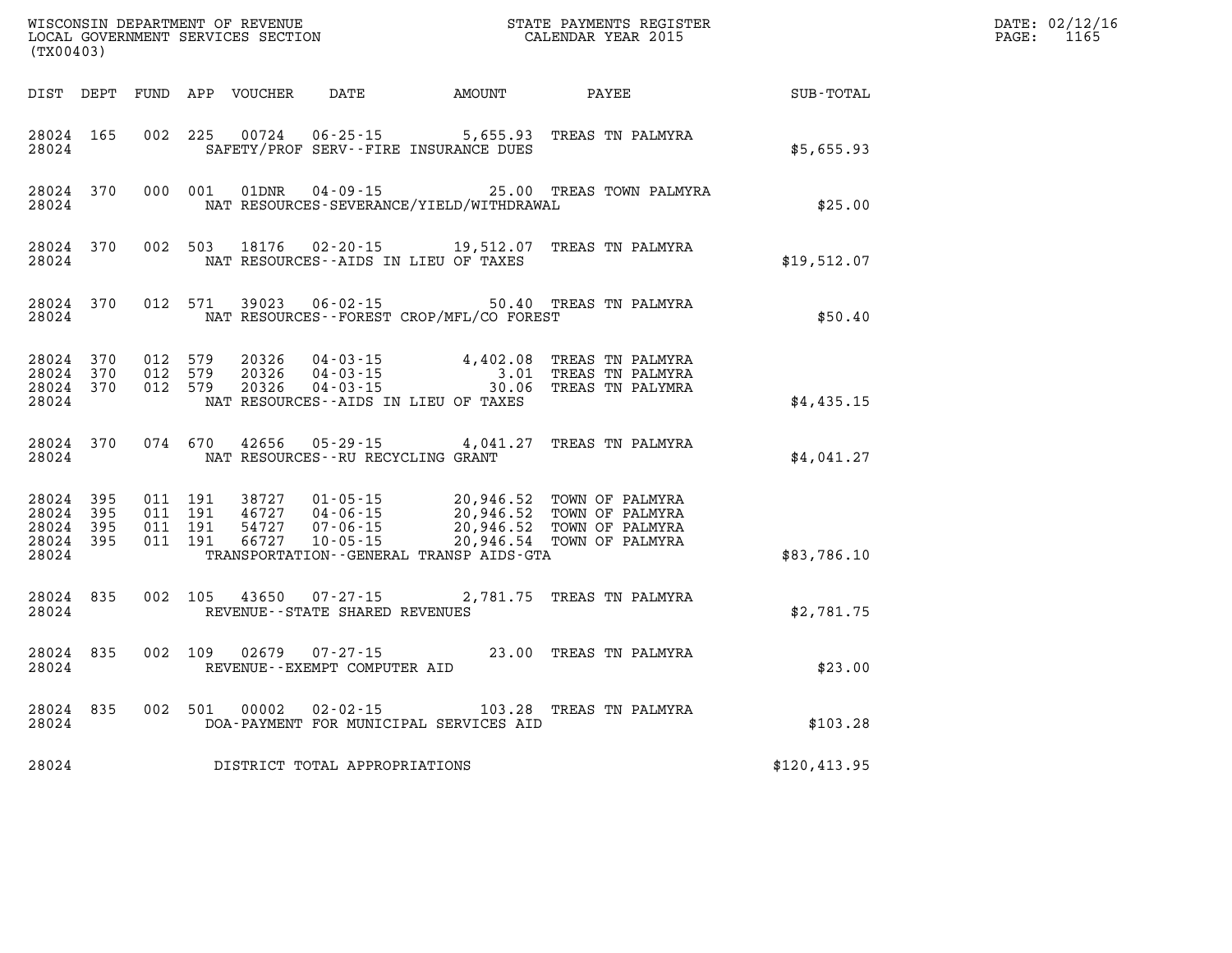|                                               |                   |         |                                          |                         | WINCONSIN DEFARTMENT OF REVENUE<br>LOCAL GOVERNMENT SERVICES SECTION<br>(TX00403) |                                                                  | STATE PAYMENTS REGISTER<br>CALENDAR YEAR 2015                                                                                                          |               | DATE: 02/12/16<br>$\mathtt{PAGE:}$<br>1166 |
|-----------------------------------------------|-------------------|---------|------------------------------------------|-------------------------|-----------------------------------------------------------------------------------|------------------------------------------------------------------|--------------------------------------------------------------------------------------------------------------------------------------------------------|---------------|--------------------------------------------|
| DIST DEPT                                     |                   |         |                                          | FUND APP VOUCHER        | DATE                                                                              | <b>AMOUNT</b>                                                    | <b>PAYEE</b>                                                                                                                                           | SUB-TOTAL     |                                            |
| 28026 165<br>28026                            |                   |         | 002 225                                  |                         |                                                                                   | 00725 06-25-15 6,326.75<br>SAFETY/PROF SERV--FIRE INSURANCE DUES | TREAS TN SULLIVAN                                                                                                                                      | \$6,326.75    |                                            |
| 28026 370<br>28026                            |                   |         | 000 001                                  | 01DNR                   |                                                                                   | NAT RESOURCES-SEVERANCE/YIELD/WITHDRAWAL                         | 04-09-15 518.09 TREAS TOWN SULLIVAN                                                                                                                    | \$518.09      |                                            |
| 28026 370<br>28026                            |                   |         | 012 571                                  | 39024                   |                                                                                   | NAT RESOURCES - - FOREST CROP/MFL/CO FOREST                      | 06-02-15 125.57 TREAS TN SULLIVAN                                                                                                                      | \$125.57      |                                            |
| 28026<br>28026 370<br>28026 370<br>28026      | 370               | 012 579 | 012 579<br>012 579                       | 20327<br>20327<br>20327 | $04 - 03 - 15$<br>NAT RESOURCES -- AIDS IN LIEU OF TAXES                          |                                                                  | 04-03-15 1,189.86 TREAS TN SULLIVAN<br>04-03-15 135.53 TREAS TN SULLIVAN<br>04-03-15 1,065.28 TREAS TN SULLIVAN<br>1,065.28 TREAS TN SULLIVAN          | \$2,390.67    |                                            |
| 28026 370<br>28026                            |                   |         | 074 670                                  | 42657                   | $05 - 29 - 15$<br>NAT RESOURCES -- RU RECYCLING GRANT                             |                                                                  | 7,405.63 TREAS TN SULLIVAN                                                                                                                             | \$7,405.63    |                                            |
| 28026<br>28026<br>28026<br>28026 395<br>28026 | 395<br>395<br>395 |         | 011 191<br>011 191<br>011 191<br>011 191 | 46728<br>54728<br>66728 | 07-06-15<br>10-05-15                                                              | TRANSPORTATION--GENERAL TRANSP AIDS-GTA                          | 38728  01-05-15  22,020.00 TOWN OF SULLIVAN<br>46728  04-06-15  22,020.00 TOWN OF SULLIVAN<br>22,020.00 TOWN OF SULLIVAN<br>22,020.00 TOWN OF SULLIVAN | \$88,080.00   |                                            |
| 28026<br>28026                                | 835               |         | 002 105                                  | 43651                   | $07 - 27 - 15$<br>REVENUE - - STATE SHARED REVENUES                               |                                                                  | 6,930.57 TREAS TN SULLIVAN                                                                                                                             | \$6,930.57    |                                            |
| 28026<br>28026                                | 835               |         | 002 109                                  | 02680                   | 07-27-15<br>REVENUE--EXEMPT COMPUTER AID                                          |                                                                  | 88.00 TREAS TN SULLIVAN                                                                                                                                | \$88.00       |                                            |
| 28026<br>28026                                | 835               |         | 021 363                                  |                         | 35679 03-23-15<br>REVENUE--LOTTERY CREDIT -                                       |                                                                  | 21,401.02 TREAS TN SULLIVAN                                                                                                                            | \$21,401.02   |                                            |
| 28026                                         |                   |         |                                          |                         | DISTRICT TOTAL APPROPRIATIONS                                                     |                                                                  |                                                                                                                                                        | \$133, 266.30 |                                            |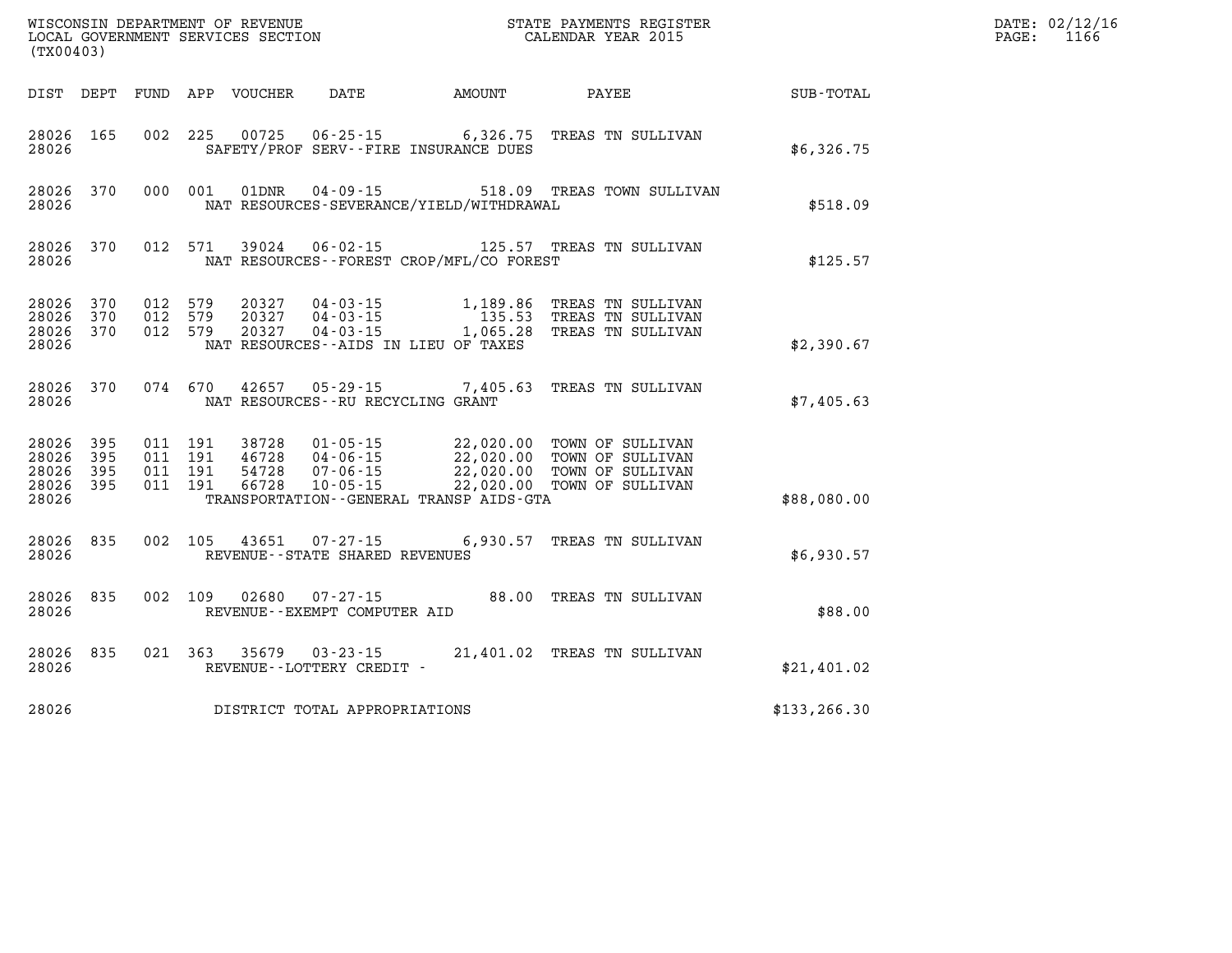| (TX00403)                                         |            |                                          |  |                                   |                                             |                                                                                                                                                                             |             | DATE: 02/12/16<br>$\mathtt{PAGE}$ :<br>1167 |
|---------------------------------------------------|------------|------------------------------------------|--|-----------------------------------|---------------------------------------------|-----------------------------------------------------------------------------------------------------------------------------------------------------------------------------|-------------|---------------------------------------------|
|                                                   |            |                                          |  |                                   |                                             | DIST DEPT FUND APP VOUCHER DATE AMOUNT PAYEE                                                                                                                                | SUB-TOTAL   |                                             |
| 28028                                             | 28028 165  |                                          |  |                                   | SAFETY/PROF SERV--FIRE INSURANCE DUES       | 002 225 00726 06-25-15 3,025.01 TREAS TN SUMNER                                                                                                                             | \$3,025.01  |                                             |
| 28028                                             |            |                                          |  |                                   | NAT RESOURCES-SEVERANCE/YIELD/WITHDRAWAL    | 28028 370 000 001 04DNR 06-03-15 756.30 TREAS TOWN SUMNER                                                                                                                   | \$756.30    |                                             |
| 28028                                             | 28028 370  |                                          |  |                                   | NAT RESOURCES - - FOREST CROP/MFL/CO FOREST | 012 571 39025 06-02-15 152.92 TREAS TN SUMNER                                                                                                                               | \$152.92    |                                             |
| 28028                                             | 28028 370  |                                          |  |                                   | NAT RESOURCES--RU RECYCLING GRANT           | 074 670 42658 05-29-15 2,925.63 TREAS TN SUMNER                                                                                                                             | \$2,925.63  |                                             |
| 28028                                             |            |                                          |  |                                   | NAT RESOURCES -- RU CONSOLIDATED GRANT      | 28028 370 074 673 42658 05-29-15 214.97 TREAS TN SUMNER                                                                                                                     | \$214.97    |                                             |
| 28028 395<br>28028<br>28028<br>28028 395<br>28028 | 395<br>395 | 011 191<br>011 191<br>011 191<br>011 191 |  |                                   | TRANSPORTATION--GENERAL TRANSP AIDS-GTA     | 38729  01-05-15  13,927.65  TOWN OF SUMNER<br>46729 04-06-15 13,927.65 TOWN OF SUMNER<br>54729 07-06-15 13,927.65 TOWN OF SUMNER<br>66729 10-05-15 13,927.65 TOWN OF SUMNER | \$55,710.60 |                                             |
| 28028                                             | 28028 835  |                                          |  | REVENUE - - STATE SHARED REVENUES |                                             | 002 105 43652 07-27-15 811.74 TREAS TN SUMNER                                                                                                                               | \$811.74    |                                             |
| 28028                                             | 28028 835  |                                          |  | REVENUE--EXEMPT COMPUTER AID      |                                             | 002 109 02681 07-27-15 13.00 TREAS TN SUMNER                                                                                                                                | \$13.00     |                                             |
| 28028                                             |            |                                          |  | DISTRICT TOTAL APPROPRIATIONS     |                                             |                                                                                                                                                                             | \$63,610.17 |                                             |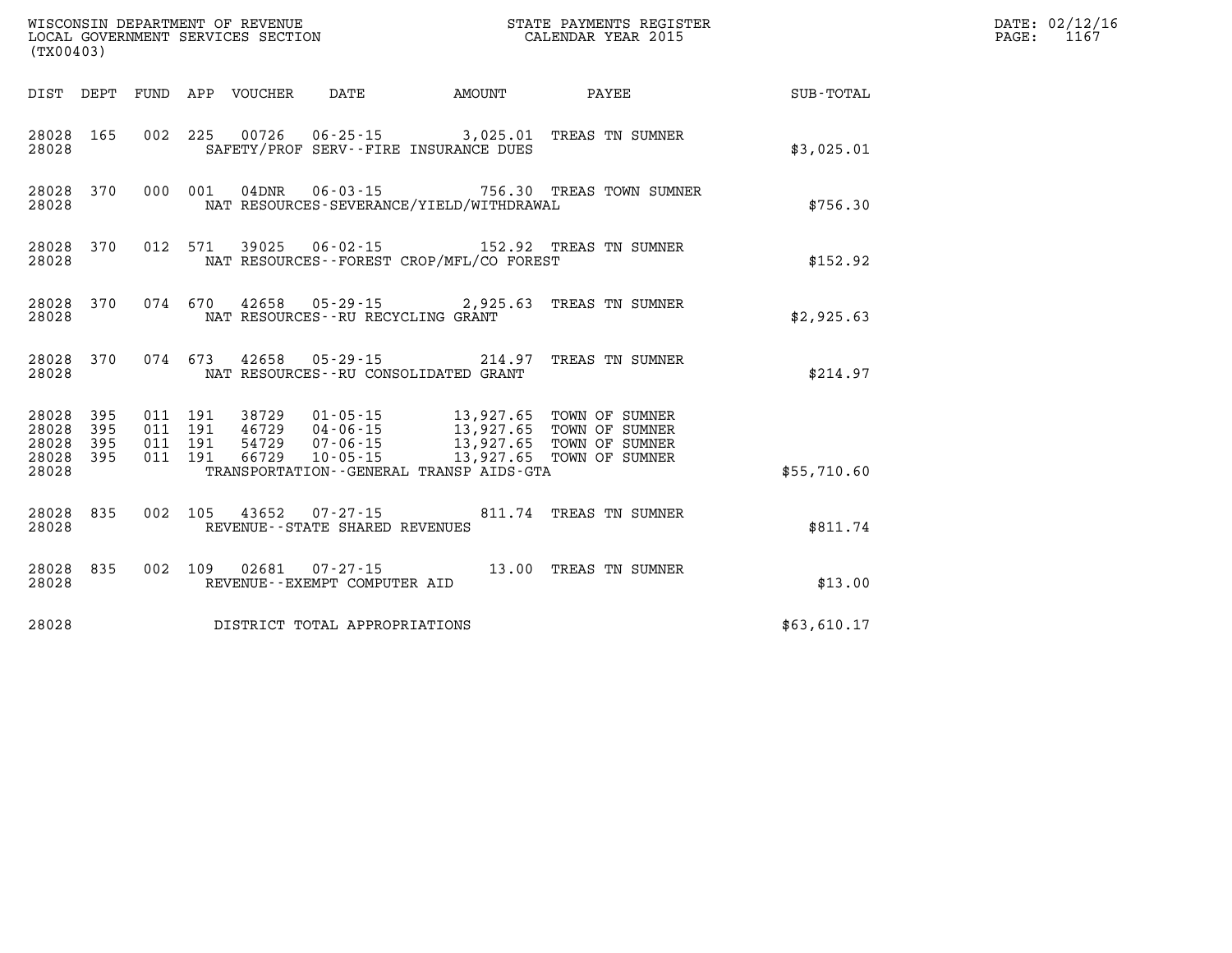| DATE: | 02/12/16 |
|-------|----------|
| PAGE: | 1168     |

| WISCONSIN DEPARTMENT OF REVENUE<br>LOCAL GOVERNMENT SERVICES SECTION<br>(TX00403) |                          |                          |                                                              |                                                                                                                 |                                                  |                                                                              |                  |
|-----------------------------------------------------------------------------------|--------------------------|--------------------------|--------------------------------------------------------------|-----------------------------------------------------------------------------------------------------------------|--------------------------------------------------|------------------------------------------------------------------------------|------------------|
| DIST                                                                              | DEPT                     | <b>FUND</b>              | APP<br>VOUCHER                                               | <b>DATE</b>                                                                                                     | AMOUNT                                           | PAYEE                                                                        | <b>SUB-TOTAL</b> |
| 28030<br>28030                                                                    | 165                      | 002                      | 225<br>00727                                                 | $06 - 25 - 15$<br>SAFETY/PROF SERV--FIRE INSURANCE DUES                                                         | 2,721.09                                         | TREAS TN WATERLOO                                                            | \$2,721.09       |
| 28030<br>28030<br>28030                                                           | 370<br>370               | 002<br>002               | 503<br>17545<br>503<br>18104                                 | $01 - 12 - 15$<br>$01 - 30 - 15$<br>NAT RESOURCES -- AIDS IN LIEU OF TAXES                                      | 34,923.62<br>34,923.62                           | TREAS TN WATERLOO<br>TREAS TN WATERLOO                                       | \$69,847.24      |
| 28030<br>28030                                                                    | 370                      | 012                      | 39026<br>571                                                 | $06 - 02 - 15$<br>NAT RESOURCES - - FOREST CROP/MFL/CO FOREST                                                   |                                                  | 58.20 TREAS TN WATERLOO                                                      | \$58.20          |
| 28030<br>28030<br>28030                                                           | 370<br>370               | 012<br>012               | 579<br>20328<br>20328<br>579                                 | $04 - 03 - 15$<br>$04 - 03 - 15$ 1,067.60<br>NAT RESOURCES -- AIDS IN LIEU OF TAXES                             | 508.35                                           | TREAS TN WATERLOO<br>TREAS TN WATERLOO                                       | \$1,575.95       |
| 28030<br>28030                                                                    | 370                      | 074                      | 670<br>42659                                                 | $05 - 29 - 15$<br>NAT RESOURCES - - RU RECYCLING GRANT                                                          | 888.55                                           | TREAS TN WATERLOO                                                            | \$888.55         |
| 28030<br>28030<br>28030<br>28030<br>28030                                         | 395<br>395<br>395<br>395 | 011<br>011<br>011<br>011 | 191<br>38730<br>191<br>46730<br>191<br>54730<br>191<br>66730 | $01 - 05 - 15$<br>$04 - 06 - 15$<br>$07 - 06 - 15$<br>$10 - 05 - 15$<br>TRANSPORTATION--GENERAL TRANSP AIDS-GTA | 21,596.11<br>21,596.11<br>21,596.11<br>21,596.13 | TOWN OF WATERLOO<br>TOWN OF WATERLOO<br>TOWN OF WATERLOO<br>TOWN OF WATERLOO | \$86,384.46      |
| 28030<br>28030                                                                    | 835                      | 002                      | 105                                                          | $43653$ $07 - 27 - 15$<br>REVENUE - - STATE SHARED REVENUES                                                     | 1,924.47                                         | TREAS TN WATERLOO                                                            | \$1,924.47       |
| 28030<br>28030                                                                    | 835                      | 002                      | 109<br>02682                                                 | $07 - 27 - 15$<br>REVENUE--EXEMPT COMPUTER AID                                                                  | 10.00                                            | TREAS TN WATERLOO                                                            | \$10.00          |
| 28030                                                                             |                          |                          |                                                              | DISTRICT TOTAL APPROPRIATIONS                                                                                   |                                                  |                                                                              | \$163,409.96     |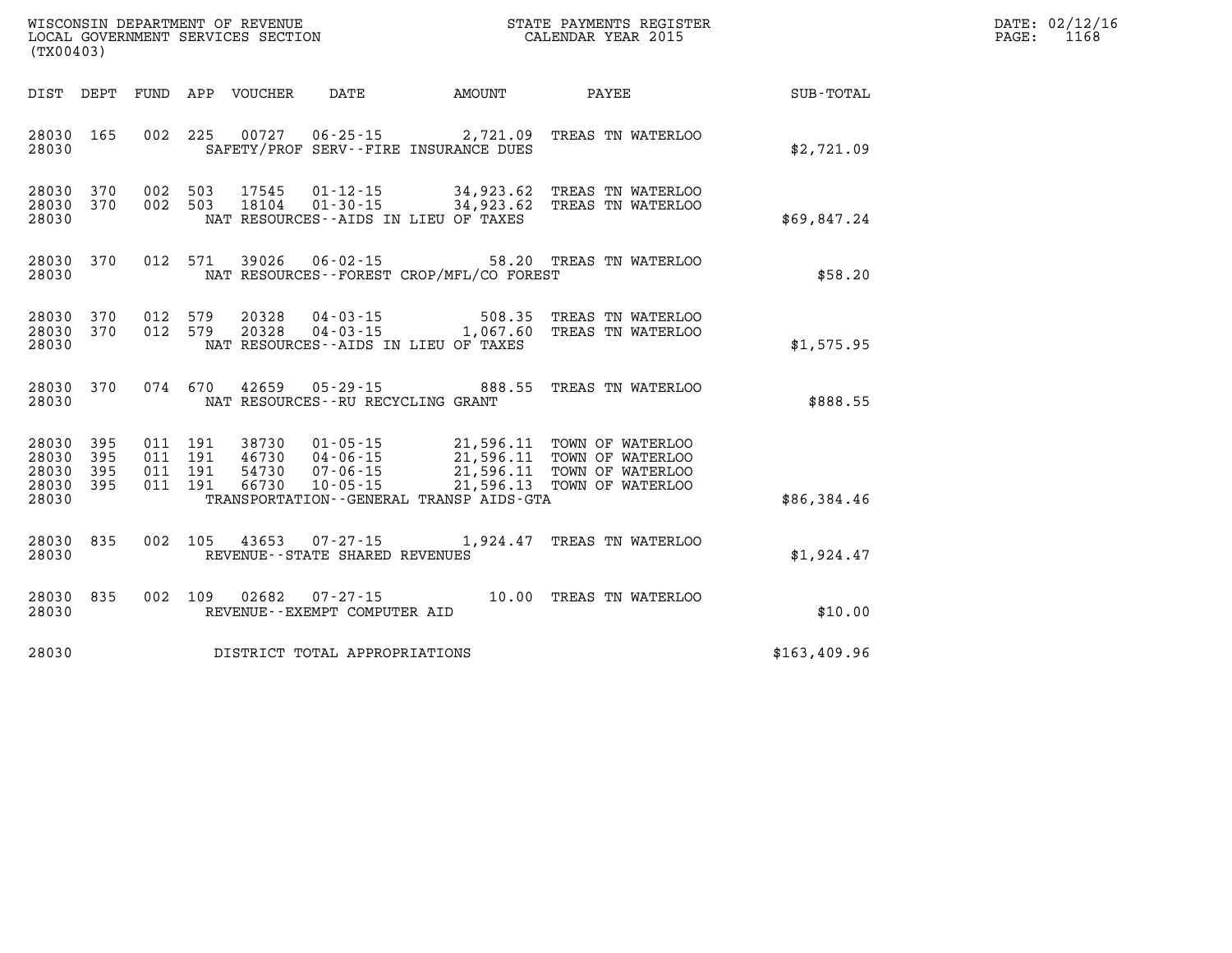| (TX00403)                                             |     |                                          |         | WISCONSIN DEPARTMENT OF REVENUE<br>LOCAL GOVERNMENT SERVICES SECTION |                                                        |                                          | STATE PAYMENTS REGISTER<br>CALENDAR YEAR 2015                                                                                                       |              | DATE: 02/12/16<br>PAGE:<br>1169 |
|-------------------------------------------------------|-----|------------------------------------------|---------|----------------------------------------------------------------------|--------------------------------------------------------|------------------------------------------|-----------------------------------------------------------------------------------------------------------------------------------------------------|--------------|---------------------------------|
|                                                       |     |                                          |         | DIST DEPT FUND APP VOUCHER                                           | DATE                                                   | AMOUNT                                   | PAYEE                                                                                                                                               | SUB-TOTAL    |                                 |
| 28032 165<br>28032                                    |     |                                          |         |                                                                      |                                                        | SAFETY/PROF SERV--FIRE INSURANCE DUES    | 002 225 00728 06-25-15 6,150.81 TREAS TN WATERTOWN                                                                                                  | \$6,150.81   |                                 |
| 28032 370<br>28032                                    |     | 012 571                                  |         |                                                                      |                                                        | NAT RESOURCES--FOREST CROP/MFL/CO FOREST | 39027  06-02-15  32.47  TREAS TN WATERTOWN                                                                                                          | \$32.47      |                                 |
| 28032 370<br>28032                                    |     | 012 579                                  |         | 20329                                                                |                                                        | NAT RESOURCES -- AIDS IN LIEU OF TAXES   | 04-03-15    104.87    TREAS TN WATERTOWN                                                                                                            | \$104.87     |                                 |
| 28032 370<br>28032                                    |     |                                          | 074 670 | 42660                                                                | $05 - 29 - 15$<br>NAT RESOURCES - - RU RECYCLING GRANT |                                          | 5,554.82 TREAS TN WATERTOWN                                                                                                                         | \$5,554.82   |                                 |
| 28032 395<br>28032<br>28032 395<br>28032 395<br>28032 | 395 | 011 191<br>011 191<br>011 191<br>011 191 |         | 38731<br>46731<br>54731<br>66731                                     | $01 - 05 - 15$                                         | TRANSPORTATION--GENERAL TRANSP AIDS-GTA  | 32,473.99 TOWN OF WATERTOWN<br>04-06-15 32,473.99 TOWN OF WATERTOWN<br>07-06-15 32,473.99 TOWN OF WATERTOWN<br>10-05-15 32,474.01 TOWN OF WATERTOWN | \$129.895.98 |                                 |
| 28032 395<br>28032                                    |     |                                          |         |                                                                      |                                                        | TRANSPORTATION - - LRIP/TRIP/MSIP GRANTS | 011  278  38480  02-04-15  25,196.65  TREAS  TN WATERTOWN                                                                                           | \$25, 196.65 |                                 |
| 28032 835<br>28032                                    |     |                                          | 002 105 | 43654                                                                | $07 - 27 - 15$<br>REVENUE - - STATE SHARED REVENUES    |                                          | 52, 229.27 TREAS TN WATERTOWN                                                                                                                       | \$52, 229.27 |                                 |
| 28032 835<br>28032                                    |     |                                          | 002 109 | 02683                                                                | 07-27-15<br>REVENUE--EXEMPT COMPUTER AID               |                                          | 5.00 TREAS TN WATERTOWN                                                                                                                             | \$5.00       |                                 |
| 28032 835<br>28032                                    |     | 021 363                                  |         |                                                                      | 35680 03-23-15<br>REVENUE--LOTTERY CREDIT -            |                                          | 1,280.64 TREAS TN WATERTOWN                                                                                                                         | \$1,280.64   |                                 |
| 28032                                                 |     |                                          |         |                                                                      | DISTRICT TOTAL APPROPRIATIONS                          |                                          |                                                                                                                                                     | \$220,450.51 |                                 |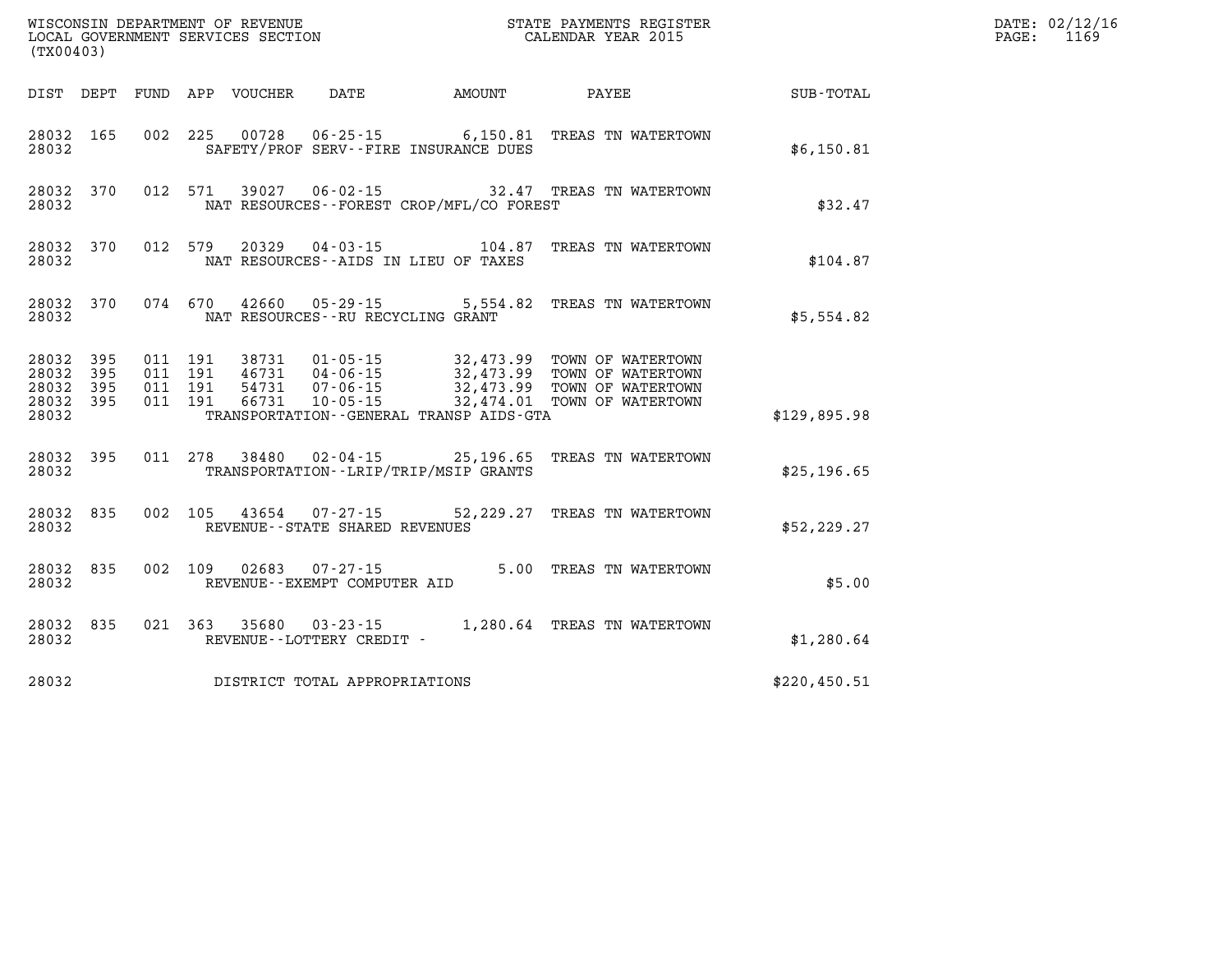| (TX00403)                                    |           |                                          |            |                                 |                                                                   |                                       |                                                                                                                                                                                                      |              | DATE: 02/12/16<br>$\mathtt{PAGE:}$<br>1170 |
|----------------------------------------------|-----------|------------------------------------------|------------|---------------------------------|-------------------------------------------------------------------|---------------------------------------|------------------------------------------------------------------------------------------------------------------------------------------------------------------------------------------------------|--------------|--------------------------------------------|
|                                              |           |                                          |            | DIST DEPT FUND APP VOUCHER DATE |                                                                   | <b>EXAMPLE THE PROPERTY OF AMOUNT</b> | PAYEE                                                                                                                                                                                                | SUB-TOTAL    |                                            |
| 28141                                        | 28141 165 |                                          |            |                                 | SAFETY/PROF SERV--FIRE INSURANCE DUES                             |                                       | 002 225 00729 06-25-15 9,709.68 TREAS VIL JOHNSON CREEK                                                                                                                                              | \$9,709.68   |                                            |
| 28141                                        | 28141 370 |                                          |            |                                 | NAT RESOURCES--RU RECYCLING GRANT                                 |                                       | 074 670 42661 05-29-15 5,638.83 TREAS VIL JOHNSON CREEK                                                                                                                                              | \$5,638.83   |                                            |
| 28141 395<br>28141 395<br>28141 395<br>28141 | 28141 395 | 011 191<br>011 191<br>011 191<br>011 191 |            |                                 | TRANSPORTATION - - GENERAL TRANSP AIDS - GTA                      |                                       | 38732  01-05-15  44,103.17  VILLAGE OF JOHNSON CREEK<br>44,103.17 VILLAGE OF JOHNSON CREEK<br>54732 07-06-15 44,103.17 VILLAGE OF JOHNSON CREEK<br>66732 10-05-15 44,103.17 VILLAGE OF JOHNSON CREEK | \$176,412.71 |                                            |
| 28141                                        | 28141 435 |                                          |            |                                 | 005 162 01DHS 09-11-15<br>HS--AMBULANCE FUNDING ASSISTANCE GRANTS |                                       | 5,241.73 JOHNSON CREEK FIRE AND EMS                                                                                                                                                                  | \$5,241.73   |                                            |
| 28141 435<br>28141                           |           |                                          |            |                                 | HS--PREPAID MEDICAL TRANSPORT REIMBURSE                           |                                       | 005 163 01LGS 11-16-15 3,535.46 DHS PREPAID MEDICAL TRANSPORT                                                                                                                                        | \$3,535.46   |                                            |
| 28141 455<br>28141                           |           |                                          | 002 231 20 |                                 | $04 - 27 - 15$<br>JUSTICE -- LAW ENFORCEMENT TRAINING             |                                       | 640.00 TREAS VIL JOHNSON CREEK                                                                                                                                                                       | \$640.00     |                                            |
| 28141 835<br>28141                           |           |                                          |            | 002 105 43655                   | REVENUE - - STATE SHARED REVENUES                                 |                                       | 07-27-15 64,826.46 TREAS VIL JOHNSON CREEK                                                                                                                                                           | \$64,826.46  |                                            |
| 28141 835<br>28141 835<br>28141              |           | 002 109<br>002 109                       |            | 02685<br>05146                  | 07-27-15<br>$07 - 27 - 15$<br>REVENUE--EXEMPT COMPUTER AID        |                                       | 3,956.00 TREAS VIL JOHNSON CREEK<br>36,685.00 TREAS VIL JOHNSON CREEK                                                                                                                                | \$40,641.00  |                                            |
| 28141                                        | 28141 835 |                                          |            |                                 | 021 363 35681 03-23-15<br>REVENUE--LOTTERY CREDIT -               |                                       | 17,753.16 TREAS VIL JOHNSON CREEK                                                                                                                                                                    | \$17,753.16  |                                            |
| 28141                                        |           |                                          |            |                                 | DISTRICT TOTAL APPROPRIATIONS                                     |                                       |                                                                                                                                                                                                      | \$324,399.03 |                                            |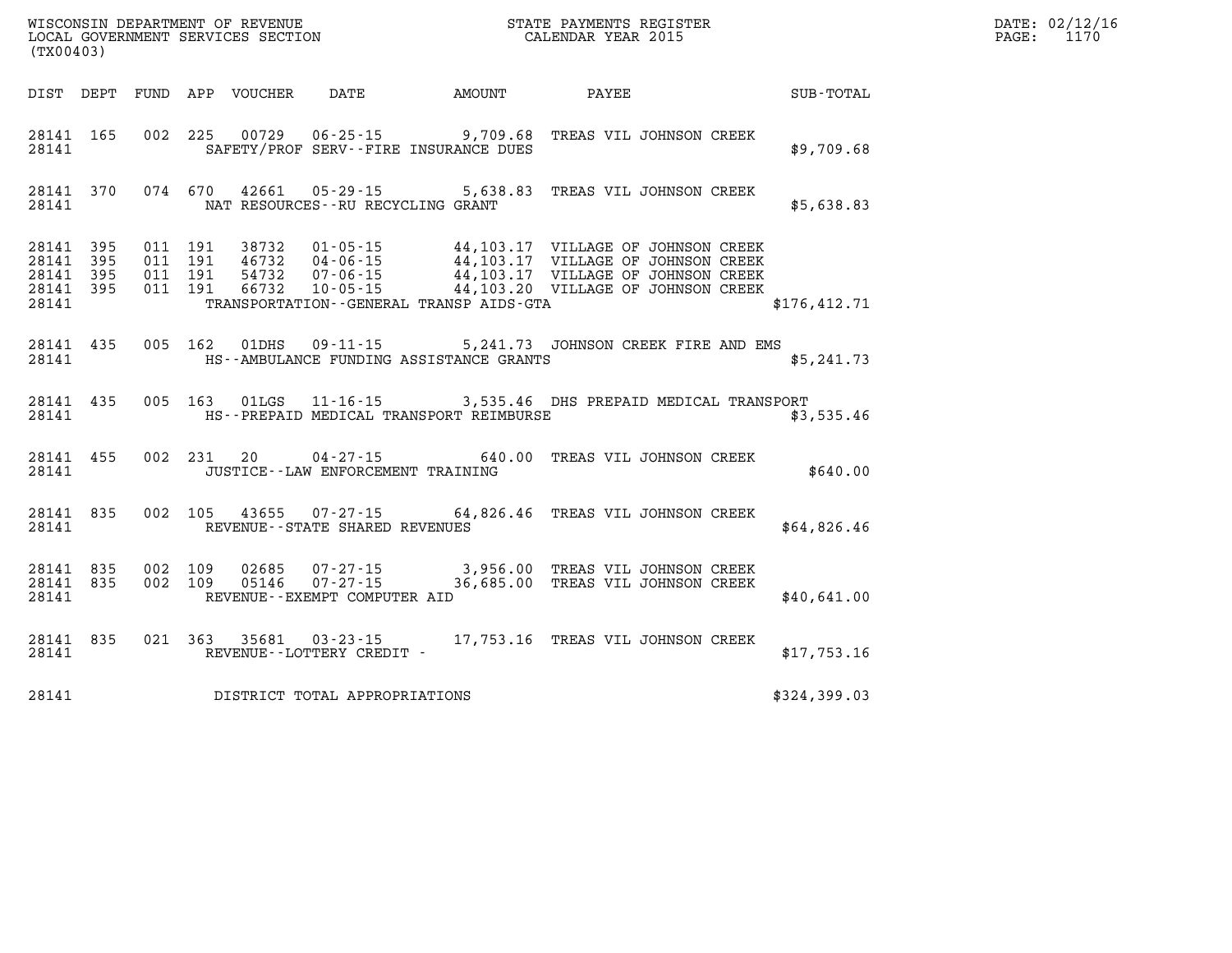| WISCONSIN DEPARTMENT OF REVENUE<br>LOCAL GOVERNMENT SERVICES SECTION<br>(TX00403) |                   |                   |                   |                         |                                                            |                                                                  |                                                                                              |              |
|-----------------------------------------------------------------------------------|-------------------|-------------------|-------------------|-------------------------|------------------------------------------------------------|------------------------------------------------------------------|----------------------------------------------------------------------------------------------|--------------|
| DIST                                                                              | DEPT              | FUND              |                   |                         | APP VOUCHER DATE AMOUNT                                    |                                                                  | PAYEE                                                                                        | SUB-TOTAL    |
| 28171<br>28171                                                                    | 165               | 002               | 225               |                         |                                                            | 00730 06-25-15 4,508.84<br>SAFETY/PROF SERV--FIRE INSURANCE DUES | TREAS VIL PALMYRA                                                                            | \$4,508.84   |
| 28171<br>28171                                                                    | 370               | 074               | 670               | 42662                   | NAT RESOURCES - - RU RECYCLING GRANT                       | $05 - 29 - 15$ 6,015.34                                          | TREAS VIL PALMYRA                                                                            | \$6,015.34   |
| 28171<br>28171<br>28171                                                           | 395<br>395<br>395 | 011<br>011<br>011 | 191<br>191<br>191 | 38733<br>46733<br>54733 | $01 - 05 - 15$<br>$04 - 06 - 15$<br>$07 - 06 - 15$         |                                                                  | 14,778.53 VILLAGE OF PALMYRA<br>14,778.53 VILLAGE OF PALMYRA<br>14,778.53 VILLAGE OF PALMYRA |              |
| 28171<br>28171                                                                    | 395               | 011               | 191               | 66733                   | $10 - 05 - 15$                                             | TRANSPORTATION - - GENERAL TRANSP AIDS - GTA                     | 14,778.56 VILLAGE OF PALMYRA                                                                 | \$59,114.15  |
| 28171<br>28171                                                                    | 435               | 005               | 162               | 01DHS                   | $09 - 11 - 15$                                             | HS--AMBULANCE FUNDING ASSISTANCE GRANTS                          | 3,676.80 PALMYRA FIRE DISTRICT                                                               | \$3,676.80   |
| 28171<br>28171                                                                    | 455               | 002               | 231               | 13                      | $03 - 30 - 15$<br>JUSTICE - - LAW ENFORCEMENT TRAINING     | 800.00                                                           | TREAS VIL PALMYRA                                                                            | \$800.00     |
| 28171<br>28171                                                                    | 835               | 002               | 105               |                         | REVENUE - - STATE SHARED REVENUES                          | 43656 07-27-15 65,963.28                                         | TREAS VIL PALMYRA                                                                            | \$65,963.28  |
| 28171<br>28171<br>28171                                                           | 835<br>835        | 002<br>002        | 109<br>109        | 02686                   | 07-27-15<br>05147 07-27-15<br>REVENUE--EXEMPT COMPUTER AID | 11,443.00                                                        | 5,545.00 TREAS VIL PALMYRA<br>TREAS VIL PALMYRA                                              | \$16,988.00  |
| 28171<br>28171                                                                    | 835               | 021               | 363               | 35682                   | $03 - 23 - 15$<br>REVENUE--LOTTERY CREDIT -                | 3,936.23                                                         | TREAS VIL PALMYRA                                                                            | \$3,936.23   |
| 28171                                                                             |                   |                   |                   |                         | DISTRICT TOTAL APPROPRIATIONS                              |                                                                  |                                                                                              | \$161,002.64 |

**DATE: 02/12/16<br>PAGE: 1171**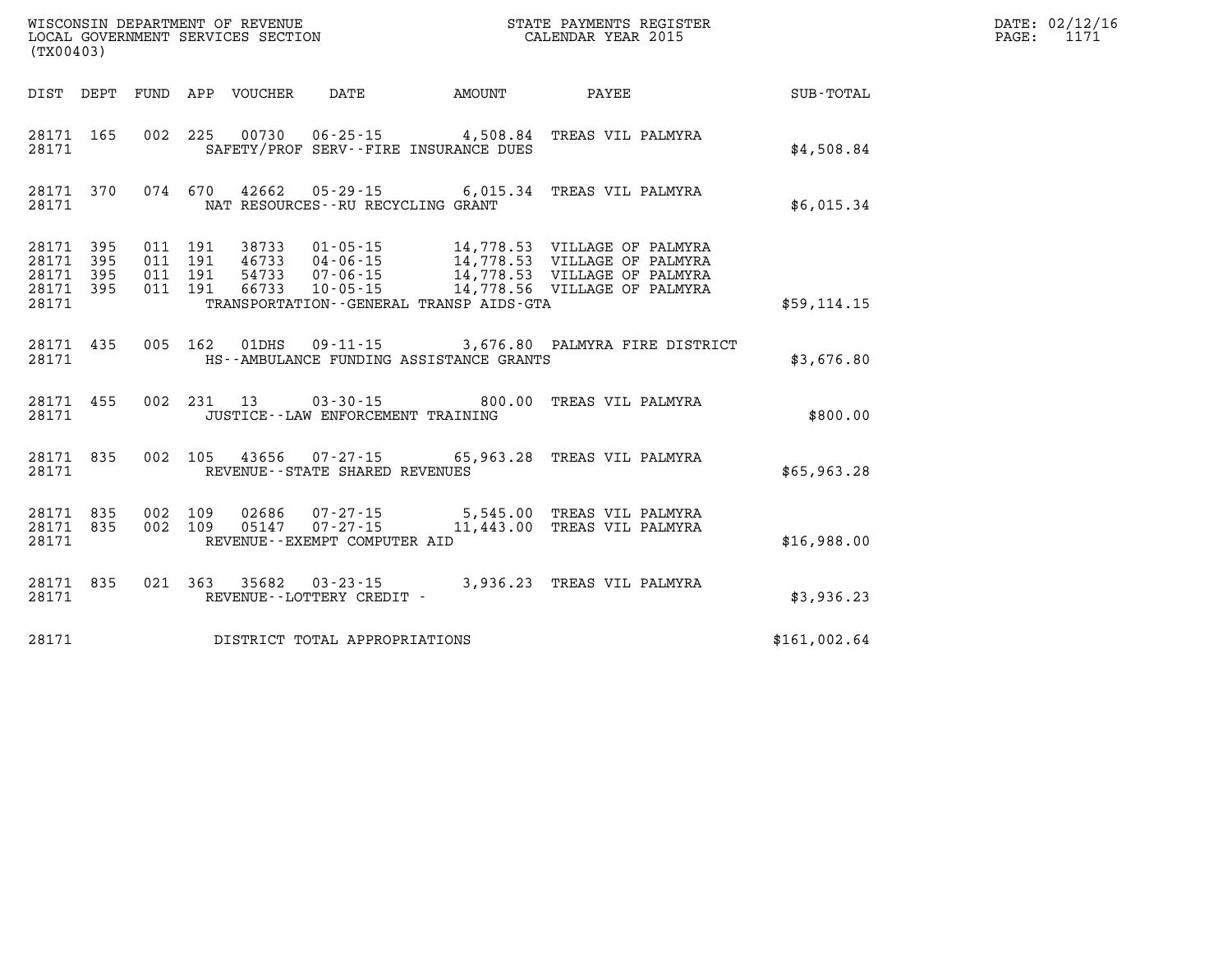| (TX00403)                                                 |           |                               |         |                            | WISCONSIN DEPARTMENT OF REVENUE<br>LOCAL GOVERNMENT SERVICES SECTION |                                         | STATE PAYMENTS REGISTER<br>CALENDAR YEAR 2015                                                                                                                                                        |              | DATE: 02/12/16<br>PAGE:<br>1172 |
|-----------------------------------------------------------|-----------|-------------------------------|---------|----------------------------|----------------------------------------------------------------------|-----------------------------------------|------------------------------------------------------------------------------------------------------------------------------------------------------------------------------------------------------|--------------|---------------------------------|
|                                                           |           |                               |         | DIST DEPT FUND APP VOUCHER | DATE                                                                 | AMOUNT                                  | PAYEE                                                                                                                                                                                                | SUB-TOTAL    |                                 |
| 28181 165<br>28181                                        |           |                               |         |                            | SAFETY/PROF SERV--FIRE INSURANCE DUES                                |                                         | 002 225 00731 06-25-15 1,541.00 TREAS VIL SULLIVAN                                                                                                                                                   | \$1,541.00   |                                 |
| 28181                                                     |           |                               |         |                            | NAT RESOURCES--AIDS IN LIEU OF TAXES                                 |                                         | 28181 370 012 579 20330 04-03-15 80.07 TREAS VIL SULLIVAN                                                                                                                                            | \$80.07      |                                 |
| 28181                                                     | 28181 370 |                               |         |                            | NAT RESOURCES - - RU RECYCLING GRANT                                 |                                         | 074 670 42663 05-29-15 2,177.38 TREAS VIL SULLIVAN                                                                                                                                                   | \$2,177.38   |                                 |
| 28181 395<br>28181 395<br>28181 395<br>28181 395<br>28181 |           | 011 191<br>011 191<br>011 191 | 011 191 |                            |                                                                      | TRANSPORTATION--GENERAL TRANSP AIDS-GTA | 38734  01-05-15  8,957.95  VILLAGE OF SULLIVAN<br>46734  04-06-15  8,957.95  VILLAGE OF SULLIVAN<br>54734  07-06-15  8,957.95  VILLAGE OF SULLIVAN<br>66734  10-05-15  8,957.96  VILLAGE OF SULLIVAN | \$35,831.81  |                                 |
| 28181                                                     | 28181 835 |                               |         |                            | REVENUE - - STATE SHARED REVENUES                                    |                                         | 002 105 43657 07-27-15 13,207.93 TREAS VIL SULLIVAN                                                                                                                                                  | \$13, 207.93 |                                 |
| 28181 835<br>28181                                        |           |                               |         |                            | REVENUE--EXEMPT COMPUTER AID                                         |                                         | 002 109 02687 07-27-15 529.00 TREAS VIL SULLIVAN                                                                                                                                                     | \$529.00     |                                 |
| 28181                                                     | 28181 835 |                               |         |                            |                                                                      | DOA-PAYMENT FOR MUNICIPAL SERVICES AID  | 002 501 00002 02-02-15 49.37 TREAS VIL SULLIVAN                                                                                                                                                      | \$49.37      |                                 |
| 28181                                                     |           |                               |         |                            | DISTRICT TOTAL APPROPRIATIONS                                        |                                         |                                                                                                                                                                                                      | \$53,416.56  |                                 |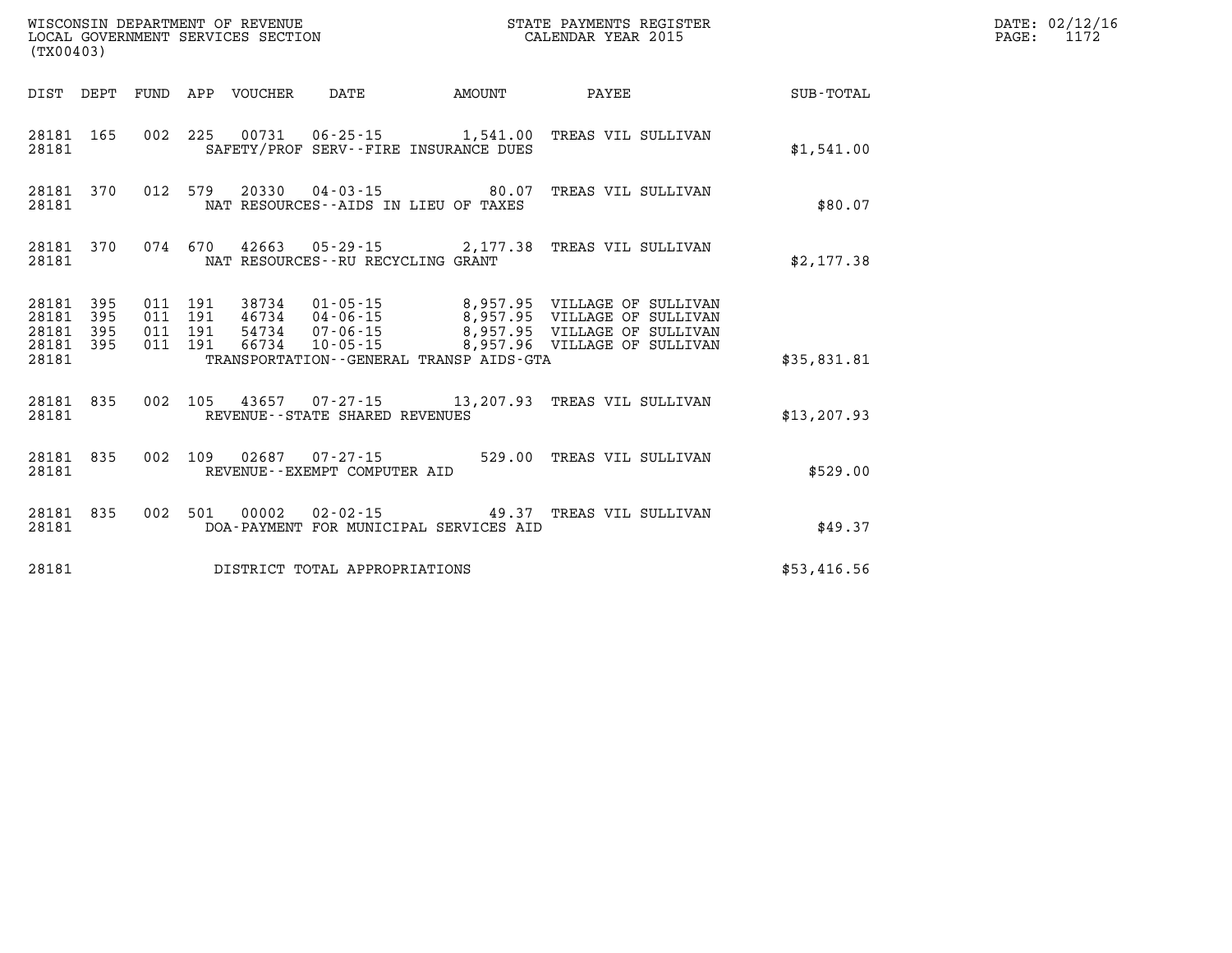| (TX00403)                                     |                          |                               |         | WISCONSIN DEPARTMENT OF REVENUE<br>LOCAL GOVERNMENT SERVICES SECTION |                                                          |                                                                   | STATE PAYMENTS REGISTER<br>CALENDAR YEAR 2015                                                                                                     |              | DATE: 02/12/16<br>1173<br>PAGE: |
|-----------------------------------------------|--------------------------|-------------------------------|---------|----------------------------------------------------------------------|----------------------------------------------------------|-------------------------------------------------------------------|---------------------------------------------------------------------------------------------------------------------------------------------------|--------------|---------------------------------|
| DIST DEPT                                     |                          |                               |         | FUND APP VOUCHER                                                     | DATE                                                     | <b>AMOUNT</b>                                                     | PAYEE                                                                                                                                             | SUB-TOTAL    |                                 |
| 28226 165<br>28226                            |                          |                               | 002 225 | 00732                                                                |                                                          | $06 - 25 - 15$ 34,539.00<br>SAFETY/PROF SERV--FIRE INSURANCE DUES | TREAS CITY FT ATKINSON                                                                                                                            | \$34,539.00  |                                 |
| 28226                                         | 28226 370                |                               | 012 587 | 01439                                                                | $01 - 07 - 15$                                           | 5,000.00<br>NAT RESOURCES--URBAN FORESTRY GRANTS                  | TREAS CITY FT ATKINSON                                                                                                                            | \$5,000.00   |                                 |
| 28226 370<br>28226                            |                          |                               | 074 670 | 42664                                                                |                                                          | NAT RESOURCES--RU RECYCLING GRANT                                 | 05-29-15 35,170.19 TREAS CITY FT ATKINSON                                                                                                         | \$35,170.19  |                                 |
| 28226<br>28226<br>28226<br>28226<br>28226     | 395<br>395<br>395<br>395 | 011 162<br>011 162<br>011 162 | 011 162 | 40035<br>48035<br>56035<br>68035                                     | 04-06-15<br>$07 - 06 - 15$<br>$10 - 05 - 15$             | TRANSPORTATION -- CONNECTING HIGHWAY AIDS                         | 01-05-15 24,742.11 CITY OF FORT ATKINSON<br>24,742.11 CITY OF FORT ATKINSON<br>24,742.11 CITY OF FORT ATKINSON<br>24,742.12 CITY OF FORT ATKINSON | \$98,968.45  |                                 |
| 28226<br>28226<br>28226<br>28226              | 395<br>395<br>395        | 011 177<br>011 177            | 011 177 | 58025<br>60025<br>62025                                              | TRANSPORTATION - - TRANSIT AID                           |                                                                   | 06-25-15 22,741.00 CITY OF FORT ATKINSON<br>07-06-15 22,741.00 CITY OF FORT ATKINSON<br>09-30-15 22,741.00 CITY OF FORT ATKINSON                  | \$68, 223.00 |                                 |
| 28226 395<br>28226                            |                          |                               | 011 182 |                                                                      | 40076 02-20-15                                           | TRANSPORTATION - - TRANSIT AIDS - FEDERAL                         | 32,015.00 TREAS CITY FORT ATKINSON                                                                                                                | \$32,015.00  |                                 |
| 28226 395<br>28226                            |                          |                               | 011 185 |                                                                      | 37619 01-29-15                                           | TRANSPORTATION - - HIGHWAY SAFETY - FEDERAL                       | 3,863.72 TREAS CITY FORT ATKINSON                                                                                                                 | \$3,863.72   |                                 |
| 28226<br>28226<br>28226<br>28226 395<br>28226 | 395<br>395<br>395        | 011 191<br>011 191<br>011 191 | 011 191 | 38735<br>46735<br>54735<br>66735                                     | $01 - 05 - 15$<br>04-06-15<br>07-06-15<br>$10 - 05 - 15$ | TRANSPORTATION - - GENERAL TRANSP AIDS - GTA                      | 109,511.39 CITY OF FORT ATKINSON<br>109,511.39 CITY OF FORT ATKINSON<br>109,511.39 CITY OF FORT ATKINSON<br>109,511.42 CITY OF FORT ATKINSON      | \$438,045.59 |                                 |
| 28226 395<br>28226                            |                          | 011 278                       |         | 40004                                                                | 02-17-15                                                 | TRANSPORTATION - - LRIP/TRIP/MSIP GRANTS                          | 57,840.02 TREAS CITY FORT ATKINSON                                                                                                                | \$57,840.02  |                                 |
| 28226                                         | 28226 435                |                               |         |                                                                      | 005 162 01DHS 09-11-15                                   | HS--AMBULANCE FUNDING ASSISTANCE GRANTS                           | 4,137.90 RYAN BROTHERS FORT ATKINSON                                                                                                              | \$4,137.90   |                                 |
| 28226 455<br>28226                            |                          |                               |         | 002 221 14                                                           | $07 - 21 - 15$                                           | JUSTICE -- LAW ENFORCEMENT SERVICES AID                           | 10.00 TREAS CITY FT ATKINSON                                                                                                                      | \$10.00      |                                 |
|                                               | 28226 455                |                               |         |                                                                      | 002 231 05246 03-26-15                                   |                                                                   | 160.00 TREAS CITY FT ATKINSON                                                                                                                     |              |                                 |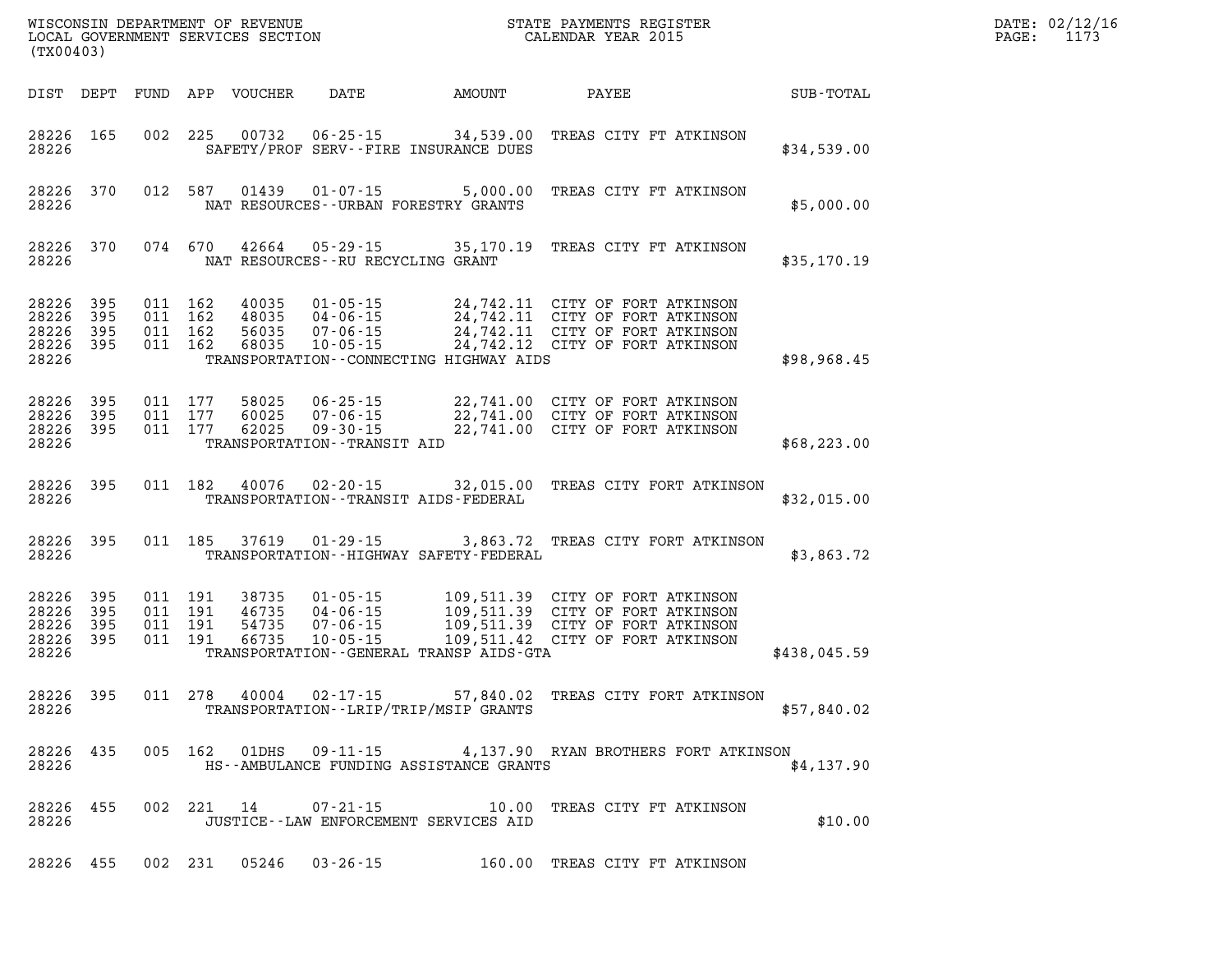| (TX00403)               |            |            |            | WISCONSIN DEPARTMENT OF REVENUE<br>LOCAL GOVERNMENT SERVICES SECTION |                                                                                    |                                 | STATE PAYMENTS REGISTER<br>CALENDAR YEAR 2015 |                                                  | $\mathtt{PAGE}$ : | DATE: 02/12/16<br>1174 |  |
|-------------------------|------------|------------|------------|----------------------------------------------------------------------|------------------------------------------------------------------------------------|---------------------------------|-----------------------------------------------|--------------------------------------------------|-------------------|------------------------|--|
| DIST                    | DEPT       | FUND       | APP        | VOUCHER                                                              | DATE                                                                               | AMOUNT                          | PAYEE                                         |                                                  | SUB-TOTAL         |                        |  |
| 28226 455<br>28226      |            | 002        | 231 11     |                                                                      | 03-19-15<br>JUSTICE - - LAW ENFORCEMENT TRAINING                                   | 2,880.00 TREAS CITY FT ATKINSON |                                               |                                                  | \$3,040.00        |                        |  |
| 28226 835<br>28226      |            | 002        | 105        | 43658                                                                | 07-27-15<br>REVENUE--STATE SHARED REVENUES                                         | 326,685.18                      |                                               | TREAS CITY FT ATKINSON                           | \$326,685.18      |                        |  |
| 28226<br>28226<br>28226 | 835<br>835 | 002<br>002 | 109<br>109 | 02688<br>05148                                                       | 07-27-15<br>07-27-15<br>REVENUE--EXEMPT COMPUTER AID                               | 55,229.00<br>9,140.00           |                                               | TREAS CITY FT ATKINSON<br>TREAS CITY FT ATKINSON | \$64,369.00       |                        |  |
| 28226 835<br>28226      |            | 002        | 501        | 00002                                                                | 02-02-15 2,330.28 TREAS CITY FT ATKINSON<br>DOA-PAYMENT FOR MUNICIPAL SERVICES AID |                                 |                                               |                                                  | \$2,330.28        |                        |  |
| 28226                   |            |            |            |                                                                      | DISTRICT TOTAL APPROPRIATIONS                                                      |                                 |                                               |                                                  | \$1,174,237.33    |                        |  |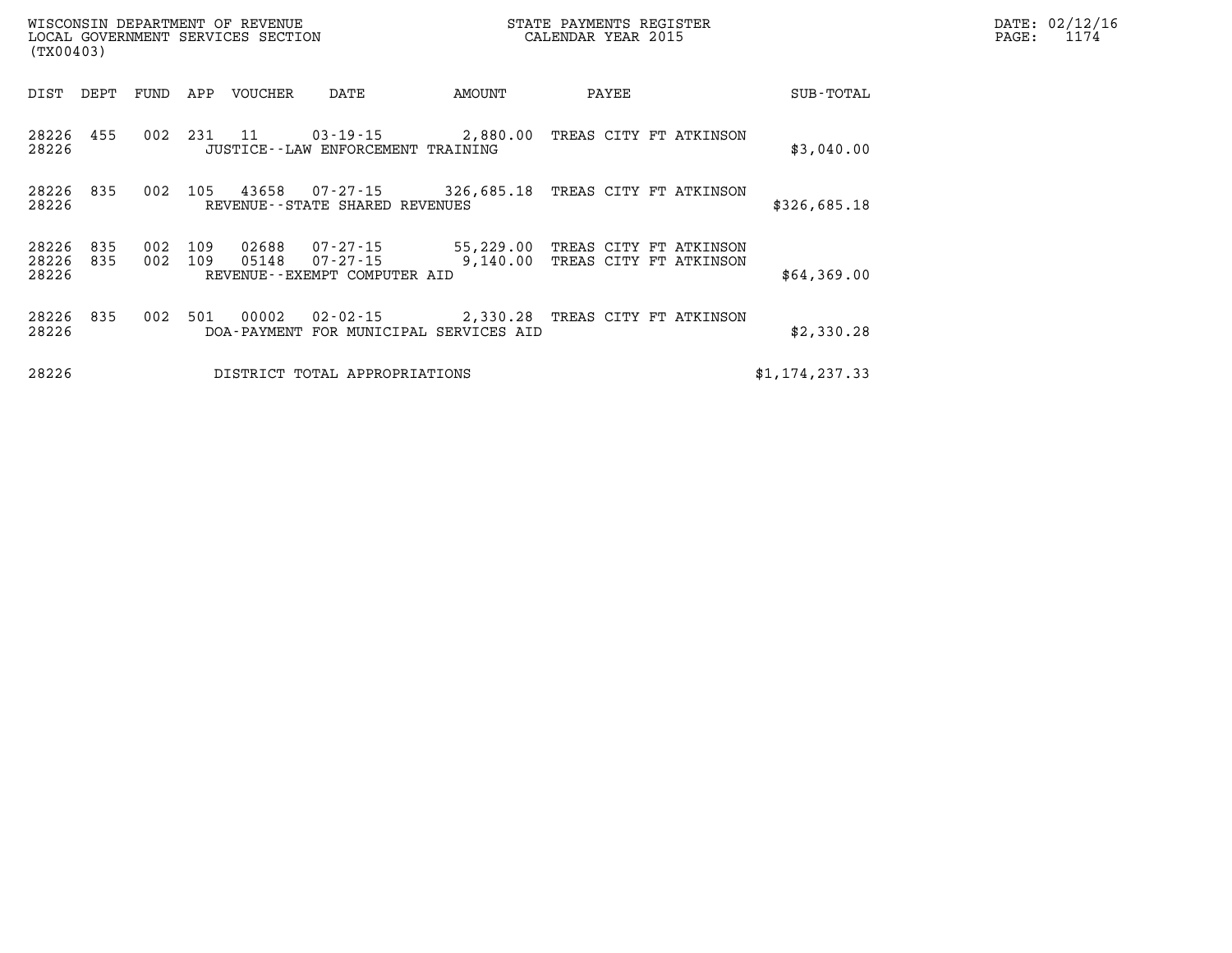| (TX00403)                                                       |                                 |                                                                |            | WISCONSIN DEPARTMENT OF REVENUE<br>LOCAL GOVERNMENT SERVICES SECTION |                                                        |                                                                     | STATE PAYMENTS REGISTER<br>CALENDAR YEAR 2015                                                                                                                                                                        |              | DATE: 02/12/16<br>1175<br>PAGE: |
|-----------------------------------------------------------------|---------------------------------|----------------------------------------------------------------|------------|----------------------------------------------------------------------|--------------------------------------------------------|---------------------------------------------------------------------|----------------------------------------------------------------------------------------------------------------------------------------------------------------------------------------------------------------------|--------------|---------------------------------|
|                                                                 | DIST DEPT                       |                                                                |            | FUND APP VOUCHER                                                     | DATE                                                   | AMOUNT                                                              | PAYEE                                                                                                                                                                                                                | SUB-TOTAL    |                                 |
| 28241 165<br>28241                                              |                                 |                                                                | 002 225    | 00733                                                                |                                                        | $06 - 25 - 15$ 19,852.84<br>SAFETY/PROF SERV--FIRE INSURANCE DUES   | TREAS CITY JEFFERSON                                                                                                                                                                                                 | \$19,852.84  |                                 |
| 28241 370<br>28241                                              |                                 | 012 583                                                        |            | 02629                                                                |                                                        | NAT RESOURCES - - RECREATION RESOURCE - FED                         | 05-22-15 41,771.00 TREAS CITY JEFFERSON                                                                                                                                                                              | \$41,771.00  |                                 |
| 28241 370<br>28241                                              |                                 | 074 670                                                        |            | 42665                                                                | NAT RESOURCES - - RU RECYCLING GRANT                   | $05 - 29 - 15$ 21,501.13                                            | TREAS CITY JEFFERSON                                                                                                                                                                                                 | \$21,501.13  |                                 |
| 28241<br>28241<br>28241<br>28241<br>28241                       | 395<br>395<br>395<br>395        | 011 162<br>011 162<br>011 162<br>011 162                       |            | 40036<br>48036<br>56036<br>68036                                     | 04-06-15<br>07-06-15<br>$10 - 05 - 15$                 | TRANSPORTATION--CONNECTING HIGHWAY AIDS                             | 01-05-15 6,151.01 CITY OF JEFFERSON<br>04-06-15 6,151.01 CITY OF JEFFERSON<br>07-06-15 6,151.01 CITY OF JEFFERSON<br>6,151.01 CITY OF JEFFERSON<br>6,151.02 CITY OF JEFFERSON                                        | \$24,604.05  |                                 |
| 28241<br>28241 395<br>28241 395<br>28241                        | 395                             | 011 177<br>011 177<br>011 177                                  |            | 58026<br>60026<br>62026                                              | 09-30-15<br>TRANSPORTATION - - TRANSIT AID             |                                                                     | 06-25-15 8,657.00 CITY OF JEFFERSON<br>07-06-15 8,657.00 CITY OF JEFFERSON<br>8,657.00 CITY OF JEFFERSON                                                                                                             | \$25,971.00  |                                 |
| 28241<br>28241<br>28241 395<br>28241                            | 395<br>395                      | 011 182<br>011 182<br>011 182                                  |            | 40077<br>65704<br>68543                                              | TRANSPORTATION - - TRANSIT AIDS - FEDERAL              | 18,964.00                                                           | 02-20-15 17,598.00 TREAS CITY JEFFERSON<br>11-12-15 36,012.00 TREAS CITY JEFFERSON<br>12-14-15 18,964.00 TREAS CITY JEFFERSON                                                                                        | \$72,574.00  |                                 |
| 28241<br>28241<br>28241<br>28241<br>28241<br>28241 395<br>28241 | 395<br>395<br>395<br>395<br>395 | 011 185<br>011 185<br>011 185<br>011 185<br>011 185<br>011 185 |            | 58551<br>61769<br>63390<br>65621<br>65621<br>70028                   | 11-12-15<br>12 - 29 - 15                               | 4,206.68<br>4,206.68<br>TRANSPORTATION - - HIGHWAY SAFETY - FEDERAL | 09-01-15 3,420.32 TREAS CITY JEFFERSON<br>10-05-15 3,420.00 TREAS CITY JEFFERSON<br>10-20-15 2,016.00 TREAS CITY JEFFERSON<br>11-12-15 5,610.68 TREAS CITY JEFFERSON<br>TREAS CITY JEFFERSON<br>TREAS CITY JEFFERSON | \$22,880.36  |                                 |
| 28241<br>28241<br>28241 395<br>28241 395<br>28241               | 395<br>395                      | 011 191<br>011 191<br>011 191                                  | 011 191    | 38736<br>46736                                                       | $01 - 05 - 15$<br>$04 - 06 - 15$<br>54736 07-06-15     | 82,038.07<br>82,038.07<br>TRANSPORTATION--GENERAL TRANSP AIDS-GTA   | CITY OF JEFFERSON<br>CITY OF JEFFERSON<br>82,038.07 CITY OF JEFFERSON<br>66736 10-05-15 82,038.10 CITY OF JEFFERSON                                                                                                  | \$328,152.31 |                                 |
| 28241 435<br>28241                                              |                                 |                                                                |            |                                                                      |                                                        | HS--PREPAID MEDICAL TRANSPORT REIMBURSE                             | 005 163 01LGS 11-16-15 22,719.67 DHS PREPAID MEDICAL TRANSPORT                                                                                                                                                       | \$22,719.67  |                                 |
| 28241 455<br>28241                                              |                                 |                                                                | 002 231 14 |                                                                      | $04 - 08 - 15$<br>JUSTICE - - LAW ENFORCEMENT TRAINING |                                                                     | 2,400.00 TREAS CITY JEFFERSON                                                                                                                                                                                        | \$2,400.00   |                                 |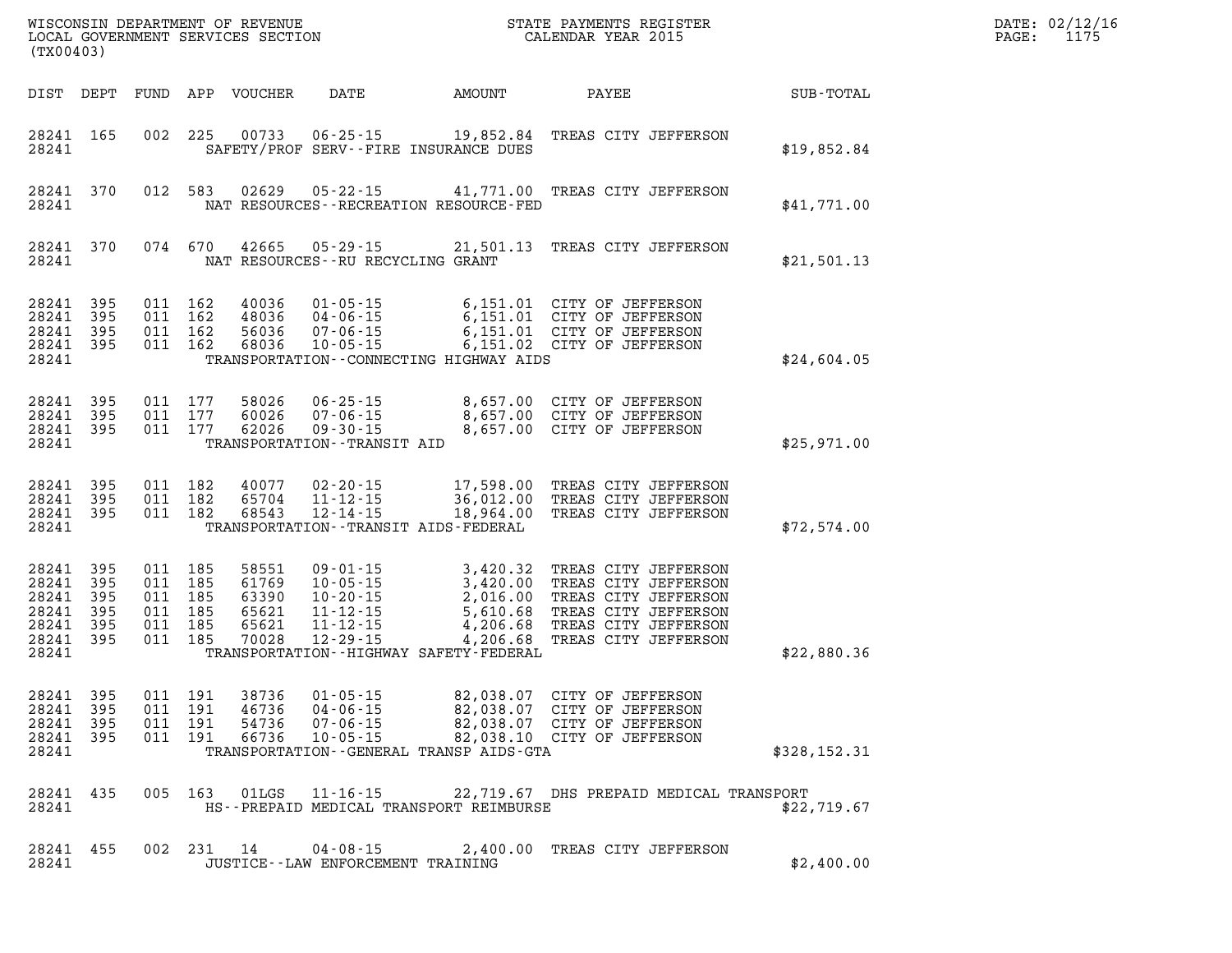| (TX00403)               |            |            |            | WISCONSIN DEPARTMENT OF REVENUE<br>LOCAL GOVERNMENT SERVICES SECTION |                                                      |                        | STATE PAYMENTS REGISTER<br>CALENDAR YEAR 2015 |  | DATE: 02/12/16<br>$\mathtt{PAGE}$ :<br>1176 |  |
|-------------------------|------------|------------|------------|----------------------------------------------------------------------|------------------------------------------------------|------------------------|-----------------------------------------------|--|---------------------------------------------|--|
| DIST                    | DEPT       | FUND       | APP        | VOUCHER                                                              | DATE                                                 | AMOUNT                 | PAYEE                                         |  | SUB-TOTAL                                   |  |
| 28241 835<br>28241      |            | 002        | 105        | 43659                                                                | 07-27-15<br>REVENUE - - STATE SHARED REVENUES        |                        | 222,861.06 TREAS CITY JEFFERSON               |  | \$222,861.06                                |  |
| 28241<br>28241<br>28241 | 835<br>835 | 002<br>002 | 109<br>109 | 02689<br>05149                                                       | 07-27-15<br>07-27-15<br>REVENUE--EXEMPT COMPUTER AID | 12,380.00<br>11,171.00 | TREAS CITY JEFFERSON<br>TREAS CITY JEFFERSON  |  | \$23,551.00                                 |  |
| 28241 835<br>28241      |            | 021        | 363        | 35683                                                                | $03 - 23 - 15$<br>REVENUE - - LOTTERY CREDIT -       | 16,829.86              | TREAS CITY JEFFERSON                          |  | \$16,829.86                                 |  |
| 28241                   |            |            |            |                                                                      | DISTRICT TOTAL APPROPRIATIONS                        |                        |                                               |  | \$845,668.28                                |  |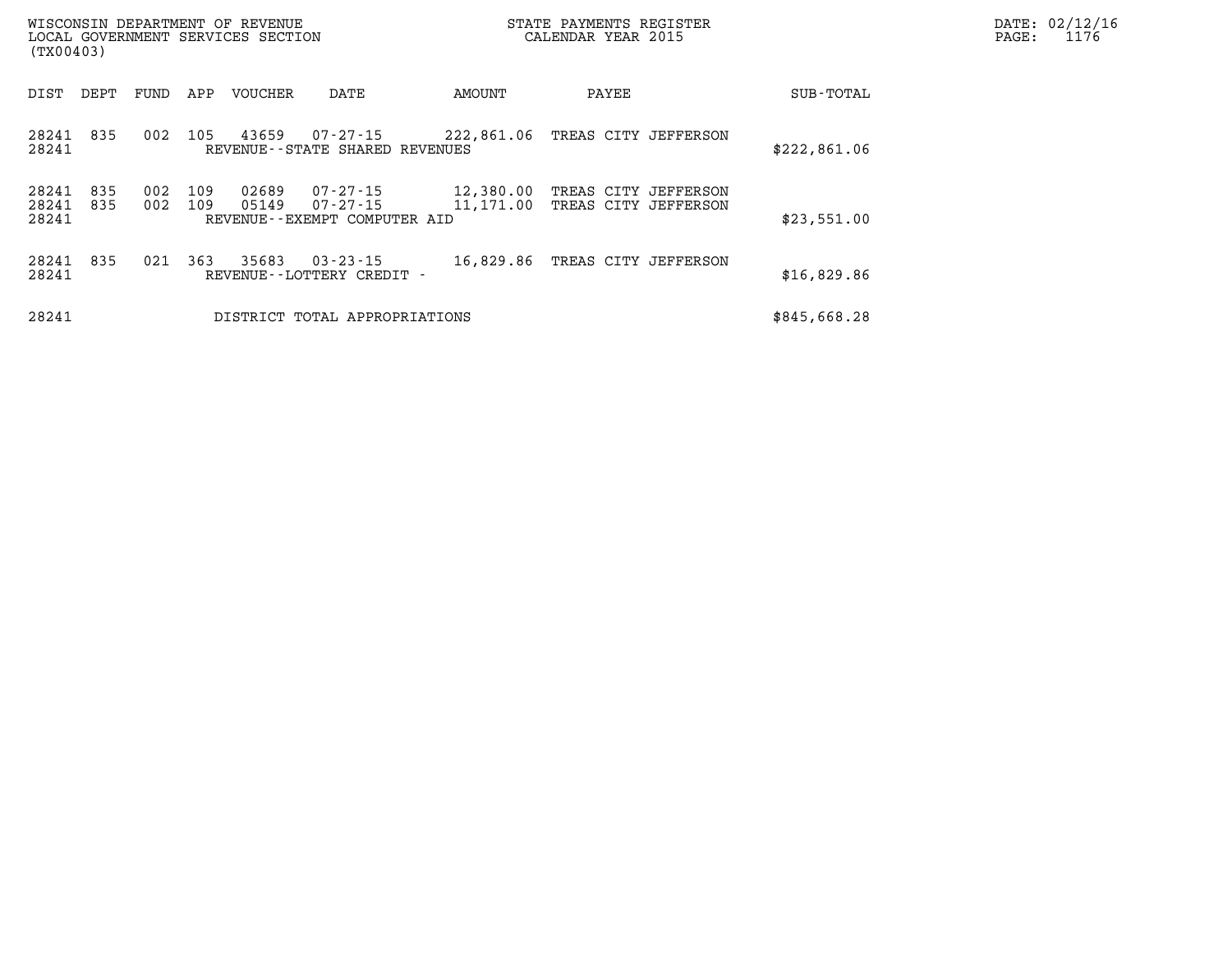| DATE: | 02/12/16 |
|-------|----------|
| PAGE: | 1177     |

| (TX00403)                                             |              |     |                                          | LOCAL GOVERNMENT SERVICES SECTION |                                                                      |                                                      | CALENDAR YEAR 2015                                                                                                                                                                       |              | PAGE: | 1177 |
|-------------------------------------------------------|--------------|-----|------------------------------------------|-----------------------------------|----------------------------------------------------------------------|------------------------------------------------------|------------------------------------------------------------------------------------------------------------------------------------------------------------------------------------------|--------------|-------|------|
| DIST DEPT                                             |              |     |                                          | FUND APP VOUCHER                  |                                                                      |                                                      | DATE AMOUNT PAYEE SUB-TOTAL                                                                                                                                                              |              |       |      |
| 28246 165<br>28246                                    |              |     |                                          |                                   |                                                                      | SAFETY/PROF SERV--FIRE INSURANCE DUES                | 002 225 00734 06-25-15 17,213.30 TREAS CITY LAKE MILLS                                                                                                                                   | \$17,213.30  |       |      |
| 28246 370<br>28246                                    |              |     |                                          |                                   |                                                                      | NAT RESOURCES -- AIDS IN LIEU OF TAXES               | 002 503 18546 01-12-15 10,604.50 TREAS CITY LAKE MILLS                                                                                                                                   | \$10,604.50  |       |      |
| 28246 370<br>28246 370<br>28246                       |              |     | 012 579<br>012 579                       | 20331<br>20331                    |                                                                      | NAT RESOURCES--AIDS IN LIEU OF TAXES                 | 04-03-15 59.76 TREAS CITY LAKE MILLS<br>04-03-15 237.75 TREAS CITY LAKE MILLS                                                                                                            | \$297.51     |       |      |
| 28246 370<br>28246                                    |              |     | 012 583                                  |                                   | $02438$ $04-29-15$                                                   | NAT RESOURCES - - RECREATION RESOURCE - FED          | 697.15 TREAS CITY LAKE MILLS                                                                                                                                                             | \$697.15     |       |      |
| 28246 370<br>28246                                    |              |     | 074 670                                  | 42666                             | NAT RESOURCES--RU RECYCLING GRANT                                    |                                                      | 05-29-15 19,746.23 TREAS CITY LAKE MILLS                                                                                                                                                 | \$19,746.23  |       |      |
| 28246<br>28246<br>28246 395<br>28246 395<br>28246     | 395<br>395   |     | 011 162<br>011 162<br>011 162<br>011 162 | 40037<br>48037<br>56037<br>68037  | $10 - 05 - 15$                                                       | TRANSPORTATION--CONNECTING HIGHWAY AIDS              | 01-05-15 5,386.11 CITY OF LAKE MILLS<br>04-06-15 5,386.11 CITY OF LAKE MILLS<br>07-06-15 5,386.11 CITY OF LAKE MILLS<br>5,386.14 CITY OF LAKE MILLS                                      | \$21,544.47  |       |      |
| 28246 395<br>28246 395<br>28246 395<br>28246          |              |     | 011 177<br>011 177<br>011 177            | 58027<br>60027<br>62027           | TRANSPORTATION--TRANSIT AID                                          |                                                      | 06-25-15   4,297.00 CITY OF LAKE MILLS<br>07-06-15   4,297.00 CITY OF LAKE MILLS<br>09-30-15   4,297.00 CITY OF LAKE MILLS                                                               | \$12,891.00  |       |      |
| 28246<br>28246 395<br>28246 395<br>28246 395<br>28246 | 395          |     | 011 182<br>011 182<br>011 182<br>011 182 | 40078<br>64962<br>65092<br>68544  | $11 - 06 - 15$<br>$12 - 14 - 15$                                     | TRANSPORTATION - - TRANSIT AIDS - FEDERAL            | 02-20-15 7,912.00 TREAS CITY LAKE MILLS<br>11-05-15 6,933.00 TREAS CITY LAKE MILLS<br>6,861.00 TREAS CITY LAKE MILLS<br>7,425.00 TREAS CITY LAKE MILLS<br>7,425.00 TREAS CITY LAKE MILLS | \$29,131.00  |       |      |
| 28246 395<br>28246                                    |              |     | 011 185                                  | 45520                             |                                                                      | TRANSPORTATION - - HIGHWAY SAFETY - FEDERAL          | 04-20-15 4,000.00 TREAS CITY LAKE MILLS                                                                                                                                                  | \$4,000.00   |       |      |
| 28246 395<br>28246<br>28246 395<br>28246<br>28246     | 395<br>- 395 | 011 | 011 191<br>191<br>011 191<br>011 191     | 38737<br>46737<br>54737<br>66737  | $01 - 05 - 15$<br>$04 - 06 - 15$<br>$07 - 06 - 15$<br>$10 - 05 - 15$ | 67,962.34<br>TRANSPORTATION--GENERAL TRANSP AIDS-GTA | 67,962.34 CITY OF LAKE MILLS<br>CITY OF LAKE MILLS<br>67,962.34 CITY OF LAKE MILLS<br>67,962.34 CITY OF LAKE MILLS                                                                       | \$271,849.36 |       |      |
| 28246 455                                             |              |     | 002 231 14                               |                                   | $04 - 08 - 15$                                                       |                                                      | 1,440.00 TREAS CITY LAKE MILLS                                                                                                                                                           |              |       |      |

WISCONSIN DEPARTMENT OF REVENUE **STATE PAYMENTS REGISTER**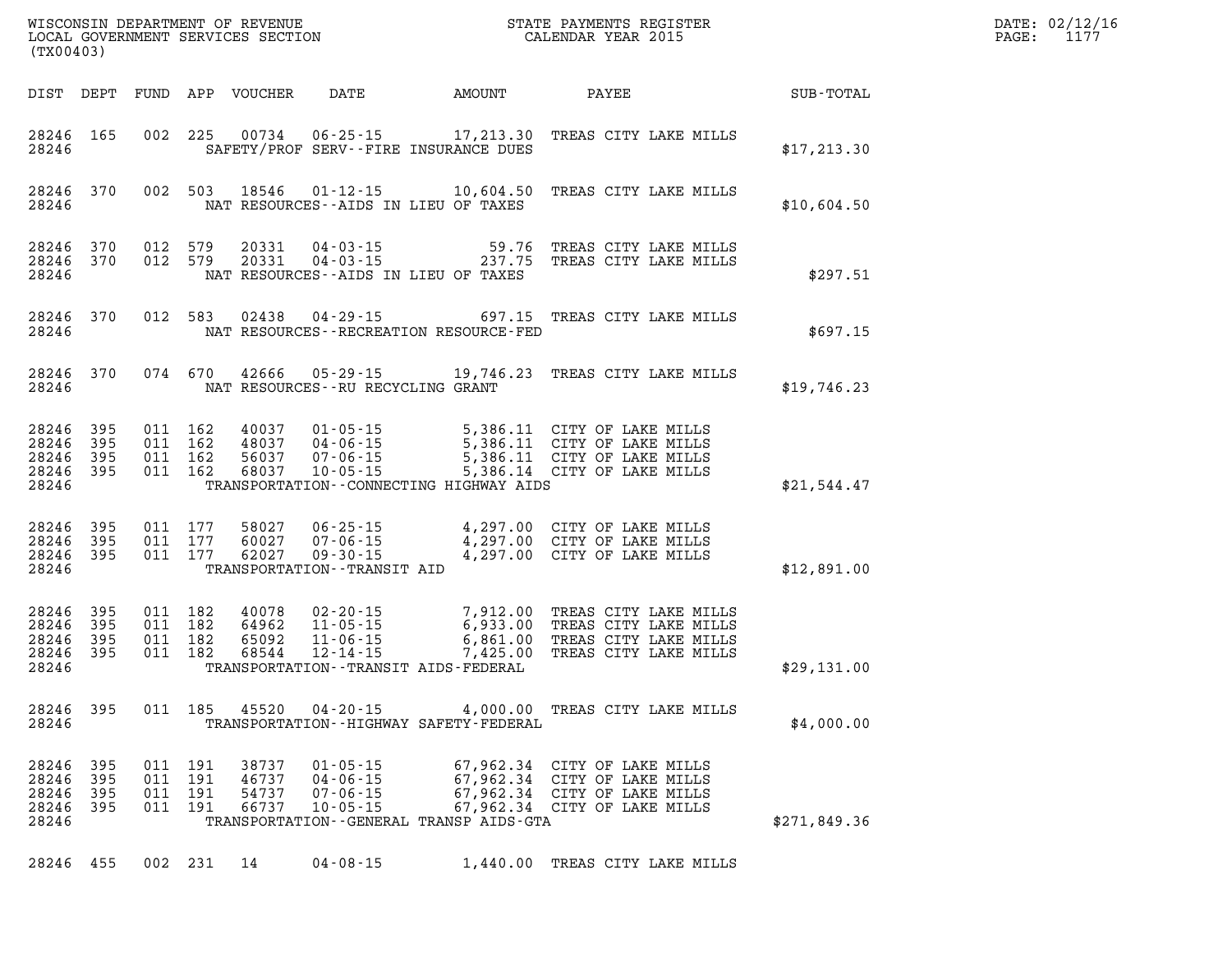| WISCONSIN DEPARTMENT OF REVENUE         | PAYMENTS REGISTER<br>3TATE | DATE: | 02/12/16 |
|-----------------------------------------|----------------------------|-------|----------|
| SERVICES SECTION<br>LOCAL<br>GOVERNMENT | CALENDAR YEAR 2015         | PAGE  |          |

| (TX00403)               |            |                |         | LOCAL GOVERNMENT SERVICES SECTION |                                                                                     | CALENDAR YEAR 2015              |  |       |  |  |               | PAGE: | 1178 |
|-------------------------|------------|----------------|---------|-----------------------------------|-------------------------------------------------------------------------------------|---------------------------------|--|-------|--|--|---------------|-------|------|
| DIST                    | DEPT       | FUND           | APP     | VOUCHER                           | DATE                                                                                | AMOUNT                          |  | PAYEE |  |  | SUB-TOTAL     |       |      |
| 28246                   |            |                |         |                                   | JUSTICE--LAW ENFORCEMENT TRAINING                                                   |                                 |  |       |  |  | \$1,440.00    |       |      |
| 28246 835<br>28246      |            |                | 002 105 | 43660 07-27-15                    | REVENUE--STATE SHARED REVENUES                                                      | 52,264.24 TREAS CITY LAKE MILLS |  |       |  |  | \$52, 264.24  |       |      |
| 28246<br>28246<br>28246 | 835<br>835 | 002<br>002 109 | 109     | 02690<br>05150                    | 07-27-15 5,195.00 TREAS CITY LAKE MILLS<br>07-27-15<br>REVENUE--EXEMPT COMPUTER AID | 16,543.00 TREAS CITY LAKE MILLS |  |       |  |  | \$21,738.00   |       |      |
| 28246 835<br>28246      |            |                | 002 501 | 00002                             | 02-02-15<br>DOA-PAYMENT FOR MUNICIPAL SERVICES AID                                  | 2,533.85 TREAS CITY LAKE MILLS  |  |       |  |  | \$2,533.85    |       |      |
| 28246<br>28246          | 835        | 021            | 363     | 35684                             | 03-23-15<br>REVENUE - - LOTTERY CREDIT -                                            | 10,786.08 TREAS CITY LAKE MILLS |  |       |  |  | \$10,786.08   |       |      |
| 28246                   |            |                |         |                                   | DISTRICT TOTAL APPROPRIATIONS                                                       |                                 |  |       |  |  | \$476, 736.69 |       |      |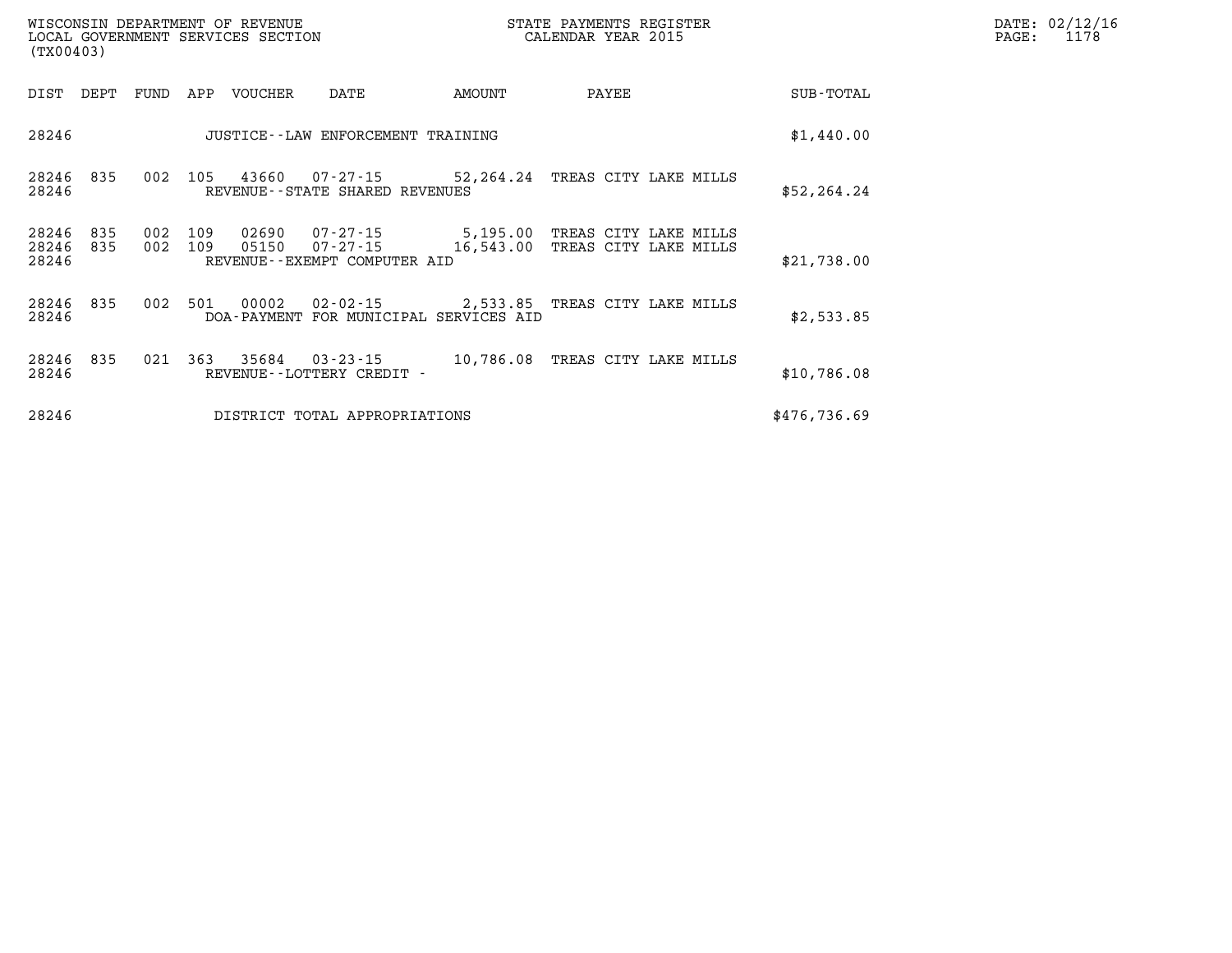| (TX00403)                                                          |                                          | WISCONSIN DEPARTMENT OF REVENUE<br>LOCAL GOVERNMENT SERVICES SECTION |                                                                                                     |        | STATE PAYMENTS REGISTER<br>CALENDAR YEAR 2015                                                                        |              | DATE: 02/12/16<br>1179<br>PAGE: |
|--------------------------------------------------------------------|------------------------------------------|----------------------------------------------------------------------|-----------------------------------------------------------------------------------------------------|--------|----------------------------------------------------------------------------------------------------------------------|--------------|---------------------------------|
| DIST DEPT                                                          |                                          | FUND APP VOUCHER                                                     | DATE                                                                                                | AMOUNT | PAYEE                                                                                                                | SUB-TOTAL    |                                 |
| 28290 165<br>28290                                                 |                                          | 002 225                                                              | 00735 06-25-15 7,576.34<br>SAFETY/PROF SERV--FIRE INSURANCE DUES                                    |        | TREAS CITY WATERLOO                                                                                                  | \$7,576.34   |                                 |
| 28290 370<br>28290                                                 |                                          | 012 587<br>02281                                                     | $04 - 13 - 15$ 4, 250.00<br>NAT RESOURCES - - URBAN FORESTRY GRANTS                                 |        | TREAS CITY WATERLOO                                                                                                  | \$4,250.00   |                                 |
| 28290 370<br>28290                                                 |                                          | 072 667<br>00492                                                     | NAT RESOURCES - - PECFA AIDS                                                                        |        | 02-02-15 63,953.22 TREAS CITY WATERLOO                                                                               | \$63,953.22  |                                 |
| 28290 370<br>28290                                                 |                                          | 074 670                                                              | NAT RESOURCES--RU RECYCLING GRANT                                                                   |        | 42667 05-29-15 12,404.01 TREAS CITY WATERLOO                                                                         | \$12,404.01  |                                 |
| 28290 370<br>28290                                                 | 095 512                                  |                                                                      | NAT RESOURCES - - STEWARDSHIP 2000                                                                  |        | 02108  03-25-15  13,500.00  TREAS CITY WATERLOO                                                                      | \$13,500.00  |                                 |
| 28290<br>395<br>28290<br>395<br>28290<br>395<br>28290 395<br>28290 | 011 191<br>011 191<br>011 191<br>011 191 | 38738<br>46738<br>54738<br>66738                                     | $01 - 05 - 15$<br>04-06-15<br>07-06-15<br>$10 - 05 - 15$<br>TRANSPORTATION--GENERAL TRANSP AIDS-GTA |        | 58,880.36 CITY OF WATERLOO<br>58,880.36 CITY OF WATERLOO<br>58,880.36 CITY OF WATERLOO<br>58,880.37 CITY OF WATERLOO | \$235,521.45 |                                 |
| 28290 395<br>28290                                                 | 011 278                                  |                                                                      | 67721 12-01-15<br>TRANSPORTATION--LRIP/TRIP/MSIP GRANTS                                             |        | 16,259.57 TREAS CITY WATERLOO                                                                                        | \$16, 259.57 |                                 |
| 28290<br>435<br>28290                                              |                                          | 005 162<br>01DHS                                                     | $09 - 11 - 15$<br>HS--AMBULANCE FUNDING ASSISTANCE GRANTS                                           |        | 5,005.47 WATERLOO FIRE DEPT                                                                                          | \$5,005.47   |                                 |
| 28290<br>435<br>28290                                              | 005 163                                  | 01LGS                                                                | 11-16-15<br>HS--PREPAID MEDICAL TRANSPORT REIMBURSE                                                 |        | 2,608.13 DHS PREPAID MEDICAL TRANSPORT                                                                               | \$2,608.13   |                                 |
| 28290<br>455<br>28290                                              |                                          | 002 231<br>11                                                        | 03-19-15<br>JUSTICE - - LAW ENFORCEMENT TRAINING                                                    |        | 1,280.00 TREAS CITY WATERLOO                                                                                         | \$1,280.00   |                                 |
| 28290 835<br>28290                                                 |                                          | 002 105                                                              | 43661 07-27-15<br>REVENUE - - STATE SHARED REVENUES                                                 |        | 135,001.78 TREAS CITY WATERLOO                                                                                       | \$135,001.78 |                                 |
| 28290 835<br>28290 835<br>28290                                    | 002 109<br>002 109                       | 02691<br>05151                                                       | 07-27-15<br>$07 - 27 - 15$<br>REVENUE--EXEMPT COMPUTER AID                                          |        | 2,458.00 TREAS CITY WATERLOO<br>341,651.00 TREAS CITY WATERLOO                                                       | \$344,109.00 |                                 |
| 28290 835                                                          | 021 363                                  | 35685                                                                | $03 - 23 - 15$                                                                                      |        | 7,728.27 TREAS CITY WATERLOO                                                                                         |              |                                 |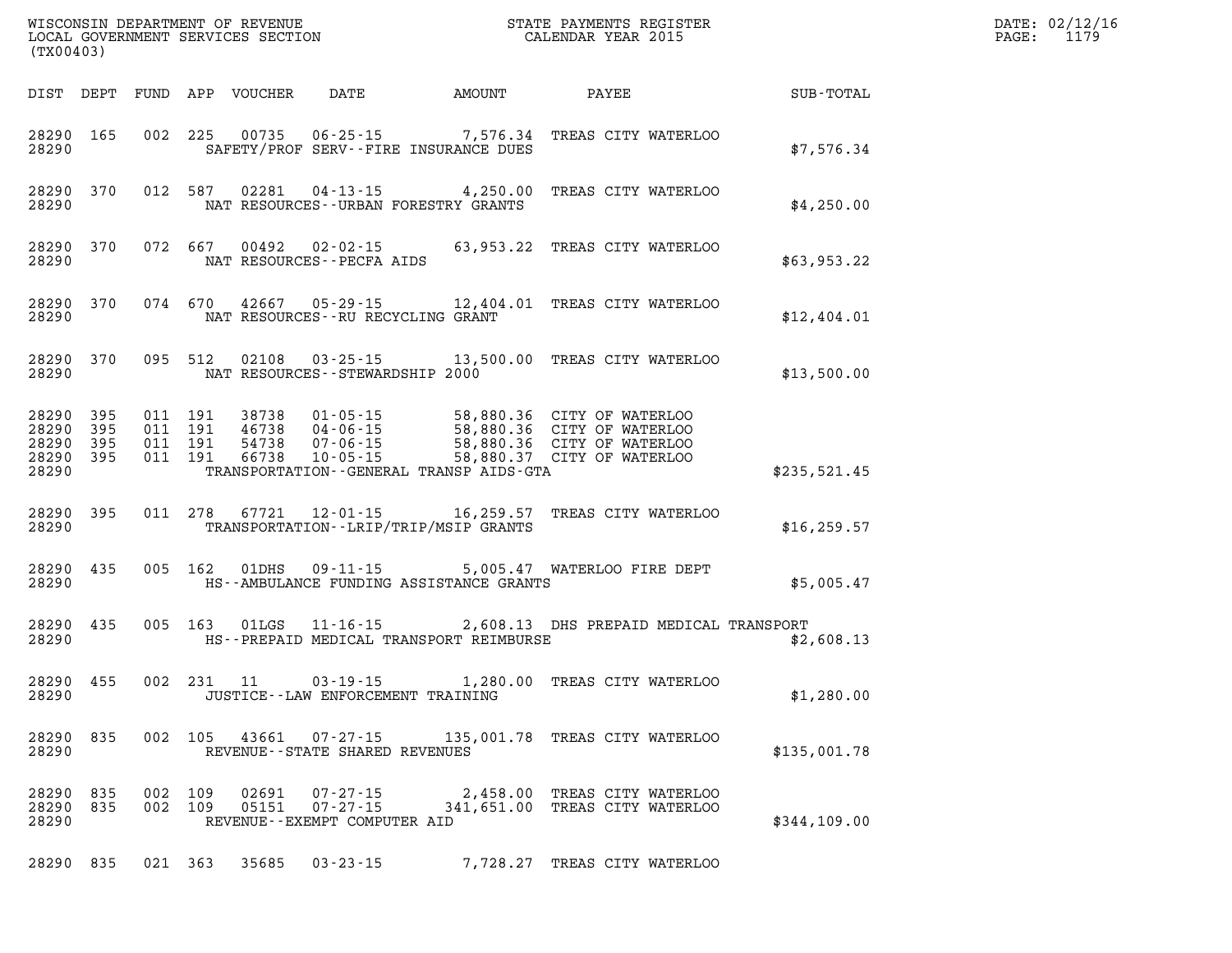| (TX00403) |      |      |     | WISCONSIN DEPARTMENT OF REVENUE<br>LOCAL GOVERNMENT SERVICES SECTION |                               | STATE PAYMENTS REGISTER<br>CALENDAR YEAR 2015 |       | PAGE:        | DATE: 02/12/16<br>1180 |  |
|-----------|------|------|-----|----------------------------------------------------------------------|-------------------------------|-----------------------------------------------|-------|--------------|------------------------|--|
| DIST      | DEPT | FUND | APP | VOUCHER                                                              | DATE                          | AMOUNT                                        | PAYEE | SUB-TOTAL    |                        |  |
| 28290     |      |      |     |                                                                      | REVENUE - - LOTTERY CREDIT -  |                                               |       | \$7,728.27   |                        |  |
| 28290     |      |      |     |                                                                      | DISTRICT TOTAL APPROPRIATIONS |                                               |       | \$849,197.24 |                        |  |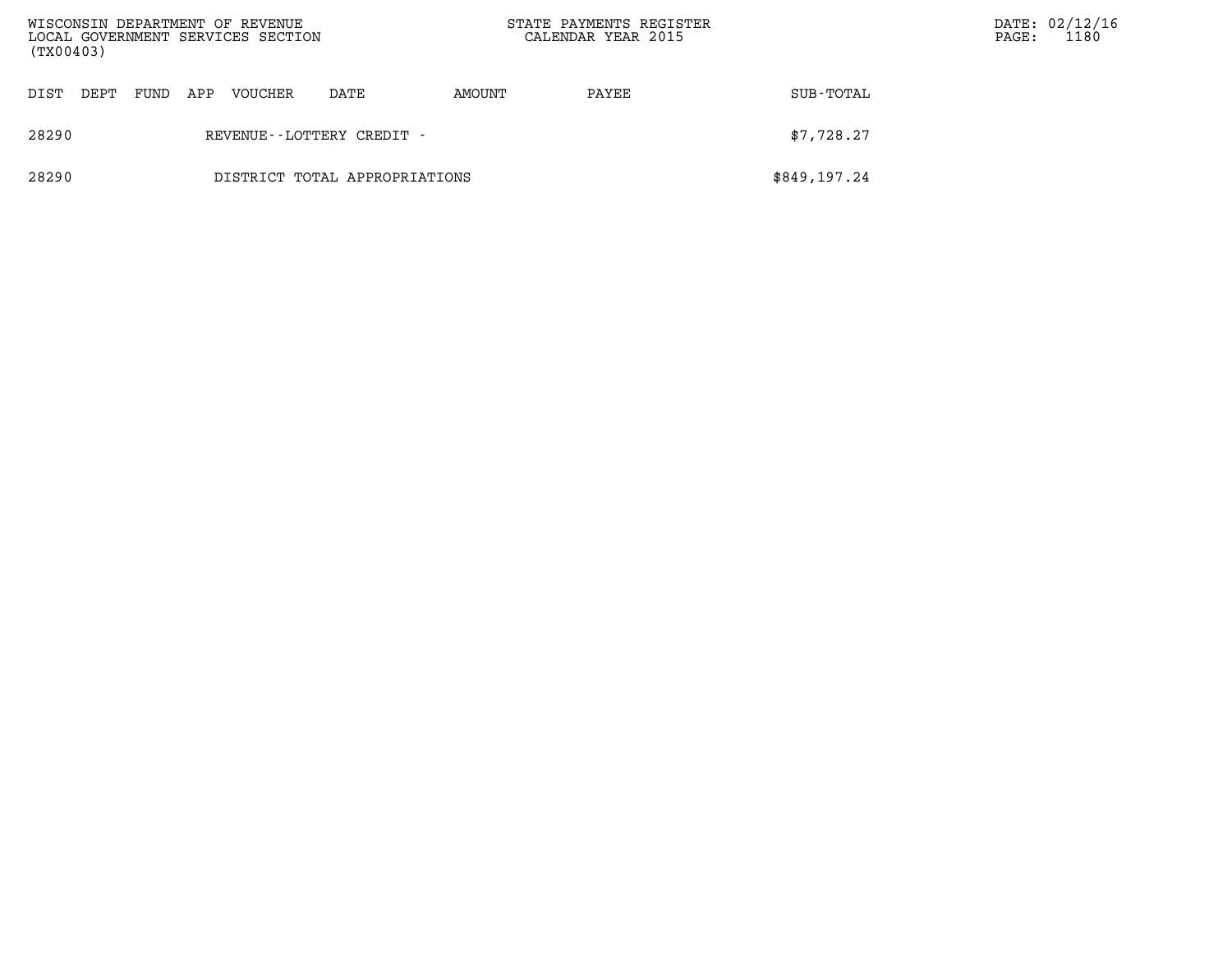| WISCONSIN DEPARTMENT OF REVENUE   | PAYMENTS REGISTER<br>3TATE | DATE: | 02/12/16 |
|-----------------------------------|----------------------------|-------|----------|
| LOCAL GOVERNMENT SERVICES SECTION | CALENDAR YEAR 2015         | PAGE  | 1181     |

|                                                                          | LOCAL GOVERNMENT SERVICES SECTION<br>(TX00403) |                                        |                                                     |                                                             |                                                                                                                      |                                                                                                                                                                   | CALENDAR YEAR 2015                                                                                                                                                             |                  | PAGE: | 1181 |
|--------------------------------------------------------------------------|------------------------------------------------|----------------------------------------|-----------------------------------------------------|-------------------------------------------------------------|----------------------------------------------------------------------------------------------------------------------|-------------------------------------------------------------------------------------------------------------------------------------------------------------------|--------------------------------------------------------------------------------------------------------------------------------------------------------------------------------|------------------|-------|------|
|                                                                          |                                                |                                        |                                                     | DIST DEPT FUND APP VOUCHER                                  | DATE                                                                                                                 | AMOUNT                                                                                                                                                            | PAYEE                                                                                                                                                                          | <b>SUB-TOTAL</b> |       |      |
| 28291 165<br>28291                                                       |                                                | 002                                    | 225                                                 | 00736                                                       |                                                                                                                      | $06 - 25 - 15$ 47, 752.54<br>SAFETY/PROF SERV--FIRE INSURANCE DUES                                                                                                | TREAS CITY WATERTOWN                                                                                                                                                           | \$47,752.54      |       |      |
| 28291<br>28291<br>28291                                                  | 28291 370<br>370<br>370                        |                                        | 072 667<br>072 667<br>072 667                       | 00445<br>00445<br>00445                                     | $01 - 13 - 15$<br>NAT RESOURCES - - PECFA AIDS                                                                       | 3,679.70                                                                                                                                                          | 01-13-15 3,662.90 TREAS CITY WATERTOWN<br>01-13-15 4,019.70 TREAS CITY WATERTOWN<br>TREAS CITY WATERTOWN                                                                       | \$11,362.30      |       |      |
| 28291 370<br>28291                                                       |                                                |                                        | 074 670                                             | 42668                                                       | 05-29-15<br>NAT RESOURCES - - RU RECYCLING GRANT                                                                     |                                                                                                                                                                   | 99,544.38 TREAS CITY WATERTOWN                                                                                                                                                 | \$99,544.38      |       |      |
| 28291 370<br>28291                                                       |                                                |                                        | 074 673                                             | 42668                                                       | 05-29-15                                                                                                             | NAT RESOURCES - - RU CONSOLIDATED GRANT                                                                                                                           | 6,238.10 TREAS CITY WATERTOWN                                                                                                                                                  | \$6,238.10       |       |      |
| 28291<br>28291<br>28291<br>28291 395<br>28291                            | 395<br>395<br>395                              | 011                                    | 011 162<br>011 162<br>162<br>011 162                | 40038<br>48038<br>56038<br>68038                            | $01 - 05 - 15$<br>04-06-15<br>$07 - 06 - 15$<br>$10 - 05 - 15$                                                       | TRANSPORTATION--CONNECTING HIGHWAY AIDS                                                                                                                           | 12,280.89 CITY OF WATERTOWN<br>12,280.89 CITY OF WATERTOWN<br>12,280.89 CITY OF WATERTOWN<br>12,280.90 CITY OF WATERTOWN                                                       | \$49, 123.57     |       |      |
| 28291<br>28291<br>28291<br>28291<br>28291 395<br>28291                   | 395<br>395<br>395<br>395                       |                                        | 011 177<br>011 177<br>011 177<br>011 177<br>011 177 | 52243<br>53756<br>58028<br>60028<br>62028                   | $07 - 16 - 15$<br>$06 - 25 - 15$<br>$07 - 06 - 15$<br>$09 - 30 - 15$<br>TRANSPORTATION - - TRANSIT AID               |                                                                                                                                                                   | 07-02-15 19,689.00 TREAS CITY WATERTOWN<br>50,274.00 TREAS CITY WATERTOWN<br>49,698.00 CITY OF WATERTOWN<br>49,698.00 CITY OF WATERTOWN<br>49,698.00 CITY OF WATERTOWN         | \$229,057.00     |       |      |
| 28291<br>28291<br>28291<br>28291<br>28291<br>28291<br>28291 395<br>28291 | 395<br>395<br>395<br>395<br>395<br>395         | 011<br>011<br>011<br>011<br>011<br>011 | 011 182<br>182<br>182<br>182<br>182<br>182<br>182   | 35805<br>40067<br>52243<br>53756<br>66036<br>68535<br>69019 | $01 - 12 - 15$<br>$02 - 20 - 15$<br>07-02-15<br>$07 - 16 - 15$<br>$11 - 16 - 15$<br>$12 - 14 - 15$<br>$12 - 17 - 15$ | $\begin{array}{r} 407,027.20 \\ 57,820.00 \\ 263.00 \\ 225.00 \\ 124,762.00 \\ 55,132.00 \\ -2.5,182.40 \end{array}$<br>TRANSPORTATION - - TRANSIT AIDS - FEDERAL | 40,627.20 TREAS CITY WATERTOWN<br>TREAS CITY WATERTOWN<br>TREAS CITY WATERTOWN<br>TREAS CITY WATERTOWN<br>TREAS CITY WATERTOWN<br>TREAS CITY WATERTOWN<br>TREAS CITY WATERTOWN | \$314,011.60     |       |      |
| 28291<br>28291<br>28291<br>28291<br>28291                                | - 395<br>395<br>395<br>395                     | 011<br>011<br>011<br>011               | 185<br>185<br>185<br>185                            | 44164<br>52384<br>67618<br>67618                            | $04 - 06 - 15$<br>$07 - 03 - 15$<br>$12 - 03 - 15$<br>$12 - 03 - 15$                                                 | 120.00<br>2,548.39<br>5,828.43<br>1,241.09<br>TRANSPORTATION - - HIGHWAY SAFETY - FEDERAL                                                                         | TREAS CITY WATERTOWN<br>TREAS CITY WATERTOWN<br>TREAS CITY WATERTOWN<br>TREAS CITY WATERTOWN                                                                                   | \$9,737.91       |       |      |
| 28291<br>28291<br>28291                                                  | 395<br>395<br>- 395                            | 011                                    | 191<br>011 191<br>011 191                           | 38739<br>46739<br>54739                                     | $01 - 05 - 15$<br>$04 - 06 - 15$<br>$07 - 06 - 15$                                                                   | 273,094.79<br>273,094.79<br>273,094.79                                                                                                                            | CITY OF WATERTOWN<br>CITY OF WATERTOWN<br>CITY OF WATERTOWN                                                                                                                    |                  |       |      |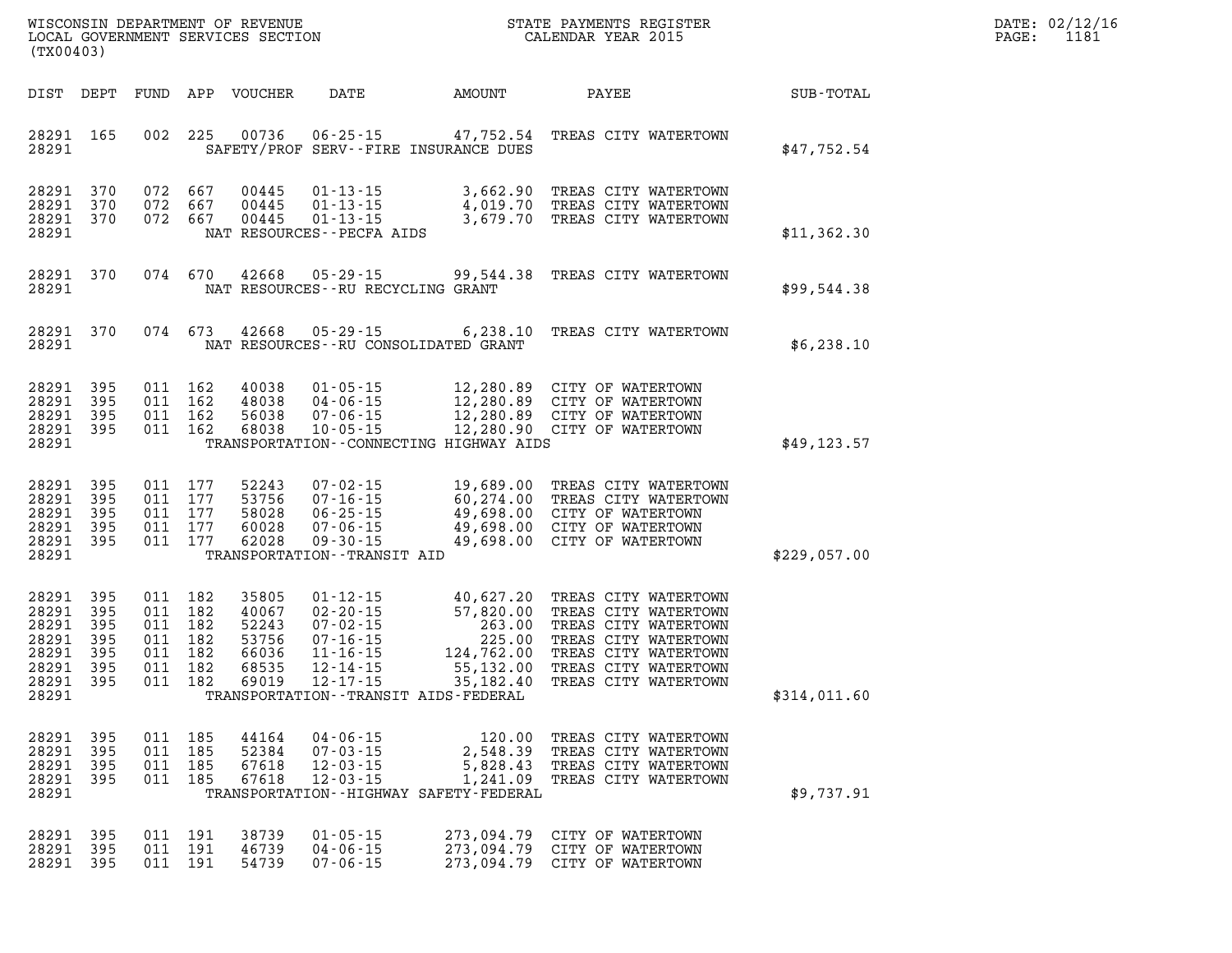| (TX00403)                                                                         |                                                            |                                                                                                 |                                  |                                                                |                                          | WISCONSIN DEPARTMENT OF REVENUE<br>LOCAL GOVERNMENT SERVICES SECTION TERM CALENDAR YEAR 2015                                                                                                                                                  | DATE: 02/12/16<br>1182<br>$\mathtt{PAGE}$ : |  |
|-----------------------------------------------------------------------------------|------------------------------------------------------------|-------------------------------------------------------------------------------------------------|----------------------------------|----------------------------------------------------------------|------------------------------------------|-----------------------------------------------------------------------------------------------------------------------------------------------------------------------------------------------------------------------------------------------|---------------------------------------------|--|
|                                                                                   |                                                            |                                                                                                 | DIST DEPT FUND APP VOUCHER       | DATE                                                           |                                          | AMOUNT PAYEE SUB-TOTAL                                                                                                                                                                                                                        |                                             |  |
| 28291                                                                             | 28291 395                                                  |                                                                                                 |                                  |                                                                | TRANSPORTATION--GENERAL TRANSP AIDS-GTA  | 011 191 66739 10-05-15 273,094.80 CITY OF WATERTOWN                                                                                                                                                                                           | \$1,092,379.17                              |  |
| 28291                                                                             | 28291 395 011 278<br>28291 395                             | 011 278                                                                                         |                                  |                                                                | TRANSPORTATION - - LRIP/TRIP/MSIP GRANTS | 53330  07-09-15  54,284.97 TREAS CITY WATERTOWN<br>68127  12-04-15  56,013.40 TREAS CITY WATERTOWN                                                                                                                                            | \$110, 298.37                               |  |
| 28291 435<br>28291<br>28291<br>28291<br>28291<br>28291<br>28291<br>28291<br>28291 | 435<br>435<br>435<br>435<br>435<br>435<br>435<br>28291 435 | 005 000<br>005 000<br>005 000<br>005 000<br>005 000<br>005 000<br>005 000<br>005 000<br>005 000 |                                  | HEALTH SERVICES--STATE/FED AIDS                                |                                          | 90514 02-01-15 20,038.00 CITY OF WATERTOWN<br>90515 03-01-15 5,320.00 CITY OF WATERTOWN<br>90517 04-01-15 1,133.00 CITY OF WATERTOWN<br>90518 05-01-15 15,809.00 CITY OF WATERTOWN<br>90519 06-01-15 10,589.00 CITY OF WATERTOWN<br>90600 07- | \$81,064.00                                 |  |
| 28291                                                                             | 28291 435                                                  |                                                                                                 |                                  |                                                                | HS--AMBULANCE FUNDING ASSISTANCE GRANTS  | 005 162 01DHS 09-11-15 6,555.94 WATERTOWN FIRE DEPT                                                                                                                                                                                           | \$6,555.94                                  |  |
| 28291                                                                             | 28291 435                                                  |                                                                                                 |                                  |                                                                | HS--PREPAID MEDICAL TRANSPORT REIMBURSE  | 005 163 01LGS 11-16-15 28,457.55 DHS PREPAID MEDICAL TRANSPORT                                                                                                                                                                                | \$28,457.55                                 |  |
| 28291                                                                             | 28291 455                                                  |                                                                                                 |                                  | JUSTICE--LAW ENFORCEMENT TRAINING                              |                                          | 002 231 11 03-19-15 4,800.00 TREAS CITY WATERTOWN                                                                                                                                                                                             | \$4,800.00                                  |  |
| 28291 835<br>28291                                                                |                                                            |                                                                                                 |                                  | REVENUE--STATE SHARED REVENUES                                 |                                          | 002 105 43662 07-27-15 787,532.87 TREAS CITY WATERTOWN                                                                                                                                                                                        | \$787,532.87                                |  |
| 28291 835<br>28291 835<br>28291 835<br>28291                                      |                                                            | 002 109<br>002 109<br>002 109                                                                   | 02392<br>02692<br>05152          | REVENUE - EXEMPT COMPUTER AID                                  |                                          | 07–27–15 12,113.00 TREAS CITY WATERTOWN<br>07–27–15 24,176.00 TREAS CITY WATERTOWN<br>07–27–15 23,530.00 TREAS CITY WATERTOWN                                                                                                                 | \$59,819.00                                 |  |
| 28291 835<br>28291<br>28291<br>28291<br>28291                                     | 835<br>835<br>835                                          | 002 302<br>002 302<br>002 302<br>002 302                                                        | 10022<br>10039<br>11022<br>11039 | 07-27-15<br>$07 - 27 - 15$<br>$07 - 27 - 15$<br>$07 - 27 - 15$ | REVENUE-FIRST DOLLAR/SCHOOL LEVY CREDITS | 670,565.44 TREAS CITY WATERTOWN<br>1,244,293.10 TREAS CITY WATERTOWN<br>157,069.88 TREAS CITY WATERTOWN<br>281, 234.38 TREAS CITY WATERTOWN                                                                                                   | \$2,353,162.80                              |  |
| 28291 835<br>28291                                                                |                                                            | 002 501                                                                                         | 00002                            | $02 - 02 - 15$                                                 | DOA-PAYMENT FOR MUNICIPAL SERVICES AID   | 2,486.18 TREAS CITY WATERTOWN                                                                                                                                                                                                                 | \$2,486.18                                  |  |

**28291 835 021 363 37161 03-23-15 208,884.00 TREAS CITY WATERTOWN**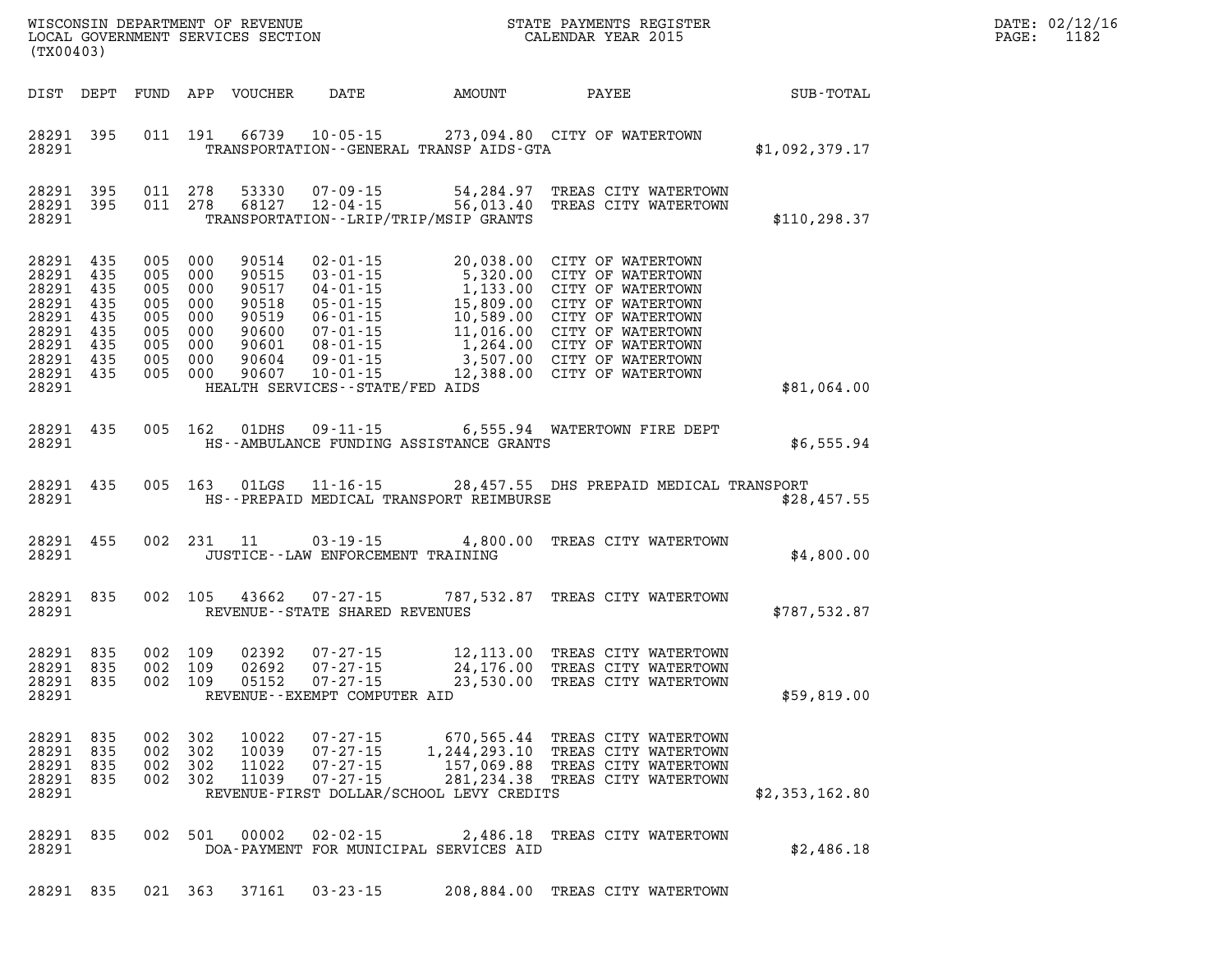| (TX00403)      |      |      |     | WISCONSIN DEPARTMENT OF REVENUE<br>LOCAL GOVERNMENT SERVICES SECTION |                                       |            | STATE PAYMENTS REGISTER<br>CALENDAR YEAR 2015 | PAGE:          | DATE: 02/12/16<br>1183 |  |
|----------------|------|------|-----|----------------------------------------------------------------------|---------------------------------------|------------|-----------------------------------------------|----------------|------------------------|--|
| DIST           | DEPT | FUND | APP | <b>VOUCHER</b>                                                       | DATE                                  | AMOUNT     | PAYEE                                         | SUB-TOTAL      |                        |  |
| 28291<br>28291 | 835  | 021  | 363 | 37178                                                                | 03-23-15<br>REVENUE--LOTTERY CREDIT - | 317,961.00 | TREAS CITY WATERTOWN                          | \$526,845.00   |                        |  |
| 28291          |      |      |     |                                                                      | DISTRICT TOTAL APPROPRIATIONS         |            |                                               | \$5,820,228.28 |                        |  |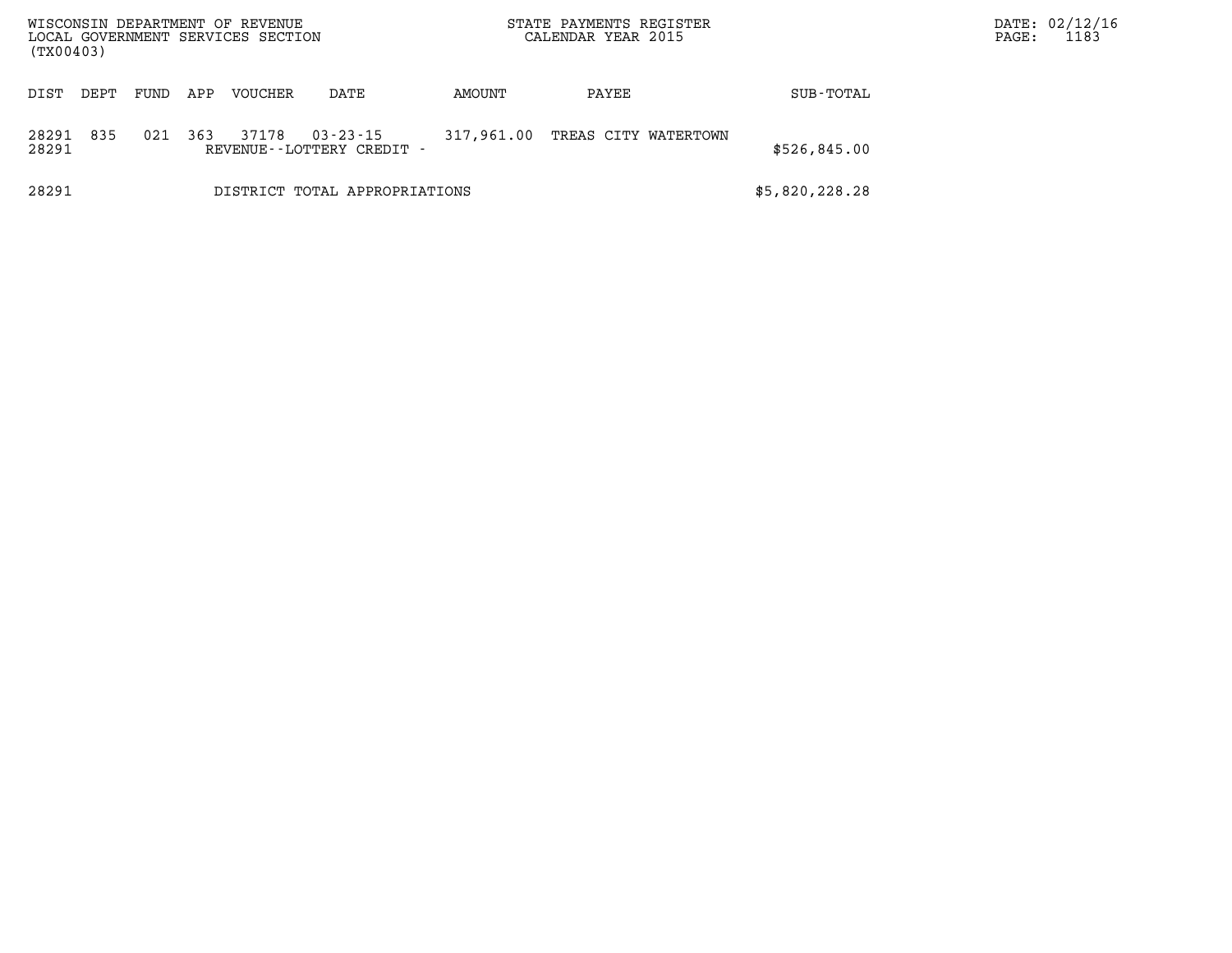| <b>District</b> | <b>District Name (Payee)</b> | Dept. | Agency Na Fund             |              | <b>Appropriati Payment Description</b> | <b>Voucher</b> | Date            | <b>Payment Amount</b> |
|-----------------|------------------------------|-------|----------------------------|--------------|----------------------------------------|----------------|-----------------|-----------------------|
| M28000          | Jefferson County             | 11500 | Dept of Ag 27400           | 76400        | Soil Water Mgmt Aids                   | 00003275       | 12/11/2015 \$   | 4,955.44              |
| M28000          | Jefferson County             | 11500 | Dept of Ag 27400           | 76400        | Soil Water Mgmt Aids                   | 00003276       | 12/11/2015 \$   | 9,173.92              |
| M28000          | Jefferson County             | 11500 | Dept of Ag 27400           | 76400        | Soil_Water Mgmt Aids                   | 00003277       | 12/11/2015 \$   | 1,207.08              |
| M28000          | Jefferson County             | 11500 | Dept of Ag 36300           | <b>WE100</b> | AGRICULTURE-SOIL & WATER               | 00003278       | 12/11/2015 \$   | 1,057.84              |
| M28000          | Jefferson County             | 11500 | Dept of Ag 36300           | <b>WE100</b> | <b>AGRICULTURE-SOIL &amp; WATER</b>    | 00003279       | 12/11/2015 \$   | 1,084.65              |
| M28000          | Jefferson County             | 37000 | Dept of Na 21200           | 57400        | RA- cnty snow trail & area aid         | 00013496       | 12/9/2015 \$    | 45,675.00             |
| M28000          | Jefferson County             | 41000 | Departmen 10000            | 11600        | Reimbursing counties for proba         | 00009405       | 11/17/2015 \$   | 70,497.28             |
| M28000          | Jefferson County             | 41000 | Departmen 10000            | 31300        | Community youth and family aid         | 00005508       | 11/6/2015 \$    | 106,959.37            |
| M28000          | Jefferson County             | 43500 | Departmen 10000            | 15000        | Federal project aids                   | 00005484       | 11/6/2015 \$    | 5,000.00              |
| M28000          | Jefferson County             | 43500 | Departmen 10000            | 97500        | <b>GENERAL RCPT/CLRING</b><br>$975 -$  | 00005575       | 11/12/2015 \$   | 18.88                 |
| M28000          | Jefferson County             | 43500 | Departmen 10000            | 97500        | $975 -$<br><b>GENERAL RCPT/CLRING</b>  | 00007971       | 12/2/2015 \$    | 132.19                |
| M28000          | Jefferson County             | 45500 | Departmen 10000            | 21700        | Drug courts                            | 00001094       | 10/28/2015 \$   | 26,982.00             |
| M28000          | Jefferson County             | 46500 | Departmen 10000            | 34200        | Federal aid, local assistance          | 00000245       | 10/6/2015 \$    | 218,103.74            |
| M28000          | Jefferson County             | 48500 | Departmen 58200            | 28000        | Veterans transportation grant          | 00004059       | 12/21/2015 \$   | 5,170.17              |
| M28000          | Jefferson County             | 50500 | Departmen 10000            | 15500        | Federal aid, local assistance          | 00000199       | 10/5/2015 \$    | 12,291.50             |
| M28000          | Jefferson County             | 50500 | Departmen <sub>23500</sub> | 37100        | Low-income assistance grants           | 00000199       | 10/5/2015 \$    | 4,337.99              |
| M28000          | Jefferson County             | 83500 | Departmen 10000            | 10500        | County and Municipal Aid               | 00001076       | 11/16/2015 \$   | 1,780,107.13          |
| M28002          | Town Of Aztalan              | 83500 | Departmen 10000            | 10500        | County and Municipal Aid               | 00001052       | 11/16/2015 \$   | 25,625.23             |
| M28004          | Town Of Cold Spring          | 83500 | Departmen 10000            | 10500        | County and Municipal Aid               | 00001053       | 11/16/2015 \$   | 8,882.72              |
| M28006          | Town Of Concord              | 83500 | Departmen 10000            | 10500        | County and Municipal Aid               | 00001054       | 11/16/2015 \$   | 28,836.97             |
| M28008          | Town Of Farmington           | 83500 | Departmen 10000            | 10500        | County and Municipal Aid               | 00001055       | 11/16/2015 \$   | 19,055.05             |
| M28010          | Town Of Hebron               | 83500 | Departmen 10000            | 10500        | County and Municipal Aid               | 00001056       | 11/16/2015 \$   | 13,059.62             |
| M28012          | Town Of Ixonia               | 83500 | Departmen 10000            | 10500        | County and Municipal Aid               | 00001057       | 11/16/2015 \$   | 58,970.16             |
| M28014          | Town Of Jefferson            | 83500 | Departmen 10000            | 10500        | County and Municipal Aid               | 00001058       | 11/16/2015 \$   | 58,287.57             |
| M28016          | Town Of Koshkonong           | 83500 | Departmen 10000            | 10500        | County and Municipal Aid               | 00001059       | 11/16/2015 \$   | 38,915.47             |
| M28018          | Town Of Lake Mills           | 83500 | Departmen 10000            | 10500        | County and Municipal Aid               | 00001060       | 11/16/2015 \$   | 19,165.35             |
| M28020          | Town Of Milford              | 83500 | Departmen 10000            | 10500        | County and Municipal Aid               | 00001061       | 11/16/2015 \$   | 11,681.94             |
| M28022          | Town Of Oakland              | 83500 | Departmen 10000            | 10500        | County and Municipal Aid               | 00001062       | 11/16/2015 \$   | 32,678.59             |
| M28024          | Town Of Palmyra              | 83500 | Departmen 10000            | 10500        | County and Municipal Aid               | 00001063       | 11/16/2015 \$   | 16,374.25             |
| M28026          | Town Of Sullivan             | 83500 | Departmen 10000            | 10500        | County and Municipal Aid               | 00001064       | 11/16/2015 \$   | 39,322.75             |
| M28028          | Town Of Sumner               | 83500 | Departmen 10000            | 10500        | County and Municipal Aid               | 00001065       | 11/16/2015 \$   | 9,019.87              |
| M28030          | Town Of Waterloo             | 83500 | Departmen 10000            | 10500        | County and Municipal Aid               | 00001066       | 11/16/2015 \$   | 15,777.66             |
| M28032          | Town Of Watertown            | 83500 | Departmen 10000            | 10500        | County and Municipal Aid               | 00001067       | 11/16/2015 \$   | 296,735.29            |
| M28141          | Village Of Johnson Creek     | 83500 | Departmen 10000            | 10500        | County and Municipal Aid               | 00001068       | 11/16/2015 \$   | 220,359.48            |
| M28171          | Village Of Palmyra           | 45500 | Departmen 10000            | 23100        | Law enforcement train, local           | 00002637       | 12/3/2015 \$    | 160.00                |
| M28171          | Village Of Palmyra           | 83500 | Departmen 10000            | 10500        | County and Municipal Aid               | 00001069       | $11/16/2015$ \$ | 178,063.13            |